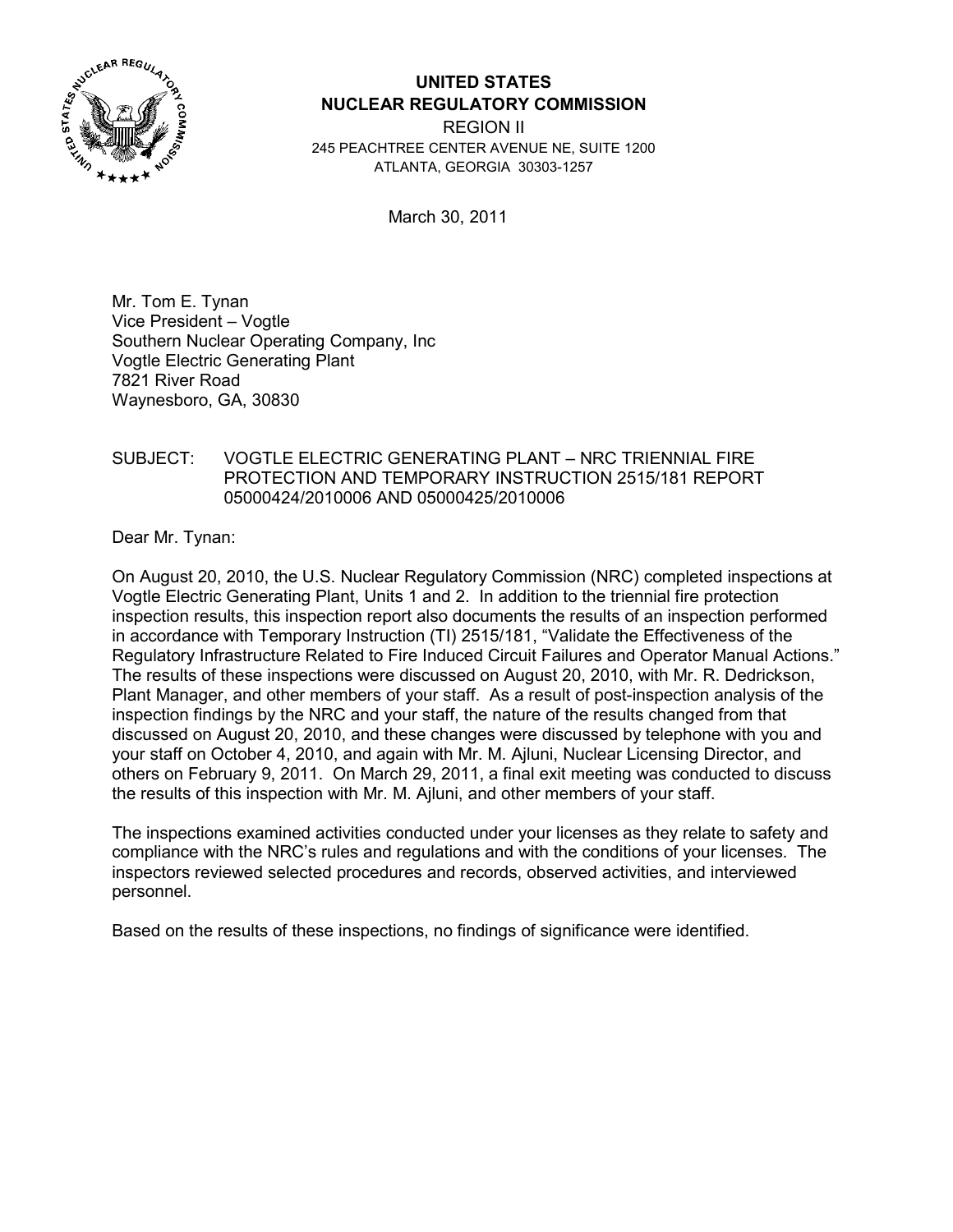In accordance with 10 CFR 2.390 of the NRC's "Rules of Practice," a copy of this letter, its enclosure, and your response (if any) will be available electronically for public inspection in the NRC Public Document Room or from the Publicly Available Records (PARS) component of NRC's document system (ADAMS). ADAMS is accessible from the NRC Website at http://www.nrc.gov./reading-rm/adams.html (the Public Electronic Reading Room).

Sincerely,

# */RA/*

 Rebecca L. Nease, Chief Engineering Branch 2 Division of Reactor Safety

Docket Nos.: 50-424, 50-425 License Nos.: NPF-68, NPF-81

Enclosure: Inspection Report 05000424/2010006 and 05000425/2010007 w/Attachment: Supplemental Information

cc w/encl: (See page 3)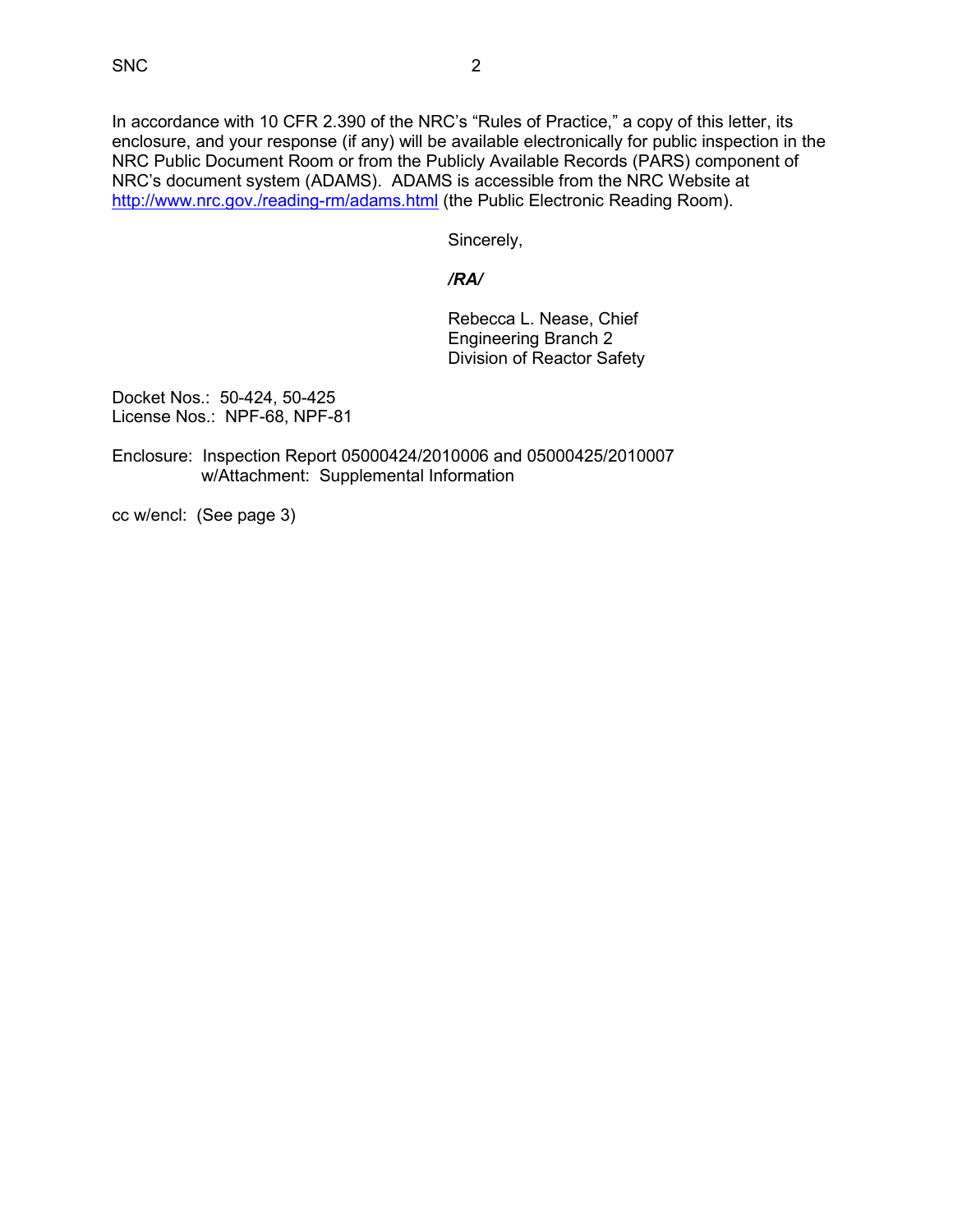#### $SNC$  3

cc w/encl: Division of Radiological Health TN Dept. of Environment & Conservation 401 Church Street Nashville, TN 37243-1532

B. D. McKinney, Jr. Regulatory Response Manager Southern Nuclear Operating Company, Inc. Electronic Mail Distribution

Hickox, T. Mark Vogtle Electric Generating Plant Electronic Mail Distribution

M. J. Ailuni Nuclear Licensing Director Southern Nuclear Operating Company, Inc. Electronic Mail Distribution

Sandra Threatt, Manager Nuclear Response and Emergency Environmental Surveillance Bureau of Land and Waste Management Department of Health and Environmental **Control** Electronic Mail Distribution

T. D. Honeycutt Regulatory Response Supervisor Southern Nuclear Operating Company, Inc. Electronic Mail Distribution

Jeffrey T. Gasser Chief Nuclear Officer Southern Nuclear Operating Company, Inc. Electronic Mail Distribution

L. Mike Stinson Vice President Fleet Operations Support Southern Nuclear Operating Company, Inc. Electronic Mail Distribution

R. D. Baker Licensing Supervisor Southern Nuclear Operating Company, Inc. Electronic Mail Distribution

E. G. Anners Licensing Engineer Southern Nuclear Operating Company, Inc. Electronic Mail Distribution

N. J. Stringfellow Licensing Manager Southern Nuclear Operating Company, Inc. Electronic Mail Distribution

Paula Marino Vice President Engineering Southern Nuclear Operating Company, Inc. Electronic Mail Distribution

Bob Masse Resident Manager Vogtle Electric Generating Plant Oglethorpe Power Corporation Electronic Mail Distribution

Moanica Caston Vice President and General Counsel Southern Nuclear Operating Company, Inc. Electronic Mail Distribution

S. C. Swanson Site Support Manager Vogtle Electric Generating Plant Electronic Mail Distribution

Chris Clark **Commissioner** Georgia Department of Natural Resources Electronic Mail Distribution

Lee Foley Manager of Contracts Generation Oglethorpe Power Corporation Electronic Mail Distribution

F. Allen Barnes **Director** Environmental Protection Division Georgia Department of Natural Resources Electronic Mail Distribution

(cc w/encl cont'd – See page 4)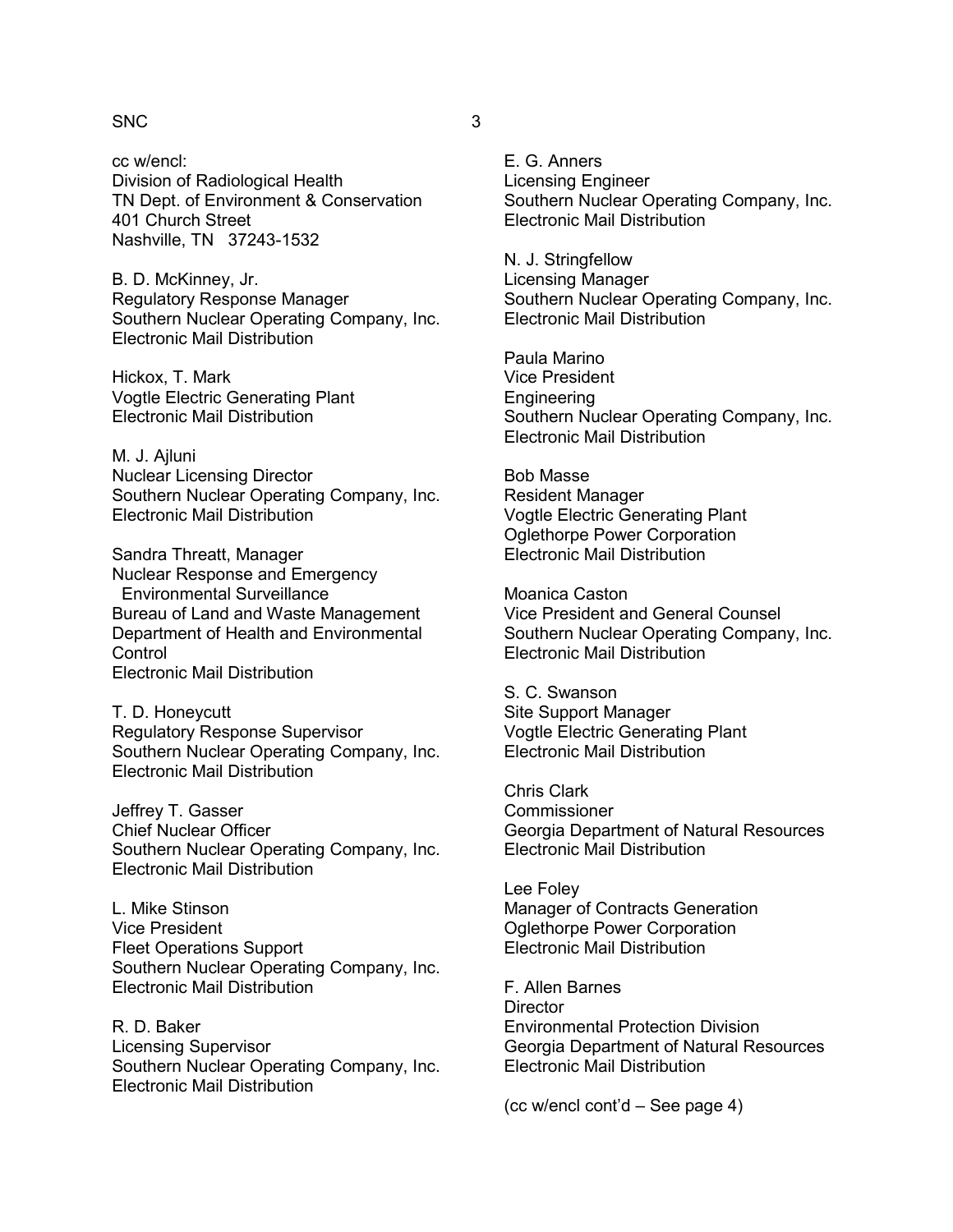#### SNC 4

(cc w/encl cont'd)

Cynthia A. Sanders Radioactive Materials Program Manager Environmental Protection Division Georgia Department of Natural Resources Electronic Mail Distribution

James A. Sommerville Program Coordination Branch Chief Environmental Protection Division Georgia Department of Natural Resources Electronic Mail Distribution

James C. Hardeman Environmental Radiation Program Manager Environmental Protection Division Georgia Department of Natural Resources Electronic Mail Distribution

Ted V. Jackson Emergency Response and Radiation Program Manager Environmental Protection Division Georgia Department of Natural Resources Electronic Mail Distribution

Mr. Steven M. Jackson Senior Engineer - Power Supply Municipal Electric Authority of Georgia Electronic Mail Distribution

Mr. Reece McAlister Executive Secretary Georgia Public Service Commission Electronic Mail Distribution

Office of the Attorney General 40 Capitol Square, SW Atlanta, GA 30334

Office of the County Commissioner Burke County Commission Electronic Mail Distribution

Arthur H. Domby, Esq. Troutman Sanders Electronic Mail Distribution

**Director** 

Consumers' Utility Counsel Division Govenor's Office of Consumer Affairs 2 M. L. King, Jr. Drive Plaza Level East; Suite 356 Atlanta, GA 30334-4600

Senior Resident Inspector U.S. Nuclear Regulatory Commission Vogtle Electric Generating Plant U.S. NRC 7821 River Road Waynesboro, GA 30830

Richard Haynes Director, Division of Waste Management Bureau of Land and Waste Management S.C. Department of Health and Environmental Control Electronic Mail Distribution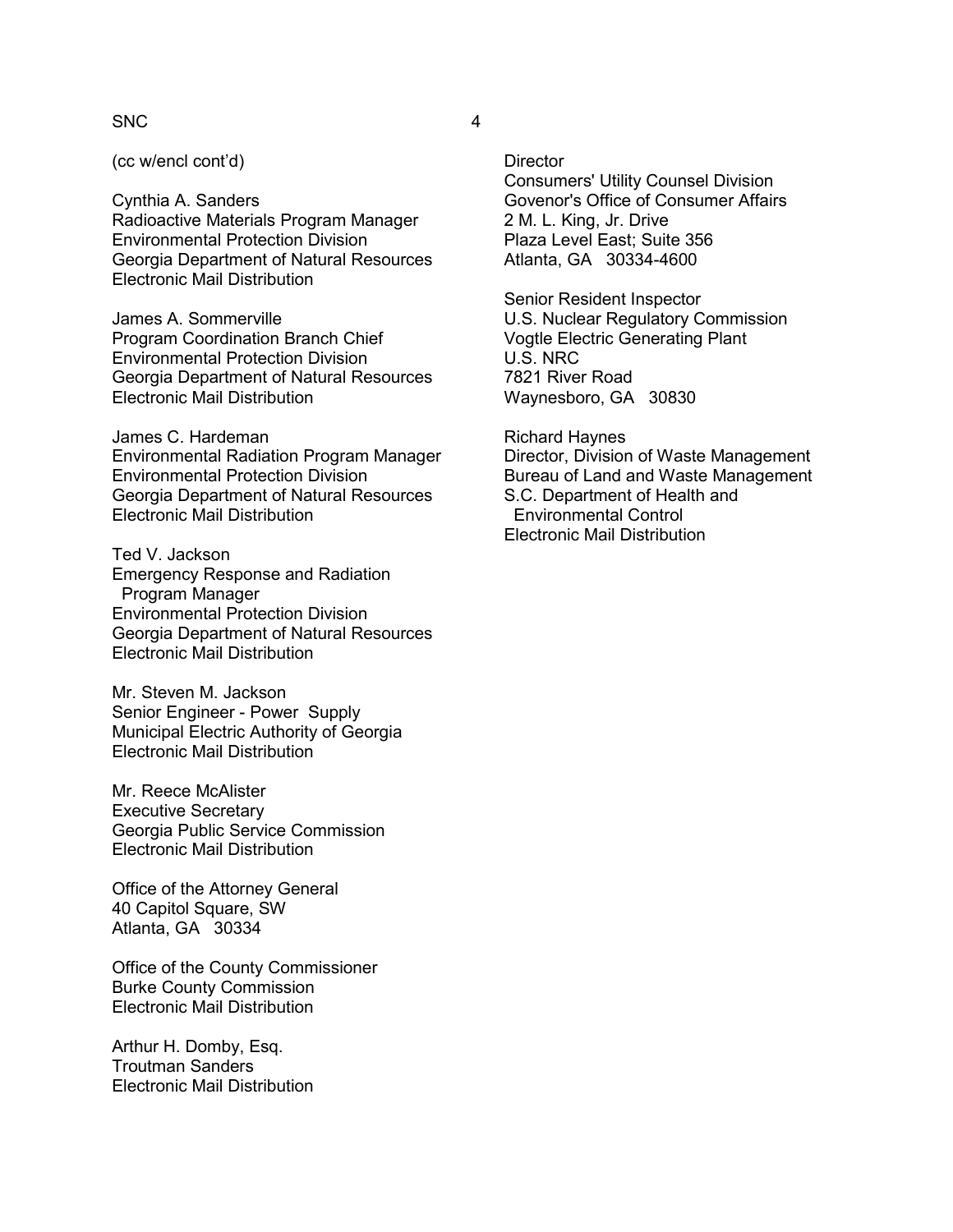SNC 2

In accordance with 10 CFR 2.390 of the NRC's "Rules of Practice," a copy of this letter, its enclosure, and your response (if any) will be available electronically for public inspection in the NRC Public Document Room or from the Publicly Available Records (PARS) component of NRC's document system (ADAMS). ADAMS is accessible from the NRC Website at http://www.nrc.gov./reading-rm/adams.html (the Public Electronic Reading Room).

Sincerely,

# */RA/*

 Rebecca L. Nease, Chief Engineering Branch 2 Division of Reactor Safety

Docket Nos.: 50-424, 50-425 License Nos.: NPF-68, NPF-81

Enclosure: Inspection Report 05000424/2010006 and 05000425/2010007 w/Attachment: Supplemental Information

cc w/encl: (See page 3)

Distribution w/encl: RIDSNRRDIRS PUBLIC RidsNrrPMVogtle Resource

| <b>x</b> □ PUBLICLY AVAILABLE<br>$\Box$ NON-PUBLICLY AVAILABLE<br>ADAMS: x□ Yes ACCESSION NUMBER: ML110900693 |         |            |                | п        | <b>SENSITIVE</b><br><b>X<sub>D</sub></b> NON-SENSITIVE<br><b>x</b> ⊟ SUNSI REVIEW COMPLETE |         |
|---------------------------------------------------------------------------------------------------------------|---------|------------|----------------|----------|--------------------------------------------------------------------------------------------|---------|
| <b>OFFICE</b>                                                                                                 | RII:DRS | <b>NRR</b> | <b>RII:DRS</b> | RIII:DRS | <b>IRILDRS</b>                                                                             | RII:DRS |

| <b>IUFFIUE</b>      | I KII:DKS  | <b>NRR</b>  | I KII:DRS  | I KIII:DKS | I KII:DKS  | I KII:DKS  |
|---------------------|------------|-------------|------------|------------|------------|------------|
| <b>SIGNATURE</b>    | <b>RA</b>  | RA          | <b>RA</b>  | 'RA        | <b>RA</b>  | <b>RA</b>  |
| <b>NAME</b>         | P.Fillion  | H.Barrett   | P.Braxton  | A.Dahbur   | F.Ehrhardt | M.Thomas   |
| <b>DATE</b>         | 11/10/2010 | 11/08/2010  | 3/20/2011  | 11/08/2010 | 3/18/2011  | 3/17/2011  |
| <b>E-MAIL COPY?</b> | NO.<br>YES | NO I<br>YES | NOI<br>YES | NC<br>YES  | NO<br>YES  | NOl<br>YES |

| <b>OFFICE</b>    | RII:DRS          | RII/DRS                 | <b>RII:DRP</b> |                  |                  |           |
|------------------|------------------|-------------------------|----------------|------------------|------------------|-----------|
| <b>SIGNATURE</b> | 'RA              | RA                      | <b>RA</b>      |                  |                  |           |
| <b>NAME</b>      | G.Wiseman        | R. Nease                | S.Shaeffer     |                  |                  |           |
| <b>DATE</b>      | 3/18/2011        | 3/30/2011               | 3/23/2011      |                  |                  |           |
| E-MAIL COPY?     | <b>NO</b><br>YES | <b>NO</b><br><b>YES</b> | NΟ<br>YES      | <b>YES</b><br>NΟ | <b>YES</b><br>NO | NO<br>YES |

DOCUMENT NAME: S:\DRS\ENG BRANCH 2\REPORTS\VOGTLE\VOG 2010006 FINAL REPORT.DOCX OFFICIAL RECORD COPY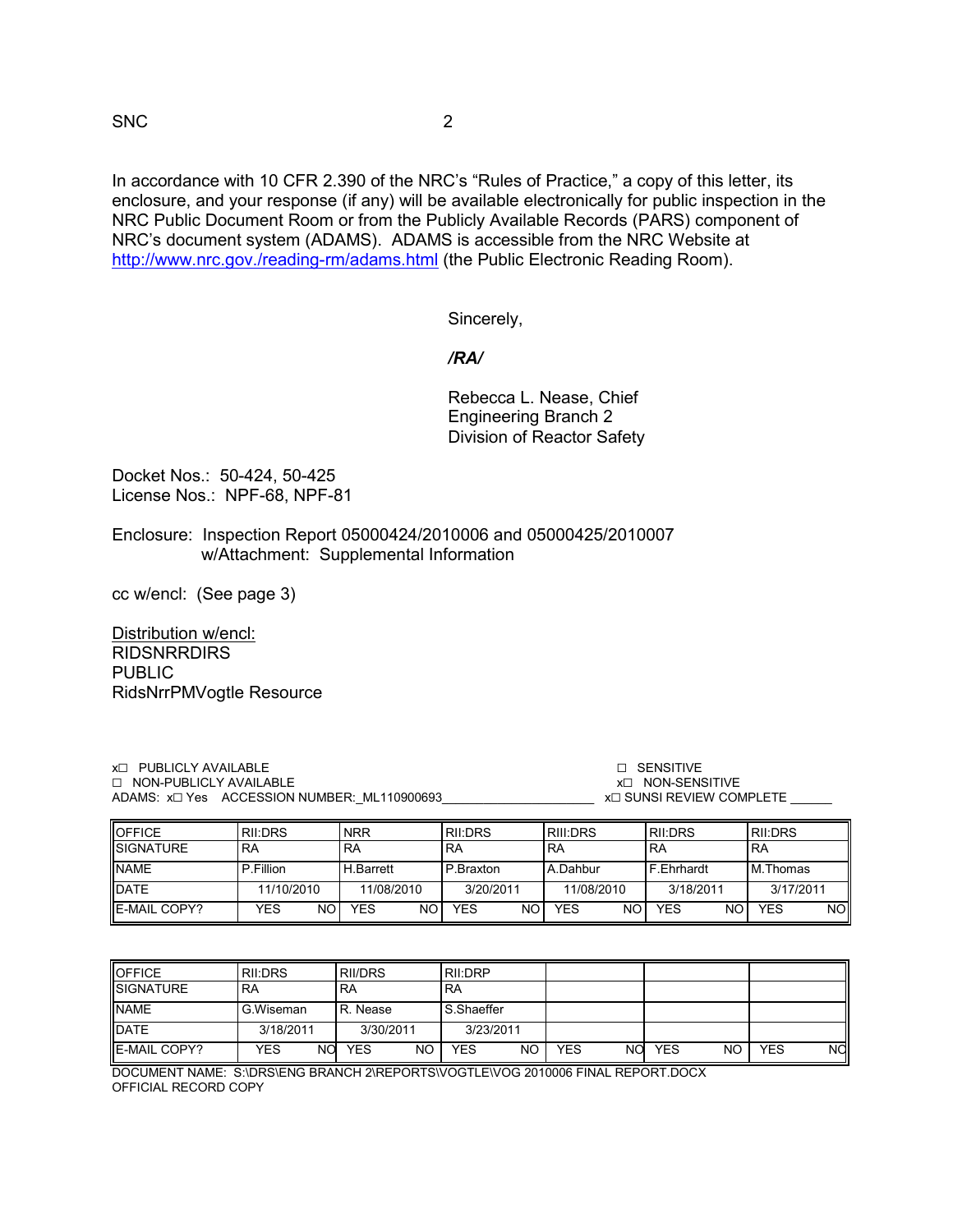# **U. S. NUCLEAR REGULATORY COMMISSION**

# **REGION II**

| Docket Nos.:               | 50-424, 50-425                                                                                                                                                                                                                                                     |
|----------------------------|--------------------------------------------------------------------------------------------------------------------------------------------------------------------------------------------------------------------------------------------------------------------|
| License Nos.:              | NPF-68, NPF-81                                                                                                                                                                                                                                                     |
| Report Nos.:               | 05000424/2010006 and 05000425/2010006                                                                                                                                                                                                                              |
| Licensee:                  | Southern Nuclear Operating Company, Inc. (SNC)                                                                                                                                                                                                                     |
| Facility:                  | Vogtle Electric Generating Plant, Units 1 and 2                                                                                                                                                                                                                    |
| Location:                  | Waynesboro, GA 30830                                                                                                                                                                                                                                               |
| Dates:                     | August $2 - 6$ , 2010 (Week 1)<br>August 16 - 20, 2010 (Week 2)                                                                                                                                                                                                    |
| Inspectors:                | P. Fillion, Senior Reactor Inspector (Lead Inspector)<br>P. Braxton, Reactor Inspector<br>A. Dahbur, Senior Reactor Engineer (Week 1 only)<br>F. Ehrhardt, Senior Reactor Inspector<br>M. Thomas, Senior Reactor Inspector<br>G. Wiseman, Senior Reactor Inspector |
| Accompanying<br>Personnel: | H. Barrett, Senior Fire Protection Engineer (Week 1 only)<br>B. Metzger, Fire Protection Engineer (Week 1 only)                                                                                                                                                    |
| Approved by:               | Rebecca L. Nease, Chief<br><b>Engineering Branch 2</b><br>Division of Reactor Safety                                                                                                                                                                               |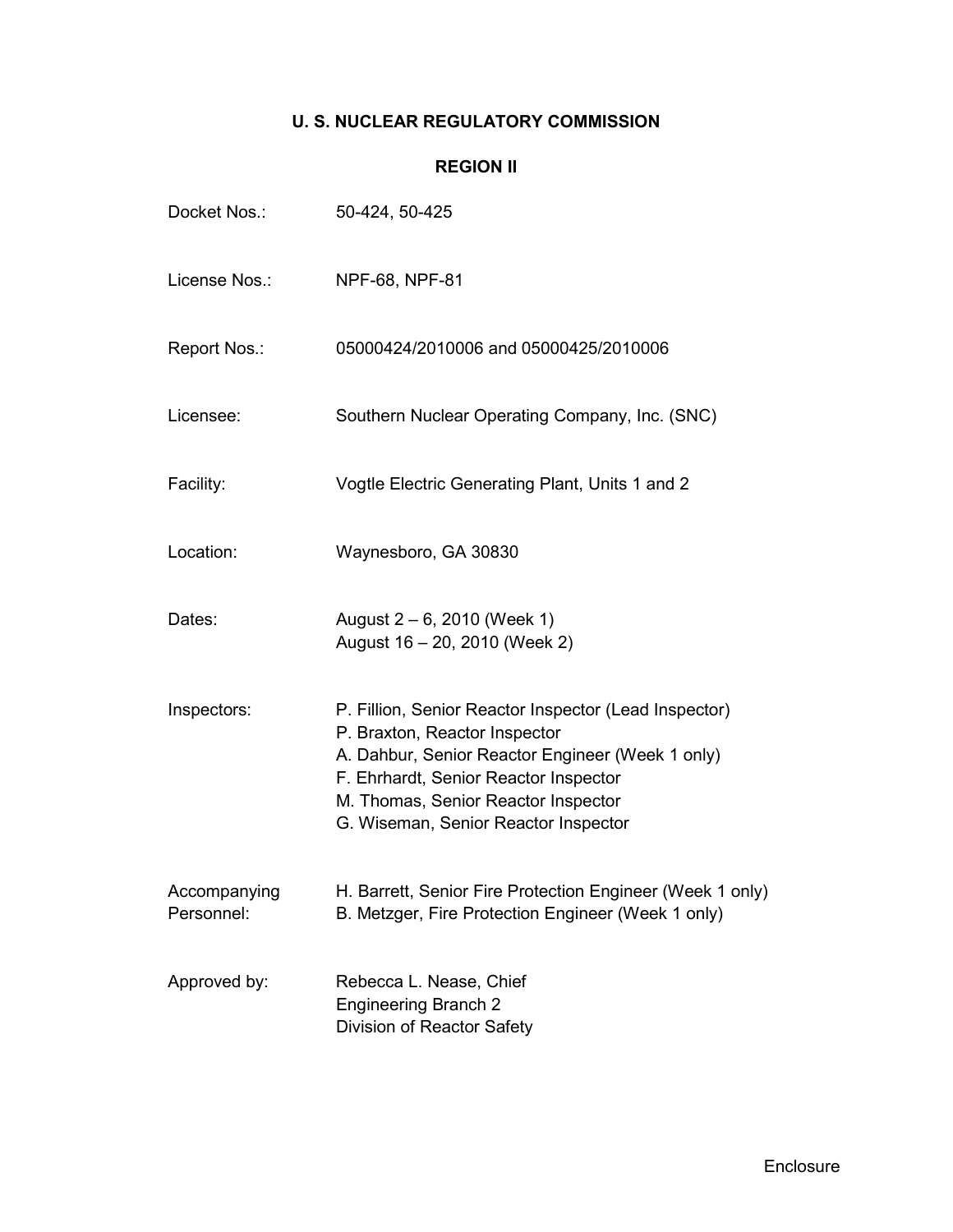# **SUMMARY OF FINDINGS**

IR 05000424/2010-006, 05000425/2010-006; 08/02 - 06/2010 and 08/16 - 20/2010; Vogtle Electric Generating Plant (VEGP) Units 1 and 2; Fire Protection.

This report covers an announced two-week period of inspection by a triennial fire protection team composed of five regional inspectors. No findings were identified. The report also covers an inspection conducted pursuant to Temporary Instruction (TI) 2515/181 by one Region III inspector and one fire protection engineer from U.S. Nuclear Regulatory Commission (NRC), Office of Nuclear Reactor Regulation. The NRC's program for overseeing the safe operation of commercial nuclear power reactors is described in NUREG-1649, "Reactor Oversight Process," Revision 4, dated December 2006.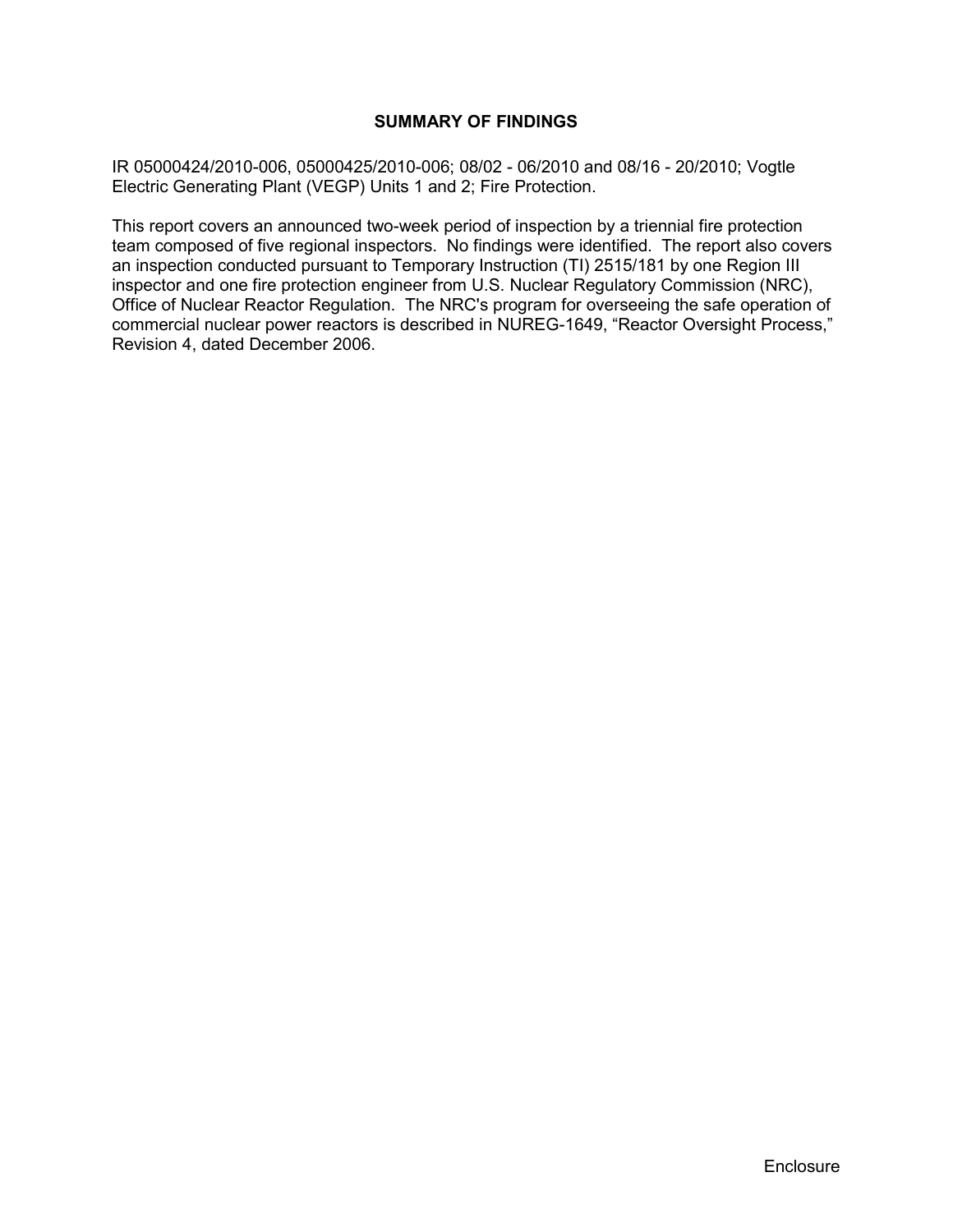# **REPORT DETAILS**

# **1. REACTOR SAFETY**

Cornerstones: Initiating Events, Mitigating Systems, Barrier Integrity

#### 1R05 Fire Protection

This report documents the results of a triennial fire protection inspection of the Vogtle Electric Generating Plant (VEGP), Units 1 and 2. The inspection was conducted in accordance with NRC Inspection Procedure (IP) 71111.05T, "Fire Protection (Triennial)," dated December 24, 2009. The objective of the inspection was to review a minimum sample of 3 risk-significant fire areas to verify implementation of the fire protection program (FPP) and to verify site specific implementation of at least one B.5.b mitigating strategy as well as the storage, maintenance, and testing of B.5.b mitigating equipment. The three fire areas (FAs) and associated fire zones (FZs) were selected after reviewing available risk information as analyzed by a senior reactor analyst from Region II, previous inspection results, plant walk downs of fire areas, relational characteristics of combustible material to targets, and location of equipment needed to achieve and maintain safe shutdown (SSD) of the reactor. In selecting the B.5.b mitigating strategy sample, the team reviewed licensee submittal letters, safety evaluation reports, licensee commitments, B.5.b implementing procedures, and previous NRC inspection reports. Section 71111.05-05 of the IP specifies a minimum sample size of three fire areas and one B.5.b implementing strategy for addressing large fires and explosions. This inspection fulfilled the requirements of the procedure by selecting four fire zones in four separate fire areas, and one B.5.b mitigating strategy. The specific FAs/FZs chosen for review were:

- FZ 91, switchgear room (Room R-48) in the control building housing Unit 1 4160 V safety-related switchgear 1AA02, load sequencer and Halon equipment, a subpart of FA 1-CB-LA-G,
- FZ 98, Unit 1 Train B shutdown panel room (Room R-43) in the control building, FA CB-LA-L,
- FZ 105-1, Unit 1 main control room (MCR) (Room R-163) a subpart of FA 1-CB-L1-A,
- FZ 512, switchgear room (Room T-512) housing 13.8 kV switchgear 1NAA and 1NAB and various 480 V load centers in the turbine building (not identified as a FA by licensee).

The team evaluated the licensee's FPP against applicable requirements, including Operating License Condition 2.G; Title 10 of the *Code of Federal Regulations*, Part 50.48 (10 CFR 50.48); commitments to NRC Branch Technical Position (BTP) Chemical Engineering Branch (CMEB) 9.5-1; VEGP Updated Final Safety Analysis Report (UFSAR); related NRC safety evaluation reports (SERs) including all applicable supplements; and plant Technical Specifications (TS). Specific documents reviewed by the team are listed in the Attachment.

The team also completed Temporary Instruction (TI) 2515/181, "Validate the Effectiveness of the Regulatory Infrastructure Related to Fire-induced Circuit Failures and Operator Manual Actions." That review is documented in Section 4OA5 of this report.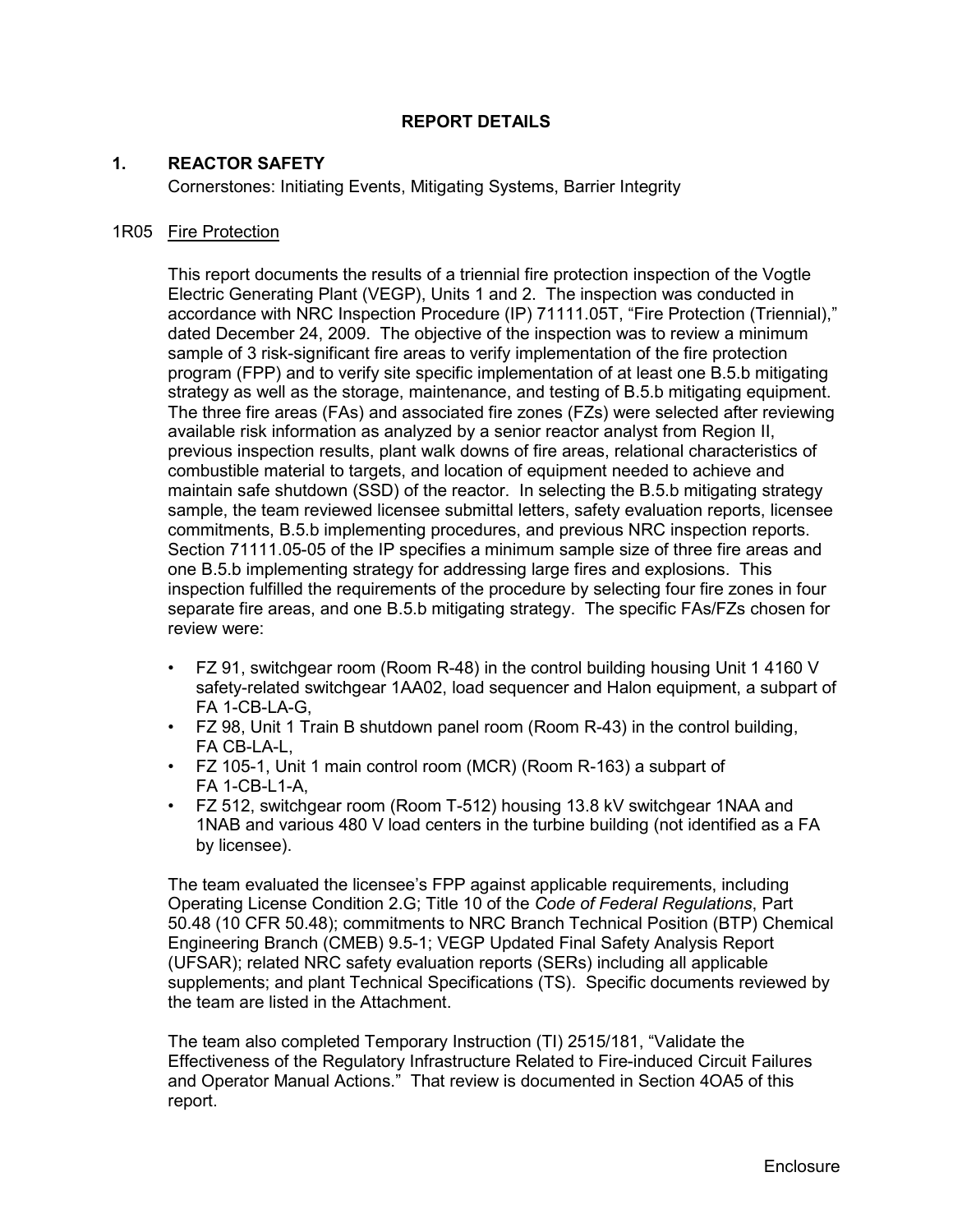# .01 SSD Analysis and Protection of SSD Capabilities

#### a. Inspection Scope

The team reviewed the Fire Event Safe Shutdown Evaluation (FESSE). One objective of this review was to evaluate the completeness and depth of the analysis which determined the credited and fire-affected equipment for each of the three FAs selected and the strategy for accomplishing the various system functions necessary to achieve and maintain hot shutdown, accomplish long term cooldown and achieve cold shutdown following a severe fire. Particular attention was paid to reactor coolant system inventory control, reactivity control and steam generator inventory control. A secondary objective of reviewing the FESSE was to understand its details so it could be determined whether the operations post-fire shutdown procedure was consistent with the analysis.

Through a combination of design information review and in-plant inspection, the team ascertained whether the fire protection features in place to protect the SSD capability satisfy the requirements mentioned above.

#### b. Findings

No findings of significance were identified.

#### .02 Passive Fire Protection

a. Inspection Scope

For the selected FZs, the team evaluated the adequacy of fire barrier walls, ceilings, floors, mechanical and electrical penetration seals, fire doors, and fire dampers. The team reviewed the installation, repair, and qualification records for a sample of fire doors, fire dampers, and penetration seals to ensure the fire barrier features were of the appropriate fire rating. The team compared the installed barrier configurations to the approved construction details, and supporting fire endurance test data, which established the ratings of the fire barriers. The team verified that the as-built configurations met the engineering design, standard industry practices, and were properly evaluated or qualified by appropriate fire endurance tests. The team reviewed licensee evaluations of the non-standard fire barrier penetration seal configurations for FZ 91 and FZ 98. The team also reviewed the fire hazards analysis (FHA) to verify the fire loading used by the licensee to determine the fire resistance rating of the fire barrier enclosures. In addition, the team reviewed licensing bases documentation, such as NRC SERs and exemptions from NRC regulations, to verify that passive fire protection features met license commitments.

The team walked down accessible portions of the selected FZs to observe the material condition of the passive fire barriers. In addition, a sample of completed surveillance and maintenance procedures for selected fire doors, fire dampers, and penetration seals were reviewed to ensure that these passive fire barriers were being properly inspected and maintained. The passive fire barriers included in the review are listed in the Attachment.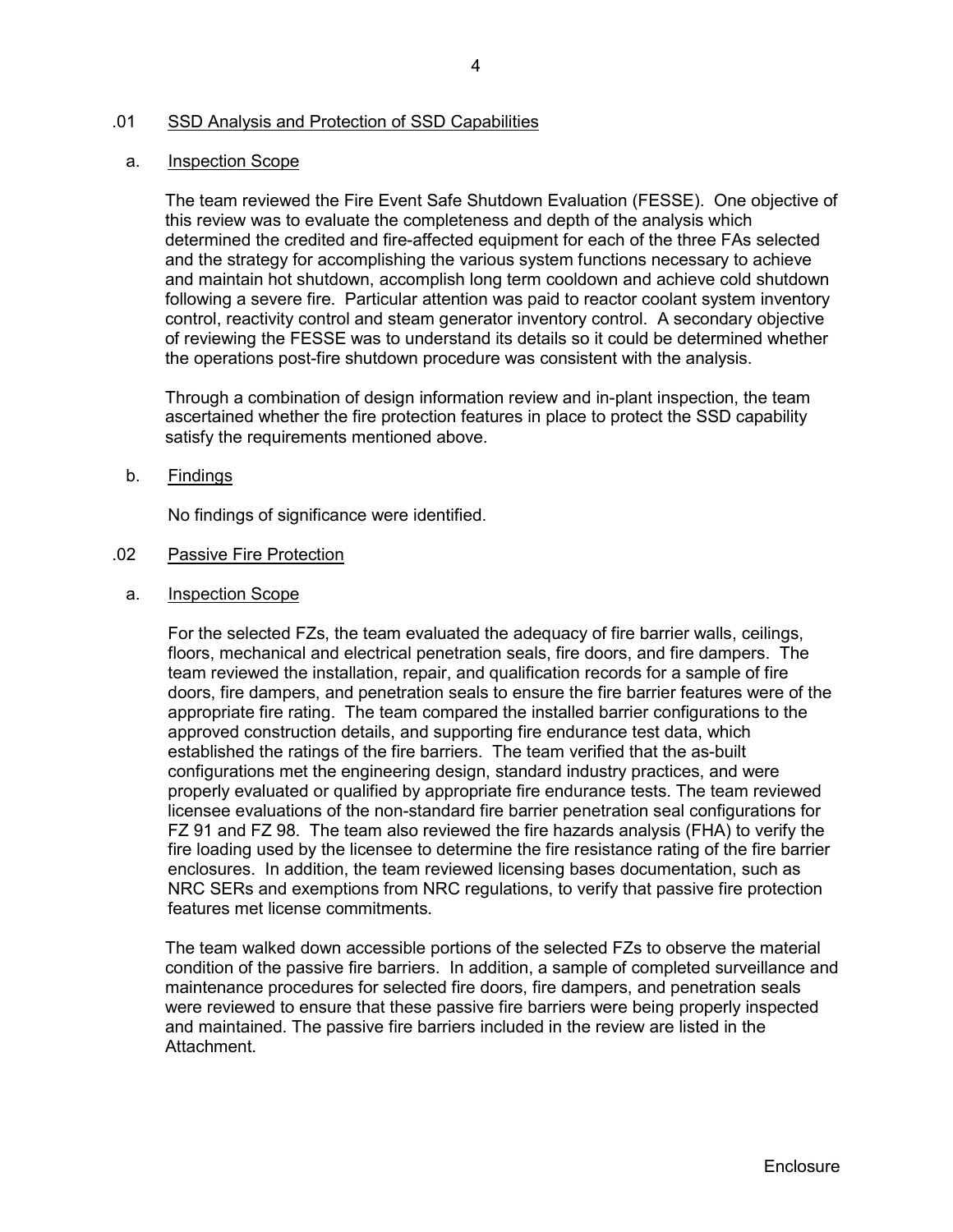### b. Findings

No findings of significance were identified.

#### .03 Active Fire Protection

#### a. Inspection Scope

For the selected FZs, the team reviewed the adequacy of the design, installation, and operation of the automatic detection and alarm system to actuate in the early stage of a fire. The review included walk downs of the systems and an examination of the types of detectors, detector spacing, the licensee's technical evaluation of the detector locations, and the steel ceiling beam reinforcing plans to assess whether the areas were protected by fire detectors in accordance with the code of record requirements in National Fire Protection Association(NFPA) 72E, 1982. The inspectors also reviewed the FHA, UFSAR Table 9.5.1.9, licensee submittals, and associated NRC SERs for FZs 91 and 98 to verify that the fire detection systems for the selected fire areas were installed in accordance with the design and licensing bases of the plant.

The team reviewed the adequacy of the design and installation of the gaseous automatic Halon fire suppression systems for FZ 98. This review included Halon fire suppression system controls to assure accessibility and functionality of the system, as well as associated ventilation system fire isolation dampers. The team also examined licensee design calculations, vendor certifications, and pre-operational test data to verify the required quantity of Halon for the area was available. Review of recent surveillance testing of the suppression system was performed to verify that system functionality was being maintained.

The team reviewed the secondary fire brigade staging and dress-out areas to assess the operational readiness of fire fighting and smoke control equipment. The fire brigade personal protective equipment and the self-contained breathing apparatuses were reviewed for adequacy and functionality. The team also reviewed fire fighting pre-fire plans and fire response procedures for the selected FZs to determine if appropriate information was provided to fire brigade members to identify safe shutdown equipment and to facilitate suppression of an exposure fire that could impact safe shutdown capability. The team walked down the selected FZs to compare the associated pre-fire plans and drawings with as-built plant conditions and fire response procedures. This was done to verify that fire fighting pre-fire plan instructions and drawings were consistent with the fire protection features and potential fire conditions described in the FHA. The inspectors also evaluated whether the fire response procedures and pre-plans for the selected fire areas/zones could be implemented as intended. Additionally, the team reviewed fire brigade response-to-drill scenarios that transpired over the past year.

b. Findings

No findings of significance were identified.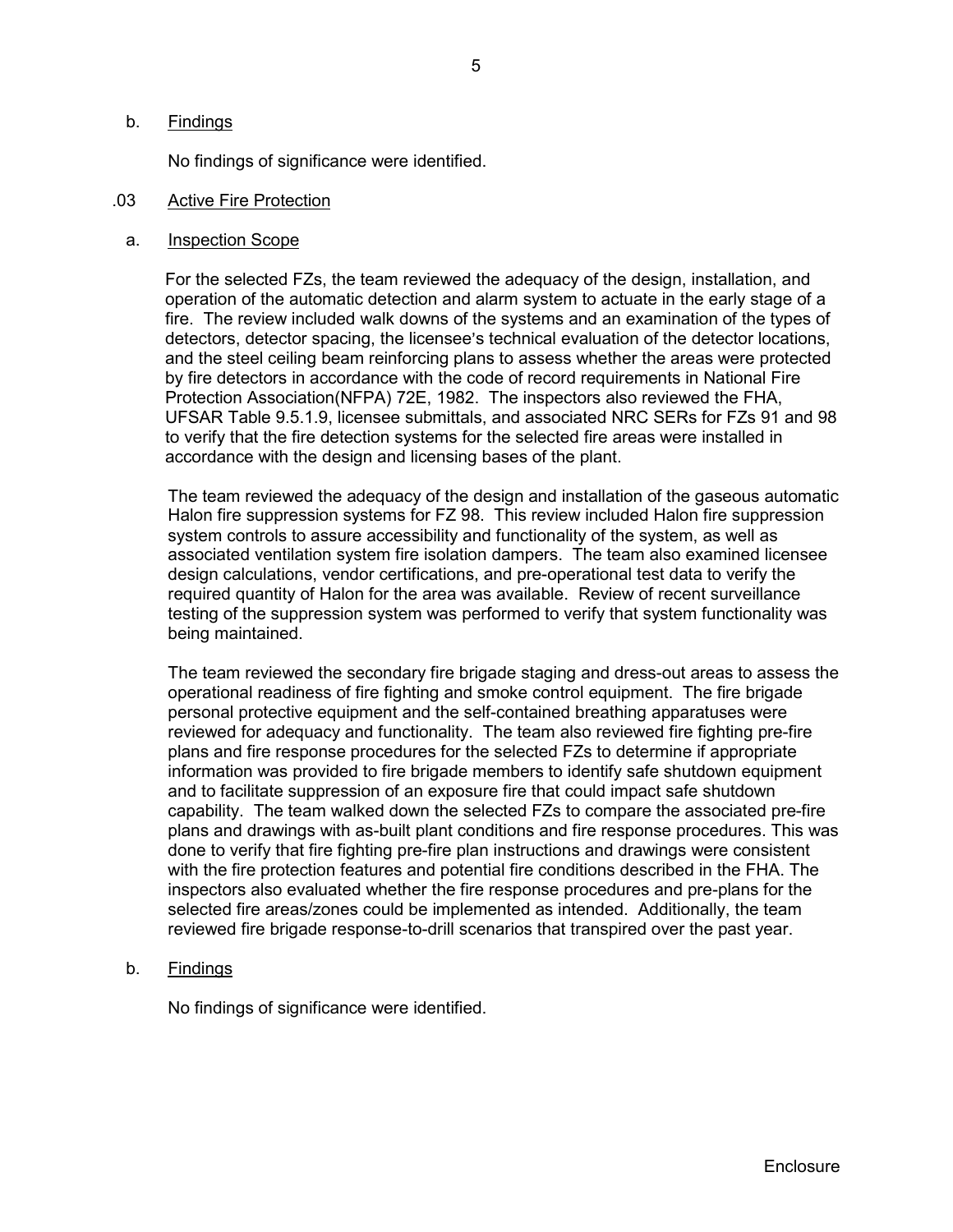# .04 Protection From Damage From Fire Suppression Activities

#### a. Inspection Scope

The team walked down the selected FZs to verify that redundant trains of systems required for hot shutdown, where located in the same fire area, were not subject to damage from fire suppression activities or from the rupture, or inadvertent operation of, fire suppression systems. The team evaluated whether the manual fire fighting activities could adversely affect the credited SSD equipment, inhibit access to alternate shutdown equipment, and/or adversely affect the local operator actions required for SSD in the selected FZs. The team also reviewed engineering analysis that addressed the inadvertent operation of fire protection systems and their effect on safety-related systems or components. Additionally, the team checked that fire fighting water would either be contained in the fire affected area or be safely drained off.

The team addressed the possibility that a fire in one FZ could lead to activation of an automatic suppression system in another FZ through the migration of smoke or hot gases, and thereby adversely affect SSD. Air flow paths out of the selected FZs were reviewed to verify that inter-area migration of smoke or hot gases would not inhibit necessary operator actions. This portion of the inspection was carried out through a combination of walk-downs, drawings, and records review.

b. Findings

No findings of significance were identified.

#### .05 Post-Fire Safe Shutdown From the Main Control Room

a. Inspection Scope

# Methodology

The team reviewed the licensee's FPP described in UFSAR Section 9.5.1, the licensee's FESSE, plant procedures, piping and instrumentation diagrams (P&IDs), electrical drawings, and other supporting documents. The review was performed to verify that hot and cold shutdown could be achieved and maintained from the MCR for postulated fires in FZs 91, 98, and 512. This review included verification that shutdown from the MCR could be performed both with and without the availability of offsite power. Plant walk downs were performed to verify that the plant configuration was consistent with that described in the FHA and FESSE. For postulated fires that utilize shutdown from the MCR, the team performed reviews to verify that the shutdown methodology properly identified the components and systems necessary to achieve and maintain SSD conditions. These inspection activities focused on ensuring the adequacy of systems selected for reactivity control, reactor coolant makeup, reactor heat removal, process monitoring instrumentation, and support systems functions.

# Operational Implementation

The team reviewed the adequacy of procedures utilized for post-fire SSD and performed a walkthrough of procedure steps to ensure the implementation and human factors adequacy of the procedures. The team verified that licensee personnel credited for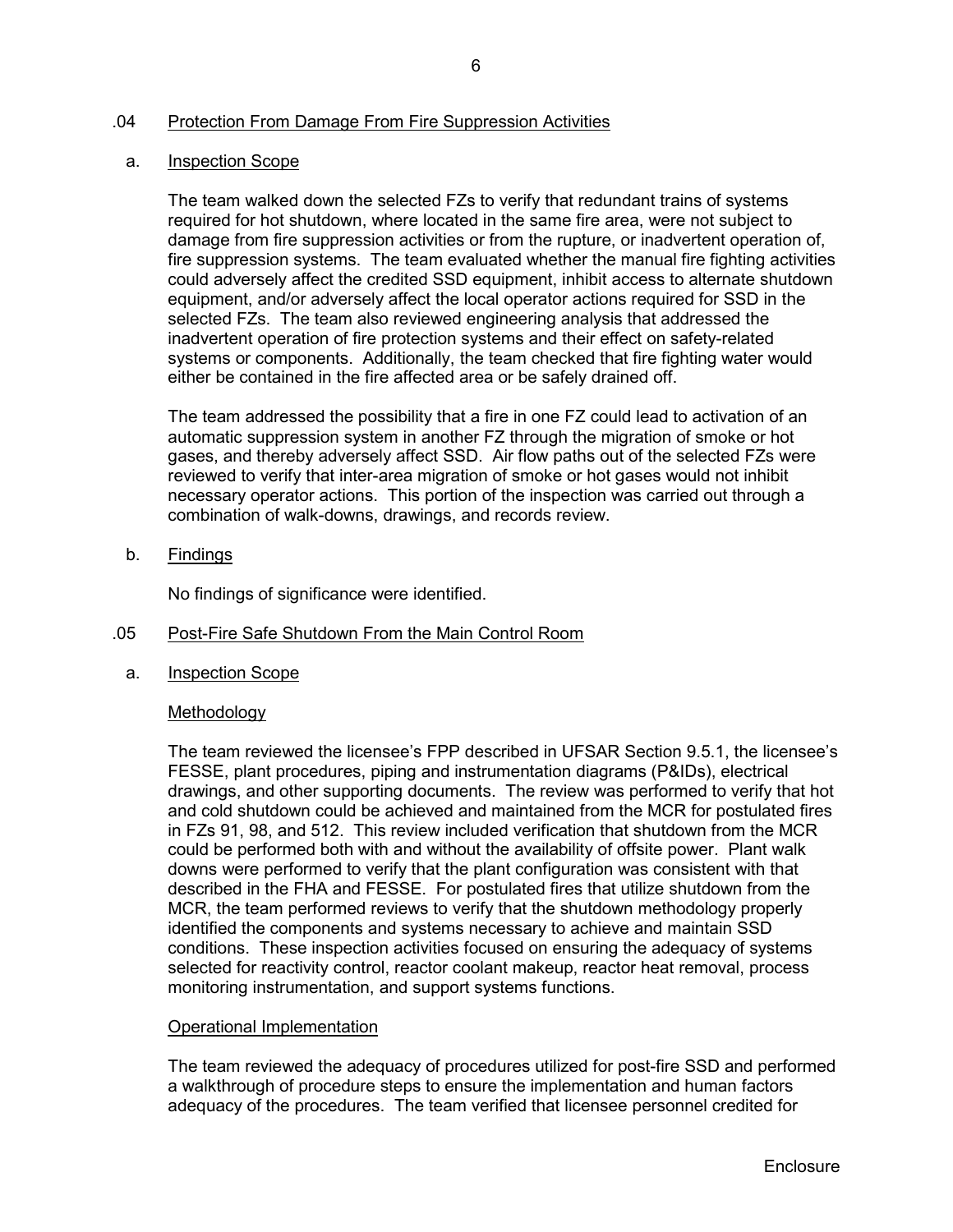procedure implementation had procedures available, were trained on implementation, and were available in the event a fire occurred. The team also reviewed selected operator actions, including those taken to prevent or mitigate fire-induced spurious operation of selected components, to verify that the operators could reasonably be expected to perform the specific actions within the time required to maintain plant parameters within specified limits.

The team reviewed and/or walked down applicable sections of the following procedures for Unit 1 FZs 91, 98, and 512:

- Procedure 92005-C, "Fire Response Procedure"
- Procedure 17103A-C, "Alarm Response Procedures for Fire Alarm Computer"
- Procedure 17103B-C, "Annunciator Response Procedures for Fire Alarm Computer"

The team reviewed local operator manual actions to ensure that the actions could be implemented in accordance with plant procedures in the times necessary to support the SSD method for the applicable FA/FZ. The team also reviewed the licensee's manual action feasibility report for FZs 91 and 98.

b. Findings

No findings of significance were identified.

- .06 Alternative Shutdown Capability
	- a. Inspection scope

#### Methodology

The team reviewed the licensee's FPP described in UFSAR Section 9.5.1, the licensee's FESSE, plant procedures, P&IDs, electrical drawings, and other supporting documents for postulated fires in FZ 105-1. The reviews focused on ensuring that the required functions for post-fire SSD and the corresponding equipment necessary to perform those functions were included in the procedures. The review included assessing whether hot and cold shutdown from outside the MCR could be implemented, and that transfer of control from the MCR to the remote shutdown panels (RSPs) could be accomplished. This review also included verification that shutdown from outside the MCR could be performed both with and without the availability of offsite power.

Plant walk downs were performed to verify that the plant configuration was consistent with that described in the FESSE. These inspection activities focused on ensuring the adequacy of systems selected for reactivity control, reactor coolant makeup, reactor heat removal, process monitoring instrumentation, and support systems functions.

#### Operational Implementation

The team reviewed training lesson plans, job performance measures, and simulator scenarios for licensed and non-licensed operators to verify that the training reinforced the shutdown methodology of the FESSE and the procedures for FZ 105-1. The team also reviewed shift turnover logs and shift manning to verify that personnel required for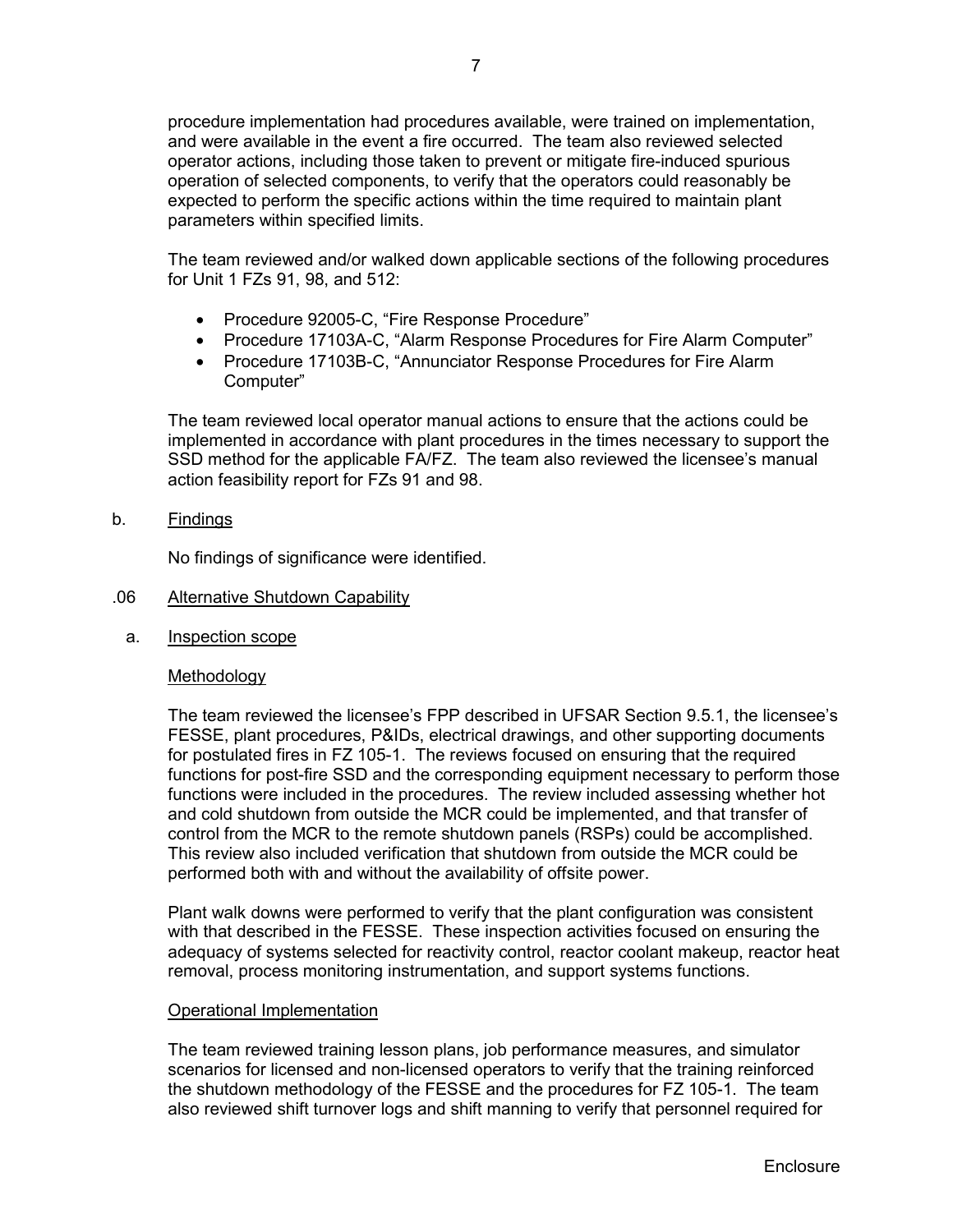SSD using the alternative shutdown systems and procedures were available onsite, exclusive of those assigned as fire brigade members.

The team reviewed procedures utilized for post-fire SSD and performed a walkthrough of procedure steps to ensure the implementation and human factors adequacy of the procedures. The team also reviewed selected operator actions to verify that the operators could reasonably be expected to perform the specific actions within the time required to maintain plant parameters within specified limits. The team reviewed and/or walked down applicable sections of the following response procedures:

- Procedure 92005-C, "Fire Response Procedure"
- Procedure 18038-1, "Operation from Remote Shutdown Panels"

The team also reviewed the periodic test procedures and test records of the alternate shutdown transfer capability and instrumentation and control functions to ensure that the tests were adequate to verify the functionality of the alternative shutdown capability.

#### b. Findings

Introduction: The team identified an unresolved item (URI) related to the Control Room Fire Alternate Shutdown Evaluation (CRFASE), calculation number X4C2301S035. Specifically, the team found that the CRFASE does not reflect integrated automatic plant response to fire in the MCR requiring shutdown from the RSPs.

Description: The CRFASE is an evaluation of the impact of a fire in the MCR on the operators' ability to safely shut down the plant from outside the MCR. The evaluation addresses discreet spurious operation concerns on a system basis. The CRFASE provides time constraints and compensatory measures used to develop the operator actions, and sequencing of these actions, in procedure 18038-1, "Operation from Remote Shutdown Panels."

During review of procedure 18038-1 and the CRFASE, the team questioned whether certain operator actions contained in step 3 of procedure 18038-1, if unable to be performed from the MCR, would be able to be performed within established time constraints in order to prevent and/or mitigate the adverse effects of spurious actuations. These time constraints, adverse spurious actions, and the impact on the plant of these spurious actuations are described in the CRFASE. Specifically, the team questioned whether reactor coolant pumps #1 and #4 would be able to be tripped early enough from the RSP in time to prevent depressurization of the reactor coolant system to the safety injection (SI) actuation set point, in the event one pressurizer spray valve spuriously opens. The team also questioned whether main steam isolation valves (MSIVs) would be closed from the RSP in sufficient time to minimize the chances of a significant overcooling transient (as described in the CRFASE) in the event the MSIVs were not closed from the MCR in step 3.

Subsequent to the on-site inspection, the licensee developed a simulator exercise guide for the purpose of validating the time necessary for an operating crew to perform the steps in procedure 18038-1, through the point of tripping reactor coolant pump (RCP) #1 and #4 from the RSP, given immediate evacuation of the MCR and subsequent spurious operation of a pressurizer spray valve. The licensee stated that the time at which the pressurizer spray valve was set to open during the simulator exercise was based on a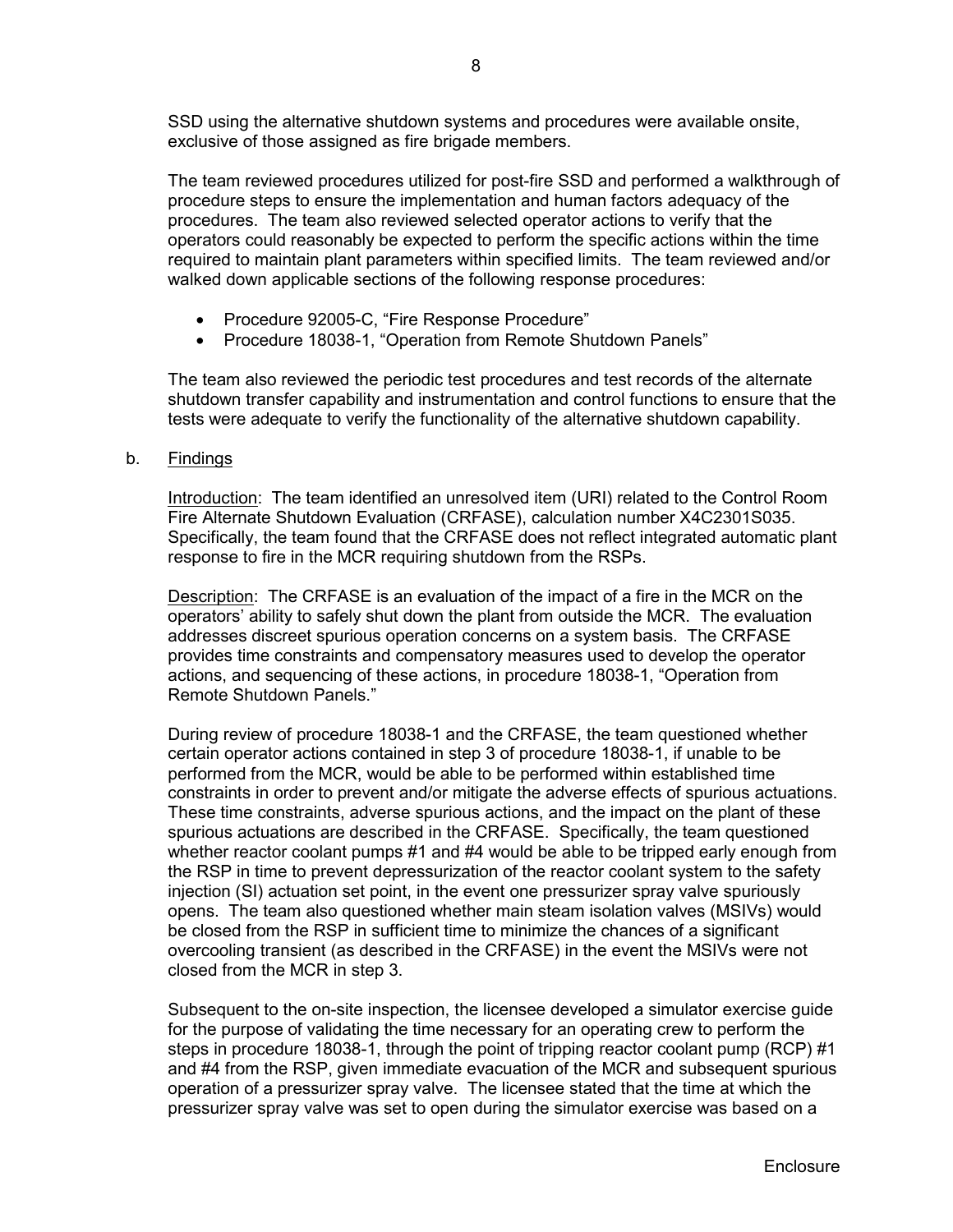timing analysis contained in Request for Engineering Review RER C071912101, "Safe Shutdown Time Critical Operator Actions in 18038-1/2 and 17103A-C."

When validating the simulator exercise guide, the licensee found that the CRFASE does not reflect integrated plant response for a control room fire as predicted through simulation. Simulated plant response was different from the response described in the CRFASE, in that an automatic SI actuation occurred approximately 6 minutes after plant trip due to decreasing RCS pressure arising from RCS cooldown caused by high auxiliary feedwater (AFW) flow. Additionally, in the simulated plant response, the SI actuation automatically isolated instrument air to containment, which caused the pressurizer spray valve to close before spurious operation of the valve was input into the simulator scenario in accordance with the timing analysis.

As a result of questions raised by the team during subsequent in-office inspection of this issue, the licensee initiated Condition Report (CR) 2010112114 to revise the CRFASE to review integrated plant response for a control room fire. In a telephone call with the licensee on October 4, 2010, the team stated that additional information would be required concerning the nature and extent of differences between plant response specified or assumed in the CRFASE and simulated or actual plant response. The team discussed the nature of the additional information required in telephone calls with the licensee on October 4, 2010, January 6, 2011, and January 11, 2011.

On January 26, 2011, the licensee provided information concerning integrated plant response obtained from plant-referenced simulator scenarios, relative to spurious component actuations and plant conditions described in the licensee's CRFASE. During an initial review of this material, the team identified additional questions regarding the new information. During a final briefing of the inspection on February 9, 2011, the licensee informed the team that the information provided on January 26, 2011, needed to be revised for clarification, and additional information would be provided. This additional information is necessary for the team to determine whether the plant response to a control room fire as described in the CRFASE represents a performance deficiency, and to determine whether procedure 18038-1 is adequate for maintaining safe plant conditions while performing shutdown outside the MCR. A URI was opened pending receipt and review of this additional information which is identified as URI 5000424;425/2010006-01, "Control Room Fire Alternate Shutdown Evaluation (X4C2301S035) Does Not Reflect Integrated Plant Response"

#### .07 Circuit Analysis

#### a. Inspection Scope

The team reviewed the licensee's safe shutdown analysis (SSA) wherein they identified the structures, systems and components required for post-fire SSD as well as the structures, systems and components important to SSD, for example, a flow diversion path. These reviews included P&IDs, control circuit diagrams, and cable routing information. The team reviewed the details of how the licensee addressed the various credible cable failure modes and common power supply considerations. In cases where the licensee's analysis indicated resolution of a potential fire damage issue was required, the team followed up on that resolution. The objective and acceptance criterion for these reviews was that one train of structures, systems and components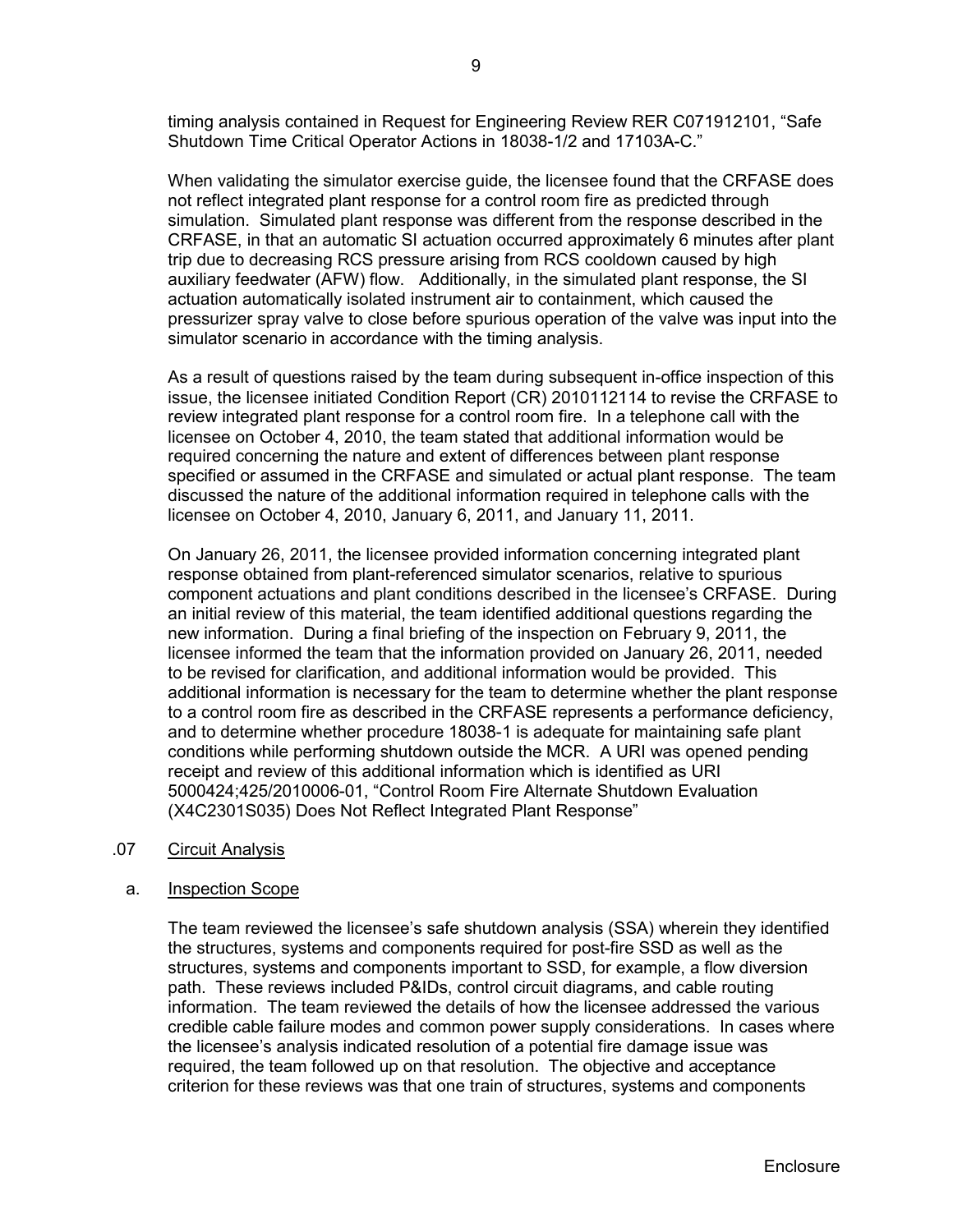would be free of fire damage to allow operators to shut down the plant in the event a fire started and could not be rapidly extinguished.

#### b. Findings

Introduction: The team identified a URI concerning the licensing basis for multiple spurious operations (MSOs) and adequacy of related compensatory measures implemented to address potential noncompliances related to multiple circuit faults.

Description: As documented in the Background section of Enforcement Guidance Memorandum (EGM) 09-02, "Enforcement Discretion for Fire-induced Circuit Faults," dated May 14, 2009, the matter of how many fire-induced circuit faults need be postulated in post-fire SSAs has been an industry-wide generic issue. With the issuance of Regulatory Guide (RG) 1.189, Revision 2, "Fire Protection for Nuclear Power Plants," in October of 2009, the generic issue has been resolved, and the guidelines disseminated to all power reactor licensees regarding what constitutes an acceptable multiple circuit fault analysis. The inspection team confirmed that VEGP has performed an acceptable analysis. Refer to Section 4OA5 of this report for details of that analysis. As a result of than analysis, the licensee identified 78 MSO scenarios that apply to VEGP. Each scenario on this list may represent a non-compliance with the Operating License Condition 2.G and the requirement to ensure one train of SSD equipment and associated circuits (that could adversely affect SSD) would be free of fire damage in the event of a fire. This list of potential noncompliances related to MSOs was entered into the corrective action program, identified as a degraded, but operable, condition, and compensatory measures were posted.

The team examined MSO Scenario 1: loss of all RCP seal cooling due to spurious closure of RCP 1 seal water inlet valve 1-HV-1803A concurrent with spurious isolation of auxiliary component cooling water (ACCW) to the RCP thermal barrier heat exchanger. If this MSO were to occur, with the RCP running, an RCP seal loss-of-coolant-accident would result. Isolation of ACCW to the RCP thermal barrier heat exchanger could occur due to spurious closure of either ACCW supply isolation valve 1-HV-1978 or ACCW return isolation valve 1-HV-1974. Both the ACCW valves are located inside containment, and all three valves (1-HV-1803A, 1-HV-1978, and 1-HV-1974) are motoroperated valves. Cable 1BBD26SB in the control circuit for valve 1-HV-1803A could cause spurious closure of that valve if fire-induced short-circuit between wires X1 and T2 occurred. This cable runs from termination cabinet 1ACPT10 in the Train B cable spreading room to motor control center (MCC) 1BBD located in the control building. Cable 1BBE25SB in the control circuit for valve 1-HV-1978 could cause spurious closure of that valve if fire-induced short-circuit between wires X1 and T2 occurred. Cable 1BBE24SB in the control circuit for valve 1-HV-1974 could cause spurious closure of that valve if fire-induced short-circuit between wires X1 and T2 occurred. Cables 1BBE25SB and 1BBE24SB run from termination cabinet 1ACPT04 in the Train B cable spreading room to MCC 1BBE in the auxiliary building. Termination cabinets 1ACPT10 and 1ACPT04 are in the same row of termination cabinets. Cable 1BBD26SB (associated with RCP 1 seal water valve 1-HV-1803A), cable 1BBE25SB (associated with ACCW valve 1-HV-1978) and cable 1BBE24SB (associated with ACCW valve 1-HV-1974) are routed in cable trays above the termination cabinet line-up, and are in close proximity. Since the termination cabinets are considered a fire ignition source, all three of these cables could be damaged by fire. Therefore, MSO Scenario 1 could occur due to a fire at termination cabinets 1ACPT 04 through 1ACPT10. The applicable SSD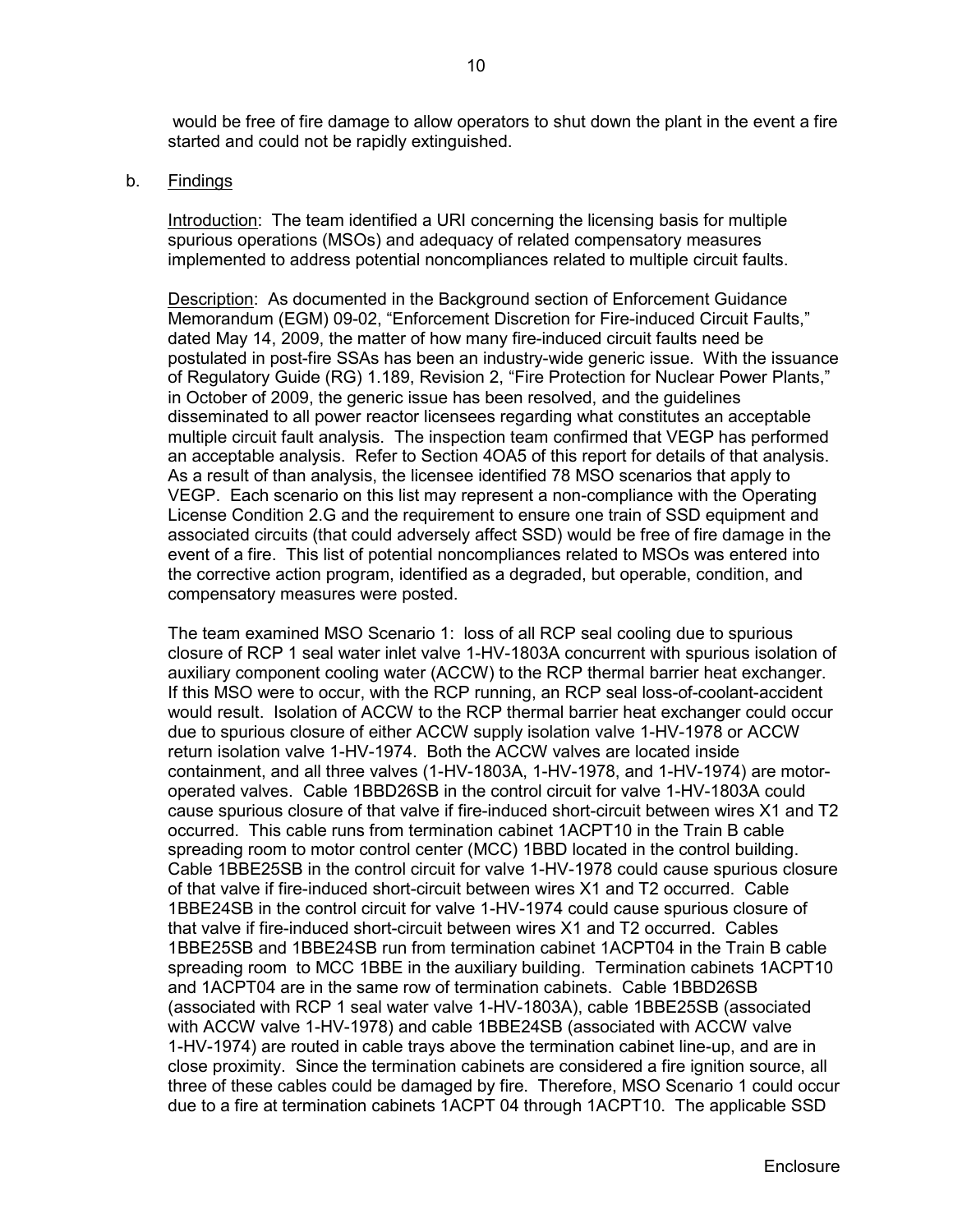procedure for a fire in the Unit 1, Train B, cable spreading room (17103A-C, "Annunciator Response Procedures for Fire Alarm Computer") did not include a step to trip RCP 1, nor take any other action to mitigate the potential for loss of all seal cooling to RCP 1.

Enforcement Guidance Memorandum (EGM) 09-002 provides guidance for granting enforcement discretion for non-compliances involving the use of unapproved operator manual actions (OMAs) to address multiple circuit faults. Specifically, to be eligible for this enforcement discretion, by April 2010, licensees were to (1) identify noncompliances related to MSOs, (2) implement compensatory measures for the noncompliances, and (3) place the noncompliances in the corrective action program. If granted, enforcement discretion would continue until October 2012 to allow time for licensees to resolve the noncompliances related to MSOs.

The Vogtle FPP specifies that as a compensatory measure, an hourly fire watch be implemented in FAs where a fire barrier is degraded. This requirement is applicable to the licensee's list of potential noncompliances related to MSOs, because if these cables were protected from fire damage by a fire barrier (using a 3- hour rated barrier, one-hour rated barrier with detection and suppression, or 20 feet of separation with detection and suppression), the MSO scenario would be precluded from happening. However, the licensee modified its FPP, to allow for the use of operator rounds as a compensatory measure, specifically to address the MSO concerns. The justification given for this change was that Regulatory Issue Summary 2005-007, "Compensatory Measures to Satisfy Fire Protection Program Requirements," recognizes the acceptability of alternate compensatory measures. While this is true, the alternate compensatory measures must be equivalent or adequately compensate for the degradation. In the case of using a fire watch as a compensatory measure for the MSO concerns, the specific location of the degraded fire barrier is not known beyond the fact that it is somewhere in the fire area. The operator rounds take place once per 12-hour shift, and can take place any time during the shift. Therefore significantly more than 12 hours may elapse between performing the fire watch function as part of the operator rounds. The team also found that the operator rounds will not cover all the rooms affected by the MSO concerns. Specifically, the rooms involved in MSO Scenario 1 would not all be covered by operator rounds. In addition, the operator is not instructed to walkdown the entire floor area of each area he/she enters as part of the regular rounds; therefore, MSO areas of concern may not be observed by the operator. Furthermore, the team noted that a portion of operator rounds can be cancelled during a particular shift due to emergent plant conditions. For these reasons, the team concluded that the compensatory measures implemented at Vogtle for the MSO concerns did not constitute sufficient compensation as intended by EGM-09-002.

When the NRC inspection team communicated to the licensee that the use of operator rounds as described above was not an acceptable substitute for hourly fire watch, the licensee countered that their list of MSO scenarios did not represent any noncompliances, as the consideration of multiple circuit faults was outside the design basis for Vogtle. To substantiate this position, the licensee cited portions of Appendix 9B of the UFSAR, which is a line by line comparison of the CMEB 9.5-1 requirements against the Vogtle compliance position including clarification of conformance or justification of deviation.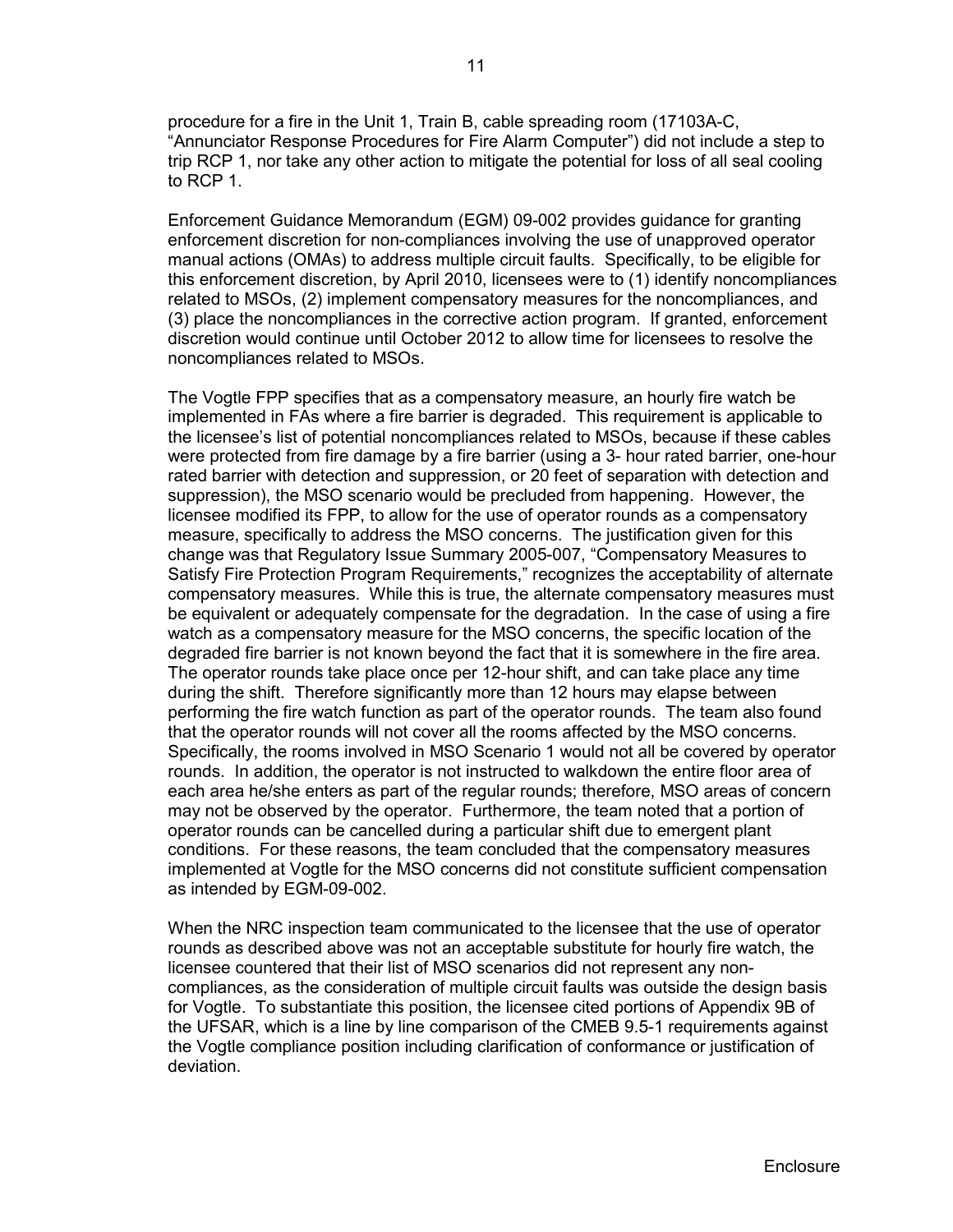The team concluded that further review of information related to the plant licensing basis is necessary in order to determine whether, or to what extent, multiple circuit fault scenarios must be considered as part of the Vogtle FPP. This licensing basis issue was referred to the Office of Nuclear Reactor Regulation for review. Even though the licensee has performed an analysis which considers MSOs, the question of the licensing basis is important to the question of whether or not the compensatory measures put in place for the newly-identified potential noncompliances related to MSOs are acceptable. This issue will be identified as URI 05000424; 425/2010006-02, "Licensing Basis for Multiple Spurious Operations and Adequacy of Related Compensatory Measures."

# .08 Communications

#### a. Inspection Scope

The team reviewed the communication systems required to implement fire fighting and operator actions to achieve and maintain a safe shutdown condition, as credited in UFSAR Section 9.5.2. The team inspected the contents of designated emergency storage lockers and verified the capability of the sound-powered phone system to support the operators in the conduct and coordination of their required actions during a walkthrough of the safe shutdown procedures. The team verified that electrical power supplies and cable routing for the phone system would remain functional following a fire in the control room fire area and other fire areas. The team also verified that the design and location of communications equipment such as repeaters and transmitters would not cause a loss of communications during a fire. The team discussed system design, testing, and maintenance with engineering personnel.

The team reviewed selected fire brigade drill summary/critique reports to assess proper operation and effectiveness of the fire brigade command post portable radio communications during fire drills and identify any history of operational or performance problems with radio communications during fire drills. In addition, the team reviewed the radio battery usage ratings for the fire brigade radios stored and maintained on charging stations to verify their availability.

b. Findings

No findings of significance were identified.

- 09 Emergency Lighting
- a. Inspection Scope

The team reviewed the portion of the emergency lighting system required to achieve and maintain hot shutdown conditions to verify that lights adequately illuminated access and egress routes to the areas where operator manual actions were required. The team reviewed the design, maintenance and past surveillance testing of emergency lighting units (ELUs) throughout the plant to confirm they would illuminate for an 8-hour period following interruption of normal power to the battery chargers as required by BTP CMEB 9.5-1, Section C.5.g. The team verified that the installed ELU batteries were maintained in accordance with manufacturer recommendations. The locations, positioning and aiming of emergency lights were observed during a walkthrough of safe shutdown procedure 18038-1, "Operation From Remote Shutdown Panels," Rev. 31, and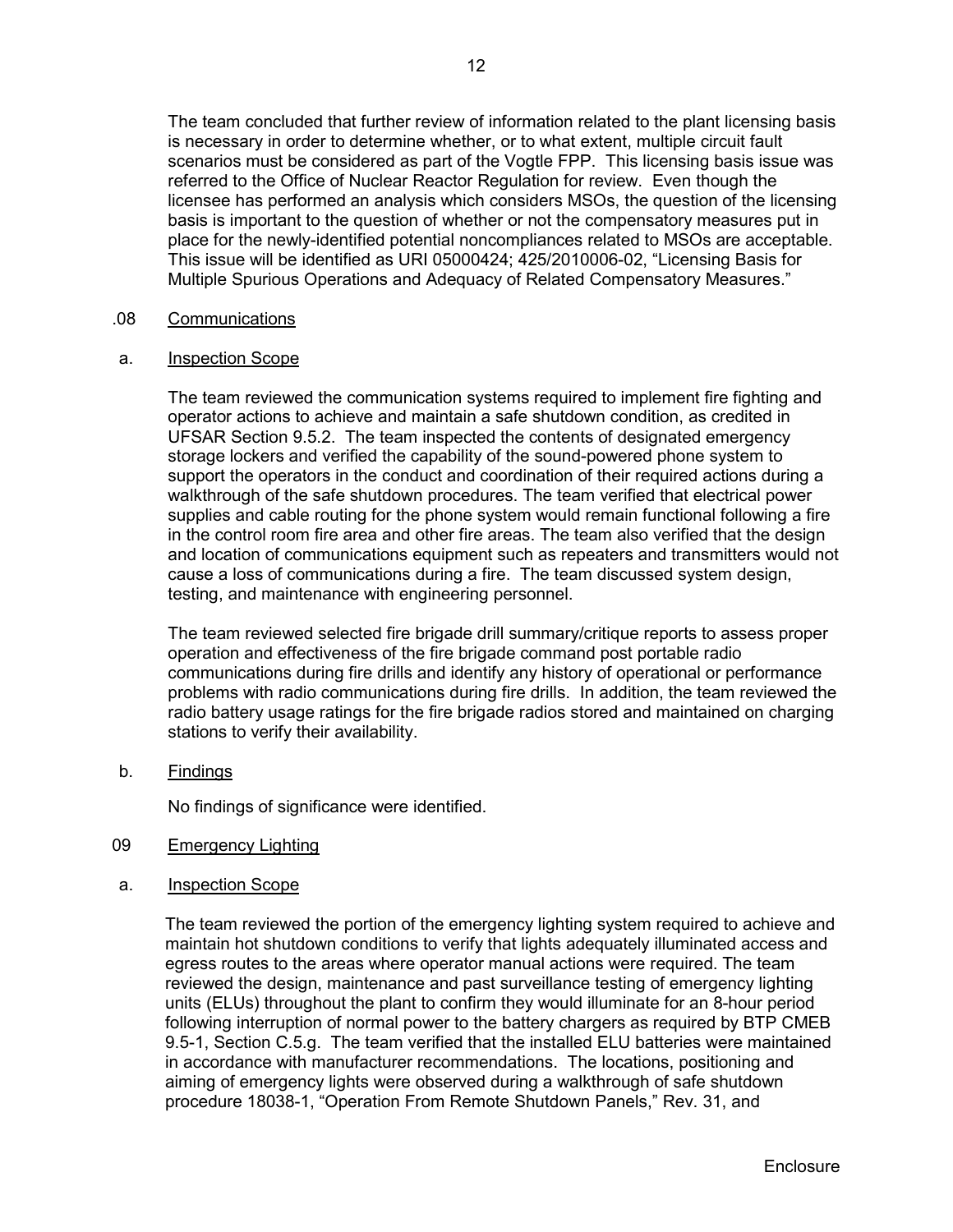procedure 17103A-C, "Annunciator Response Procedures for Fire Alarm Computer," Rev. 33.

Based upon plant walkdowns, the team requested that the licensee perform ELU tests in selected control building locations to demonstrate that sufficient illumination existed to manipulate plant components.

The team also observed whether emergency exit lighting was provided for personnel evacuation pathways to the outside as identified in National Fire Protection Association (NFPA) 101, "Life Safety Code," and the Occupational Safety and Health Administration, Part 1910, "Occupational Safety and Health Standards." This review also included examination of whether backup emergency lighting was provided for the primary and secondary fire emergency equipment storage locker locations and dress-out areas in support of fire brigade operations should power fail during a fire emergency.

b. Findings

No findings of significance were identified.

#### .10 Cold Shutdown Repairs

a. Inspection Scope

The team reviewed the SSA and plant procedure for responding to fires and implementing safe shutdown activities in order to determine if any repairs were required to achieve cold shutdown. The licensee had designated one system (an emergency diesel generator fuel oil pump) potentially requiring repair, in the form of a control circuit emergency jumper, in order to reach cold shutdown based on the safe shutdown methodology implemented. The team verified that the jumper was available and the procedure to install it worked. The team also evaluated whether cold shutdown could be achieved within the required time using the licensee's procedures and repair methods. Specific documents reviewed by the team are listed in the Attachment.

b. Findings

No findings of significance were identified.

#### .11 Compensatory Measures

a. Inspection scope

The team reviewed the administrative controls for out-of-service, degraded, and/or inoperable fire protection features (e.g., detection and suppression systems and equipment, passive fire barriers, or pumps, valves or electrical devices providing SSD functions or capabilities). The team reviewed the fire protection program impairment log for the selected FZs. The compensatory measures that had been established in these areas were compared to those specified for the applicable fire protection feature. The team verified that the risk associated with removing the fire protection feature from service was properly assessed and the compensatory measures were implemented in accordance with the approved FPP. This review also verified that the licensee was effective in returning the equipment to service in a reasonable period of time.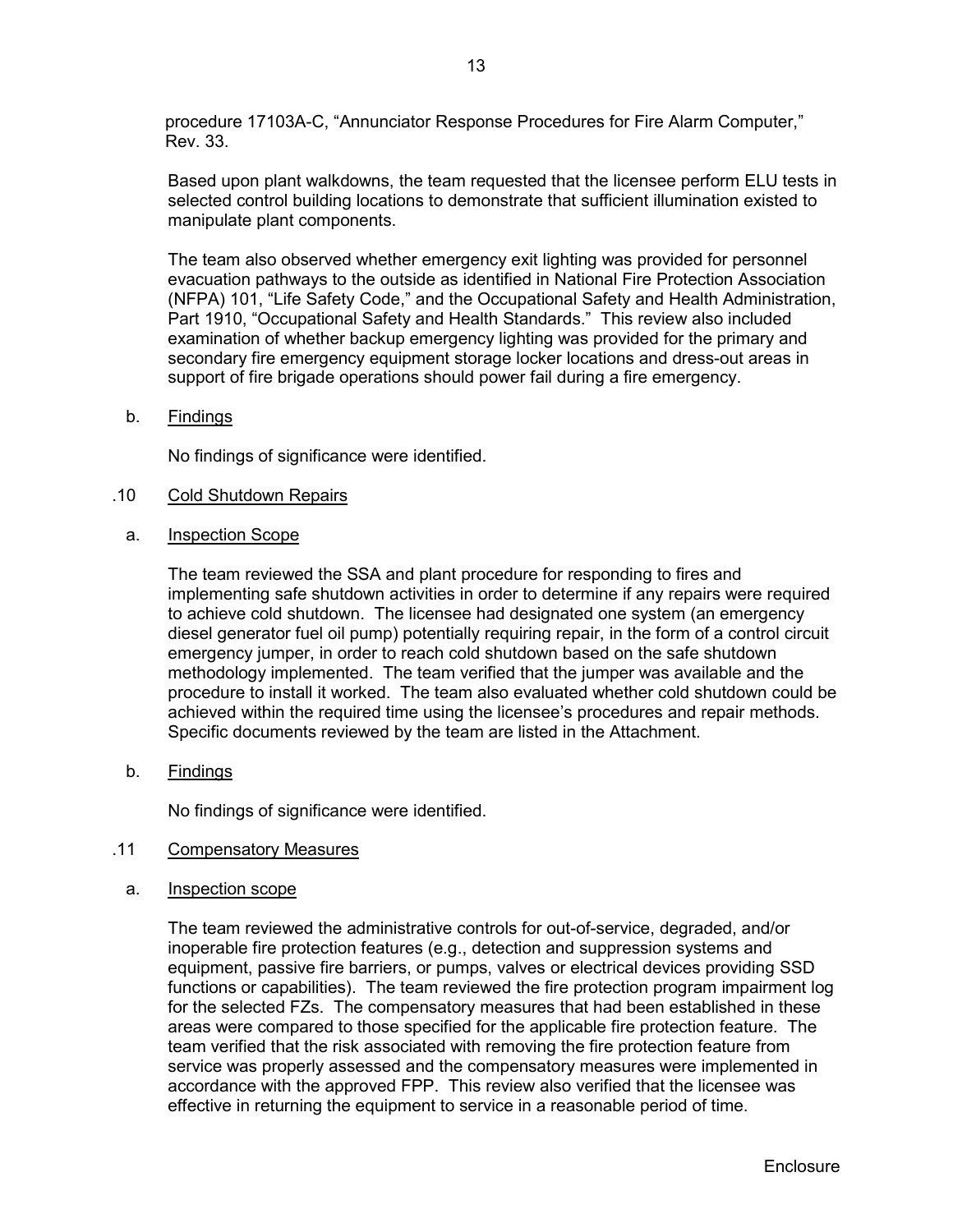# b. Findings

No findings of significance were identified.

#### .12 B.5.b Mitigating Strategy

#### a. Inspection Scope

The team reviewed, on a sample basis, the licensee's steam generator depressurization and feedwater makeup mitigation measures for large fires and explosions to verify that the measures were feasible, personnel were trained to implement the strategies, and equipment was properly staged and maintained. The team requested and reviewed inventory and maintenance records of required equipment. Through discussions with plant staff, review of documentation, and plant walk-downs, the team verified the engineering basis to establish reasonable assurance that the makeup capacity could be provided using the specified equipment and water sources. The team reviewed the licensee's capability to provide a reliable and available water source and the ability to provide the minimum fuel supply. The team performed a walk-down of the storage and staging areas for the B.5.b equipment to verify that equipment identified for use in the current procedures were available, calibrated and maintained. In the presence of licensee staff, the team conducted an independent audit and inventory of required equipment and a visual inspection of the dedicated credited power source and water source. The team reviewed training records to verify that operations and security personnel training/familiarity with the strategy objectives and implementing guidelines were accomplished according to the established training procedures. Additionally, the team reviewed licensee corrective actions to address operator training deficiencies identified in CR 2010107564. The team also reviewed CRs 2010108282 and 2010108295 related to maintenance of B.5.b equipment.

# b. Findings

No findings of significance were identified.

# **4. OTHER ACTIVITIES**

# 4OA2 Identification and Resolution of Problems

#### a. Inspection Scope

The team reviewed recent independent licensee audits for thoroughness, completeness and conformance to requirements. Guidance and/or requirement for performing independent audits are contained in Generic Letter 82-21 "Technical Specifications for Fire Protection Audits" and the licensee's Quality Assurance Manual, as well as Appendix A to Branch Technical Position APCSB 9.5-1 "Guidelines for Fire Protection for Nuclear Power Plants," Section C.10, "Audits." The team reviewed other corrective action program (CAP) documents, including completed corrective actions documented in selected CRs, and operating experience program documents to verify that industryidentified fire protection problems potentially or actually affecting the plant were appropriately entered into, and resolved by, the CAP process. Items included in the operating experience effectiveness review included NRC Regulatory Issue Summaries, Information Notices, industry and vendor-generated reports of defects and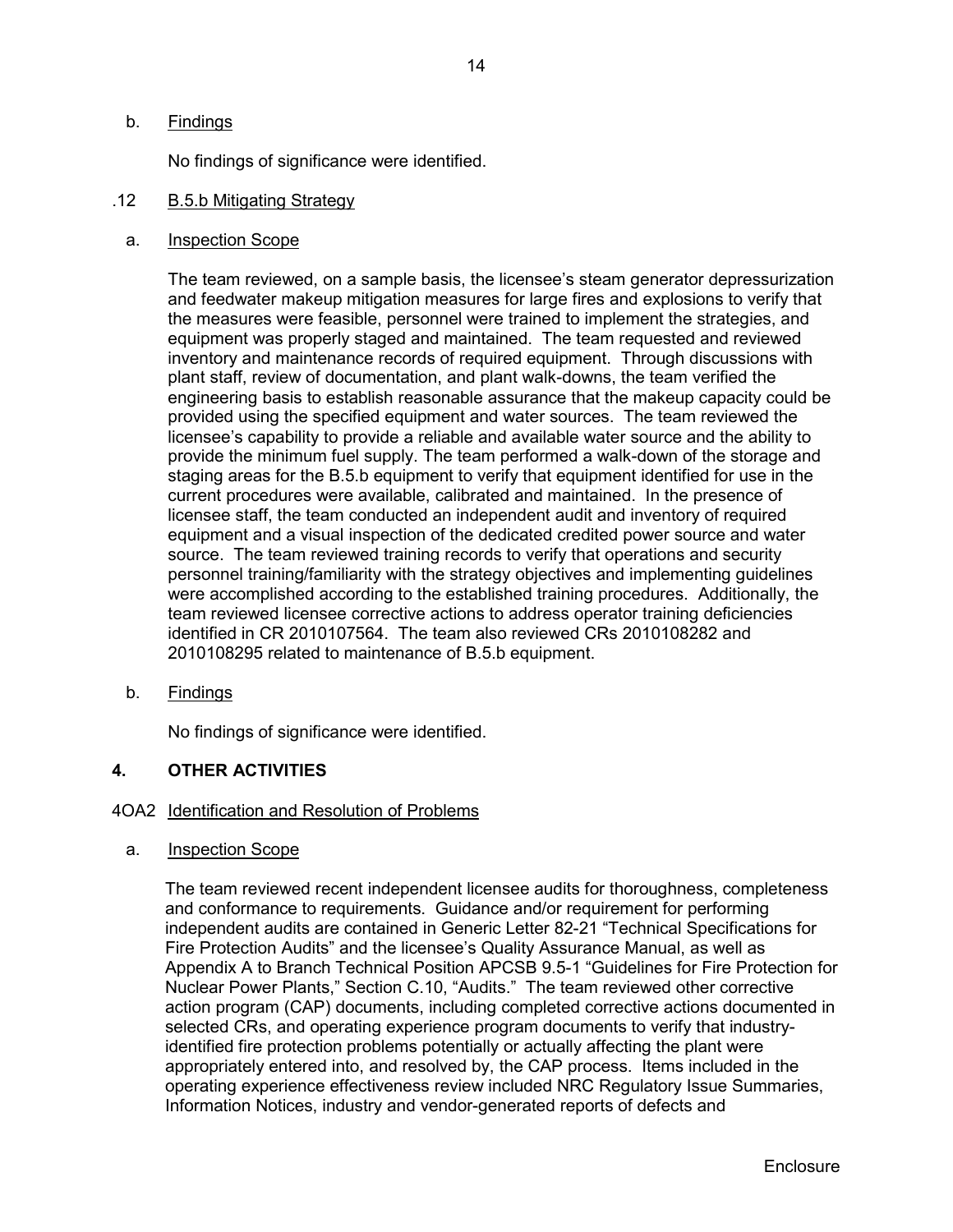noncompliance under 10 CFR Part 21, and vendor information letters. A number of CRs were reviewed with regard to the attributes of timeliness, apparent cause determination, proposed corrective action addresses the apparent cause, reportable, operability determination, etc. The CRs reviewed are listed in the Attachment.

#### b. Findings

No findings of significance were identified.

# 4OA5 Validate the Effectiveness of the Regulatory Infrastructure Related to Fire-Induced Circuit Failures and Operator Manual Actions (TI 2515/181)

a. Inspection scope

The overall scope of the inspection was to gather information to assess the effectiveness of the regulatory infrastructure in the areas of fire-induced circuit faults and use of operator manual actions to achieve post-fire safe shutdown. Regulatory infrastructure refers to the guidance contained in NRC RG 1.189, Revision 2, "Fire Protection for Nuclear Power Plants," Section 5.3, "Fire Protection of Safe Shutdown Capabilities," and Section 5.4, "Alternative and Dedicated Shutdown Capability," and Nuclear Energy Institute Publication NEI 00-01, Revision 2, "Guidance for Post Fire Safe Shutdown Circuit Analysis." A secondary objective of the inspection was to evaluate the implementation of the above mentioned guidance. To do this, the team reviewed the major elements of an acceptable multiple circuit fault and OMA analysis listed below:

- Expert panel process,
- Definition of SSD flow paths,
- Use of probabilistic risk assessment (PRA),
- Consideration of the generic list of multiple circuit faults scenarios,
- Treatment of high/low pressure interface flow diversion paths,
- Consideration of the various types of circuit faults,
- Designation of plant specific multiple circuit fault scenarios as either required or important as defined in the guidance documents above,
- Review of the existing single circuit fault analysis,
- Acceptance criteria for OMAs

The team reviewed a representative sample of multiple circuit fault scenarios, which are listed below:

- Reactor coolant pump 1 seal water inlet valve and auxiliary cooling water return isolation valve or supply isolation valve (MSO Scenario 1)
- Volume control tank outlet valve and reserve water storage tank outlet valve (MSO Scenario 9)
- Valves in the RCS letdown line (MSO Scenarios 6, 7 and 13)
- b. Findings

#### Use of recently issued industry guidance to address spurious operations

The licensee's original SSA included an evaluation of fire-induced single spurious and multiple spurious operations. This evaluation identified 33 spurious operation scenarios,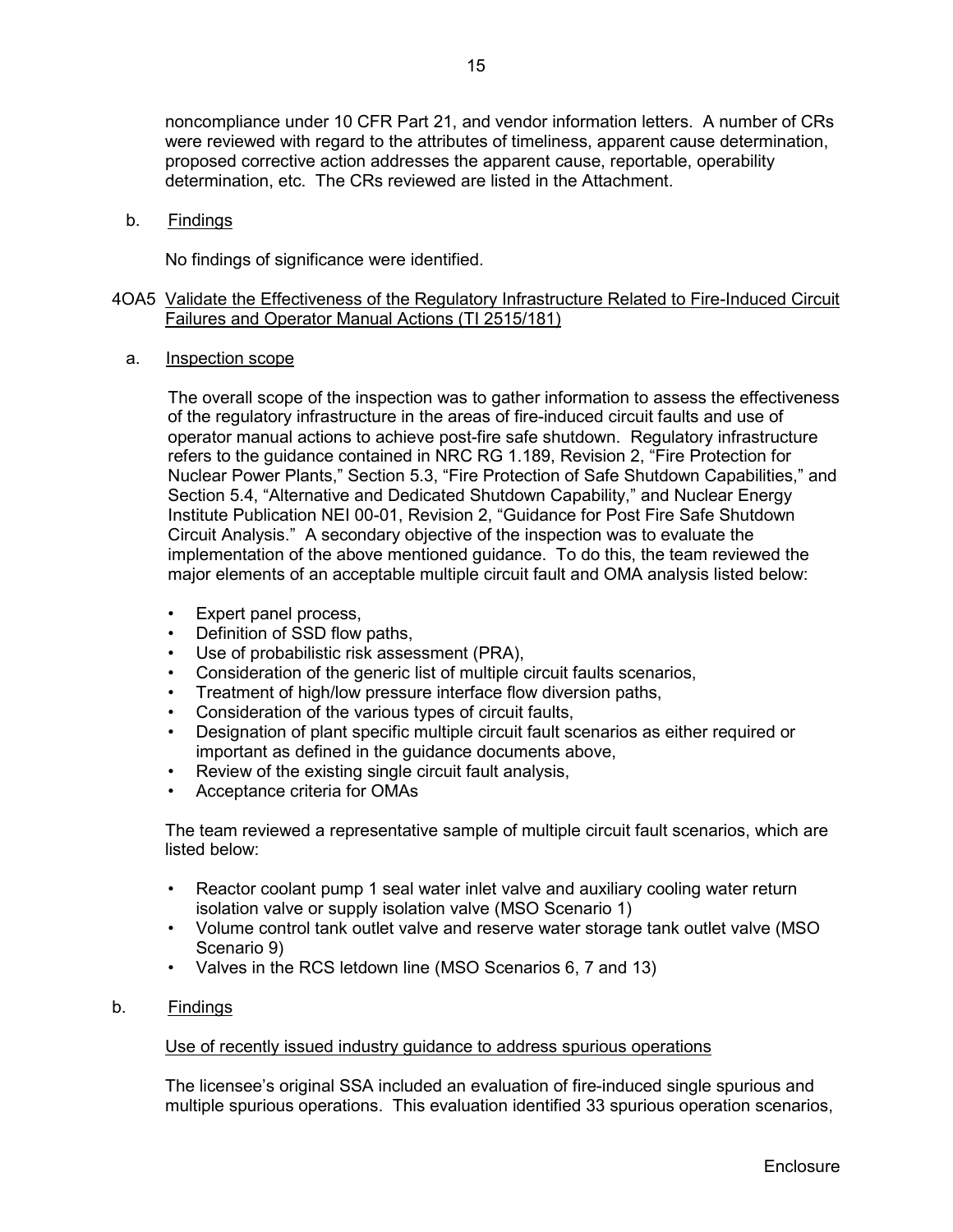including both single and multiple types. However, the licensee recognized that all of the credible MSO scenarios had not been identified in this original evaluation, and performed a new MSO analysis which is described in the following paragraphs.

Through review of documentation, interviews with a person on the expert panel and cognizant engineers, the team concluded that the expert panel process was carried out in accordance with the guidance in NEI 00-01. In general, the safe shutdown paths were marked on the plant system P&IDs, and they were outlined in the UFSAR. These "marked-up" P&IDs also indicated which components were added to the safe shutdown equipment list as a result of the MSO analysis. Multiple possible SSD paths were defined depending on the location of the fire being considered. Safety-related Train A or Train B equipment would be used for safe shutdown depending on the fire area of interest. Superimposed on that concept, a preferred and an alternate path using each train were defined. With regard to some details (e.g., reactor coolant system letdown via the reactor head vent), the team had to rely on discussion with the safe shutdown engineers to determine the flow path which had been analyzed. The licensee stated they had not used the internal events PRA as a tool to identify MSO scenarios. The licensee stated the reason for not using the internal events PRA was that they are in the process of developing a fire PRA, which will be the preferred tool to use for the purpose of identifying additional MSO scenarios.

# Methodology for analyzing the impact of spurious operations on safe shutdown equipment

Using the guidance in NEI 00-01, Appendix G, "Generic List of MSOs," as well as the "PWR Generic List of Fire-Induced Multiple Spurious Operation Scenarios," Revision 1 (preliminary), developed by the pressurized water reactor (PWR) Owner's Group under project PA-RMSC-0376, the licensee developed a plant specific list of MSO scenarios. The licensee's list contained 78 individual scenarios. At the time of the inspection, the licensee's analysis of this list had progressed to the point where they had identified which FAs were associated with each MSO scenario. This information was determined through the use of fault tree logics, review of control circuits for the components involved and analysis of the routing of those cables. The licensee entered this information into the corrective action program as CR 2010105915 for Unit 1 and CR 2010105916 for Unit 2 identified as "degraded but operable conditions." As part of the original safe shutdown analysis, the licensee had a list of single spurious operation scenarios, which was combined with a list of high/low pressure interface flow paths analyzed for MSO scenarios. At least 19 of the items on the newly-developed MSO list involved components on the original spurious operation list. Therefore, a resolution was already in place for 19 of the 78 items on the MSO list. For the remaining 59 items, a resolution had not yet been defined.

NRC RG 1.189, Revision 2, and NEI 00-01, Revision 2, state that MSO scenarios applicable to a particular plant should each be characterized as either required for safe shutdown or important to safe shutdown. Both documents give general guidance in determining the correct characterization. The characterization is important because a different set of options is available to resolve an MSO concern depending on whether it is required for SSD or important to SSD. The PWR Owner's Group generic list of MSOs mentioned above provides a recommended characterization (required or important) for each scenario on their list. In general, the "required" versus "important" characterization indicated on the licensee's plant specific MSO list matched those on the PWR Owner's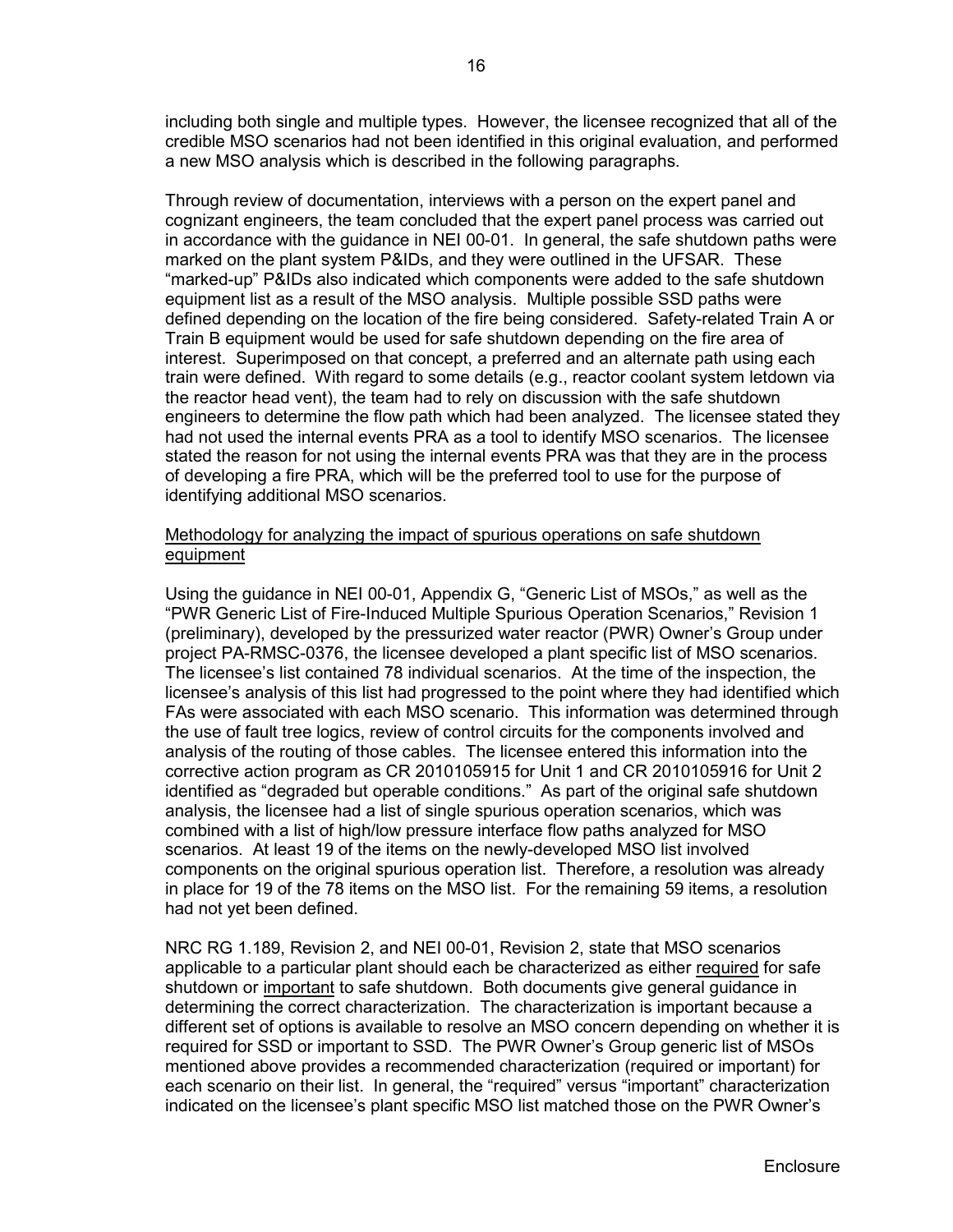Group generic list. The team, using the general guidance of NRC RG 1.189, Revision 2, arrived at a different characterization than the licensee for at least one MSO scenario. Scenario 10 on both the licensee's list and the PWR Owner's Group list is spurious closure of the volume control tank (VCT) outlet valve when the credited charging pump is aligned to the VCT and failure to open of the refueling water storage tank to charging pump suction valve. The licensee, using the PWR Owner's Group list, characterized Scenario 10 as "important," although they said this determination was preliminary. The team using the guidance in RG 1.189, Section 5.3.1.1, "Protection for the Safe Shutdown Success Path," characterized it as "required." Specifically, Section 5.3.1.1, states, "Spurious actuations, either single or multiple, with the potential to affect safe shutdown success path structures systems and components (same as required) should be mitigated in accordance with the features described in this section; tools such as fire modeling and OMAs should not be used." Scenario 10 fits this description since the scenario would result in functional inoperability of the credited charging pump which is required for inventory control and pressure control. A note on the PWR Owner's Group list for Scenario 10 states that the rationale for the "important " characterization is that the VCT outlet valve is not in the credited flow path. The team noted that this does not appear to be consistent with the "required" characterization for Scenario 51 on the PWR Owner's Group list, which is a generic scenario for spurious isolation of pump discharge flow and spurious isolation of pump recirculation flow.

Another example where the team arrived at a different conclusion regarding the characterization of "required" versus "important" was MSO Scenario 1. Scenario 1 is loss of all cooling to one or all of the RCPs due to spurious closure of seal water isolation valve concurrent with spurious isolation of ACCW flow through the thermal barrier. This scenario is discussed in detail in Section 1RO5.07, "Circuit Analysis," of this report. If this scenario occurs with the RCP running, an RCP seal LOCA would result. The guidance in RG 1.189, Section 5.3.1.5, indicates that significant diversion paths from the SSC flow path that would lead to core damage or cause reactor coolant loss if diverted for 1 hour or less" are in the "required" category. The team concluded that MSO Scenario 1 fits this definition. Based on the two examples discussed herein, the team concluded that further clarification of the guidance on the characterization of a particular MSO as either "required" or "important" is warranted. The team noted that the PWR Owners Group generic list of MSOs had not been reviewed and endorsed by the NRC prior to this inspection.

While reviewing the types of circuit faults that the licensee postulated in their circuit analysis for MSOs, the team identified that the methodology and guidance given in NEI 00-01 may not explicitly cover all the required configurations. Section 3.5.1.1 of NEI 00-01 contains the circuit failure criteria to be applied. Within this section (page 56), the following criterion is given, "…there is no limit on the number of concurrent/ simultaneous fire-induced circuit failures that must be considered for circuits for components required for hot shutdown located within the same fire area." Later, on page 57, in giving the criteria to be applied to circuits important to safe shutdown, NEI 00-01 states, "…for ungrounded DC circuits, a single hot short from the same source is assumed to occur unless it can be demonstrated that the occurrence of a same source short is not possible in the affected area." In addition, on Page 61, NEI 00-01 states, "There is no limit to the number of shorts-to-ground that could be caused by the fire." These criteria are illustrated in NEI 00-01 Figures 3.5.2-3 and 3.5.2-5 covering ungrounded control circuits. Note that there is nothing on the figures (or text) indicating that the two shorts-to-ground being postulated must occur in the same raceway section.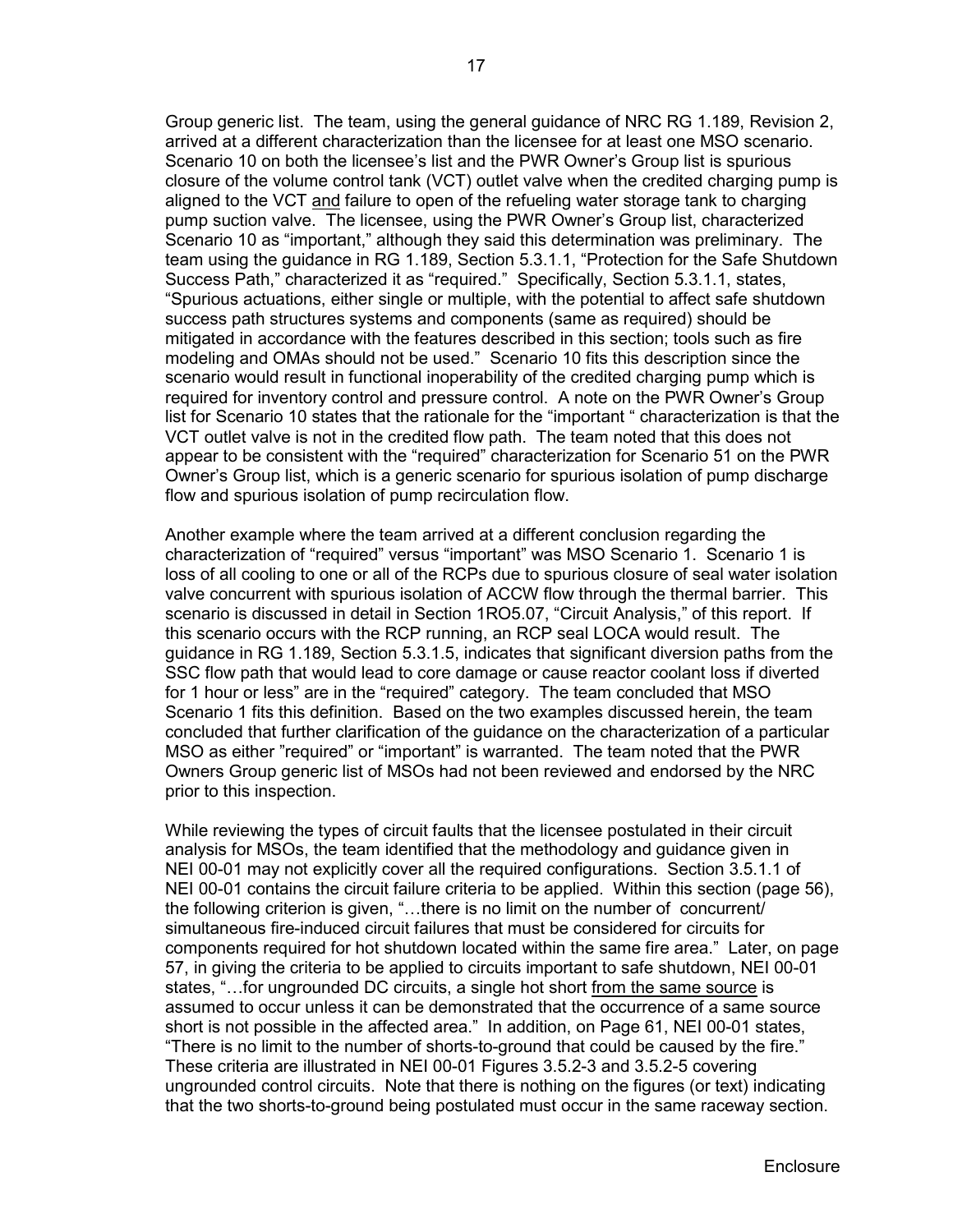The two grounds could be in two different raceway sections, and the current path between the two grounds could be through any electrically continuous grounded metallic path or even involve earth (which is ground). Extrapolating this concept, there is no reason why the two grounds must be on the same circuit. It would be just as credible that they are in different circuits as long as both circuits are from the same source, as made explicit in NEI 00-01 for the hot shorts. However, the licensee implemented design criteria which excluded ground paths between two separate raceways on the basis that the likelihood of such a path supporting a spurious operation would be remote. Furthermore, the licensee stated that the particular issue raised by the team remains in question between industry groups working on circuit analysis issues. They also implied that NUREG/CR-6850 would support their interpretation of the design criteria, although they did not cite a specific section of that document. The team noted that fourth bullet in NUREG/CR 6850, Section 5.2.2, Step 2.2, Item No. 2, states, "In practice, unless the energized conductors (from the same power source) are located in the same raceway as the target cables/conductors, the likelihood of a viable conduction path through a grounded surface is extremely remote." Given the apparent confusion between NEI 00-01 and NUREG/CR 6850 regarding the treatment of shorts-to-ground on ungrounded control circuits (i.e. circuits with no intentional ground installed), the team concluded that additional clarification may be needed.

# Methodology for analyzing the impact of spurious operations on alternative safe shutdown equipment

Alternative SSD would be used for a main control room fire only. The methodology used to analyze MSO scenarios described above was used for all plant FAs including the main control room.

# Reliance on OMAs as a resolution for potential spurious operations in original analysis

The licensee's procedures included OMAs intended to mitigate or preclude the effects of analyzed single spurious operations or spurious opening of high/low pressure interface paths. The team addressed the feasibility of these OMAs through evaluation and walkthrough of safe shutdown procedures for the four selected FAs. While, in general, the OMAs associated with the four selected FAs were feasible, a URI was identified in Section 1RO5.07 of this report regarding the Vogtle licensing basis with respect to MSOs.

The licensee's original SSA evaluated both single spurious and multiple spurious scenarios. In this analysis, the licensee had identified three scenarios which would be characterized as "required" using the current guidance. These scenarios applied to one or more FAs besides the alternative shutdown FAs. Shutdown procedures included OMAs to mitigate the consequences of these potential spurious operations.

# Reliance on OMAs as resolution for MSO scenarios identified in the recent analysis

At the time of the inspection, the licensee had not identified a resolution for the MSO scenarios on the newly-developed list described in the preceding paragraphs. Compensatory measures were put in place while the resolutions were being developed and implemented as allowed by Enforcement Guidance Memorandum EGM-09-02; however, the team questioned the adequacy of these compensatory measures. Refer to Section 1RO5.07 of this report for discussion of this issue. In general, the guidance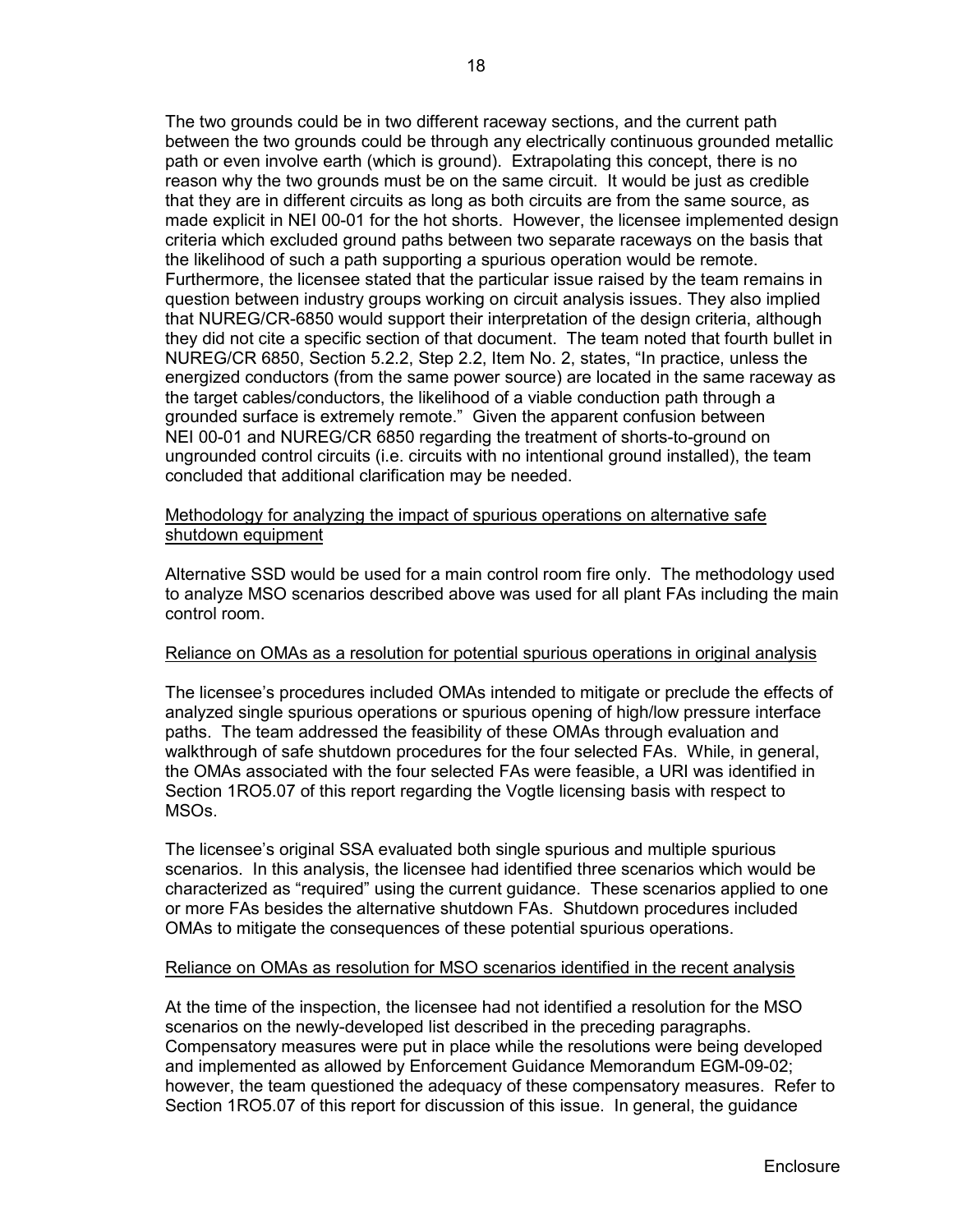documents do not allow use of OMAs as a resolution for MSO scenarios characterized as "required" for SSD. This concept was discussed with the licensee, who was already aware of the guidance contained in NRC RG 1.189, Revision 2, and NEI 00-01, Revision 2.

# 4OA6 Meetings, Including Exit

On August 20, 2010, the lead inspector presented the summary of inspection results to Mr. R. Dedrickson, Plant Manager, and members of the licensee's staff. The licensee acknowledged the findings. The inspection results were updated in a telephone call on October 4, 2010, with T. Tynan, Site Vice President, and members of the licensee's staff. The inspection results were updated again in a telephone call on December 16, 2010, and February 9, 2011, with M. Ajluni, and other members of the licensee's staff. A final exit meeting was conducted on March 29, 2011, with M. Ajluni and other members of the licensee's staff. Proprietary information is not included in this report.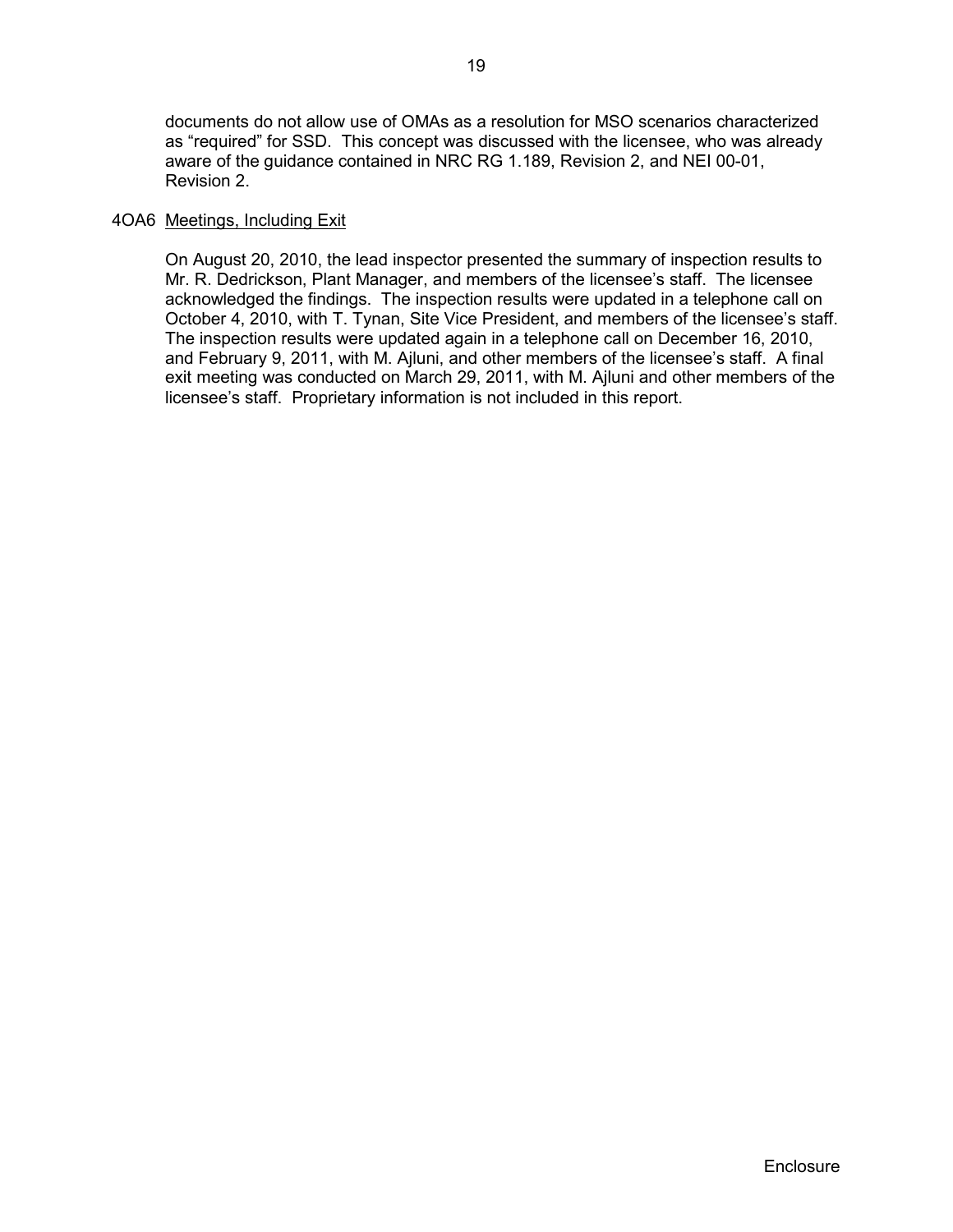# **SUPPLEMENTAL INFORMATION**

# **KEY POINTS OF CONTACT**

Licensee Personnel

- M. Ajluni, Director, Nuclear Licensing
- K. Black, Supervisor, Engineering Programs
- R. Dedrickson, Plant Manager
- J. Ealick, Supervisor, SNC Fleet Oversight
- P. Goodman, Fire Protection System Engineer
- M. Hickox, Licensing Engineer
- L. Hughes, Senior Fire Protection Engineer, SNC Corporate
- J. Lattner, Principal Fire Protection Engineer, SNC Corporate
- B. Lewis, Fire Brigade Instructor
- P. Long, Supervisor, Fire Protection, SNC Corporate
- L. Mansfield, Director, Site Engineering
- C. Martin, Senior Safe Shutdown Engineer, SNC Corporate
- D. McCary, Operations Manager
- R. Odom, Supervisor, Operations Training
- T. Petrak, Systems Engineering Manager
- S. Prewitt, Operations Procedure Supervisor
- D. Puckett, Supervisor, Performance Improvement
- J. Robinson, Manager, Technical Services
- M. Sharma, Nuclear Specialist, Performance Improvement
- J. Singleton, Senior Engineer, Site Fire Protection Program
- B. Stewart, System Engineer for Emergency Lighting
- D. Sutton, Engineering Programs Manager, SNC Corporate
- S. Swanson, Site Support Manager
- T. Tynan, Site Vice-President
- S. Waldrup, Operations Superintendent
- M. Wilson, SNC Fleet Oversight Auditor

# NRC Personnel

- R. Nease, Branch Chief, Engineering Branch 2, Region II
- M. Cain, Senior Resident Inspector, Vogtle Electric Generating Plant
- T. Chandler, Resident Inspector, Vogtle Electric Generating Plant
- D. Frumkin, NRR/DRA/AFPB/AFP
- P. Qualls, NRR/DRA/AFPB/AFP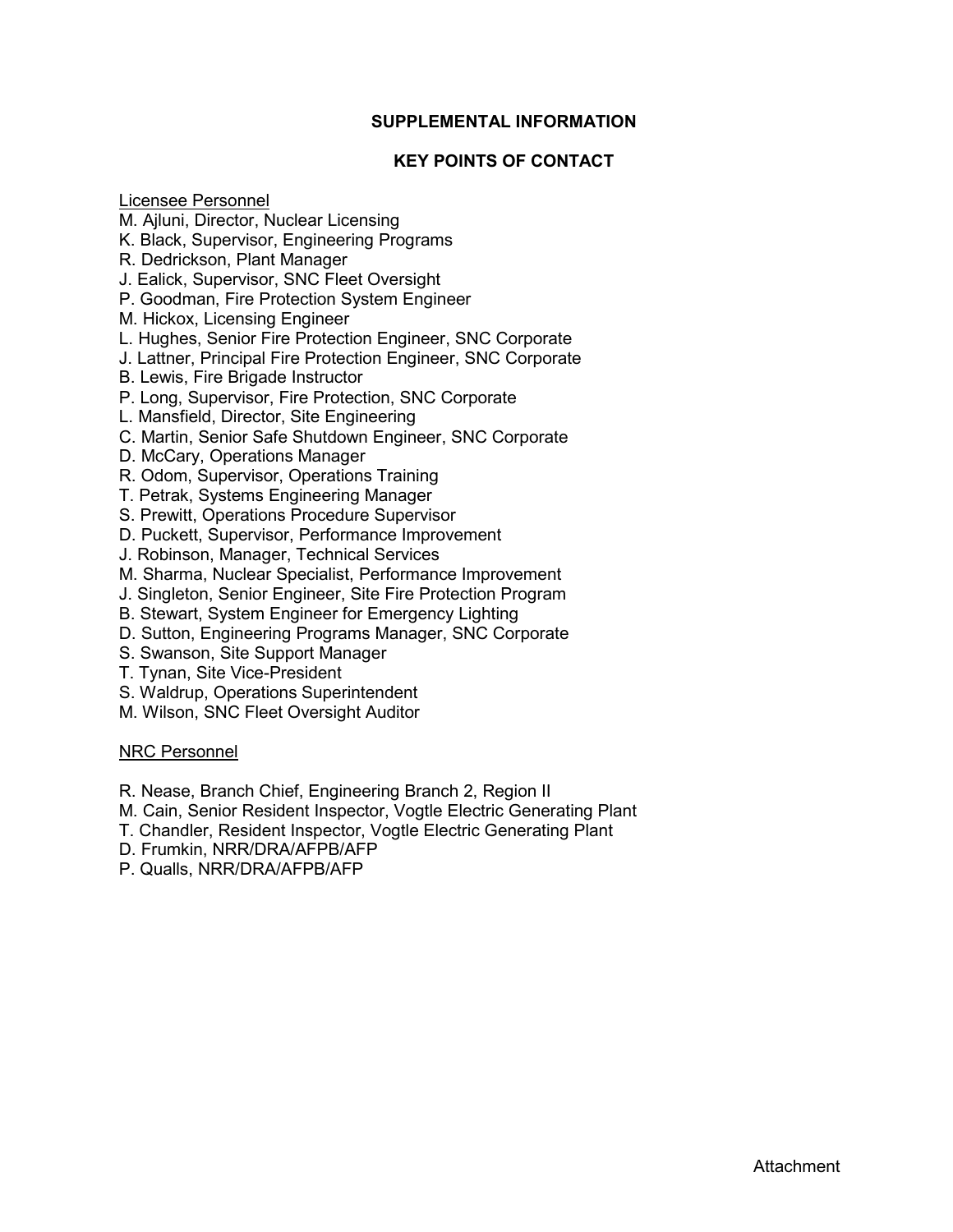# **LIST OF ITEMS OPENED**

**Open** 

| 05000424, 425/2010006-01 URI | Control Room Fire Alternate Shutdown Evaluation<br>(X4C2301S035) Does Not Reflect Integrated Plant<br>Response (Section 1R05.06) |
|------------------------------|----------------------------------------------------------------------------------------------------------------------------------|
| 05000424, 425\2010006-02 URI | Licensing Basis for Multiple Spurious Operations and<br>Adequacy of Related Compensatory Measures<br>(Section 1R05.07)           |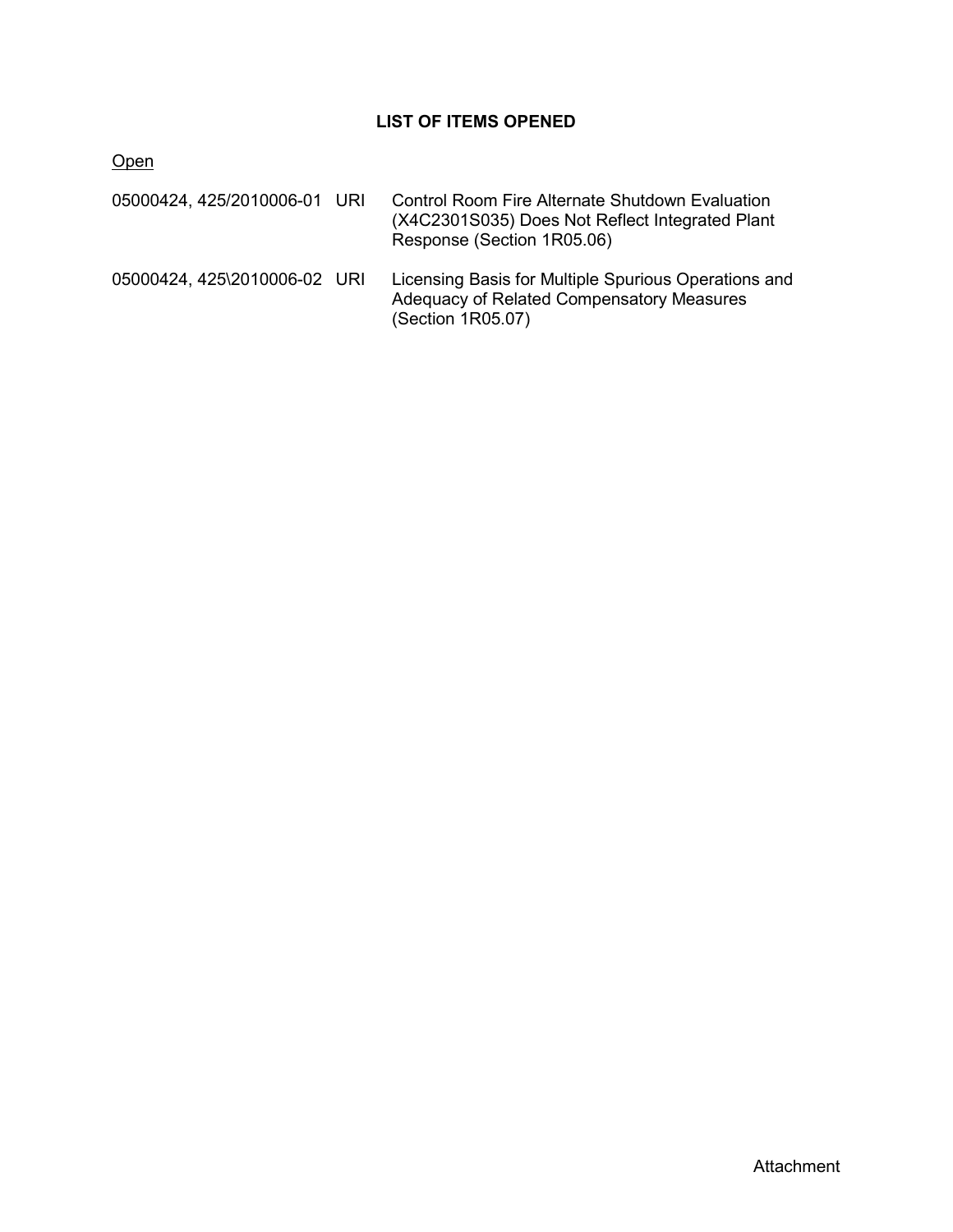# **LIST OF FIRE BARRIER FEATURES INSPECTED (Refer Report Section 1RO5.03- Passive Fire Barriers)**

Fire Damper Identification<br>1-1532-S7-401 <br>FZ 91 to FZ

#### Fire Door Identification **Description**

# Fire Barrier Penetration Seal Identification<br>
V12111Z1322-A<br>
FZ 91 to FZ 92

V12111Z1322-A V12111Z1323-A FZ 91 to FZ 92 V12111Z11307-A FZ 91 to FZ 103 V12111Z1089A FZ 98 to FZ 95 V12111Z1090A FZ 98 to FZ 95 V12111Z1595A V12111Z10411A006 FZ 98 to FZ 93 V12111Z1213-1 FZ 105-1 to FZ 183A V12111Z1222-1 FZ 105-1 to FZ 95

 $\overline{FZ}$  91 to  $\overline{FZ}$  72

Door 171 **FZ 105-1 to FZ 106** Door 177 FZ 105-1 to FZ 183A Door 178 FZ 105-1 to FZ 183A Door A41 FZ 93 to FZ 98 Door A49 FZ 91 to FZ 85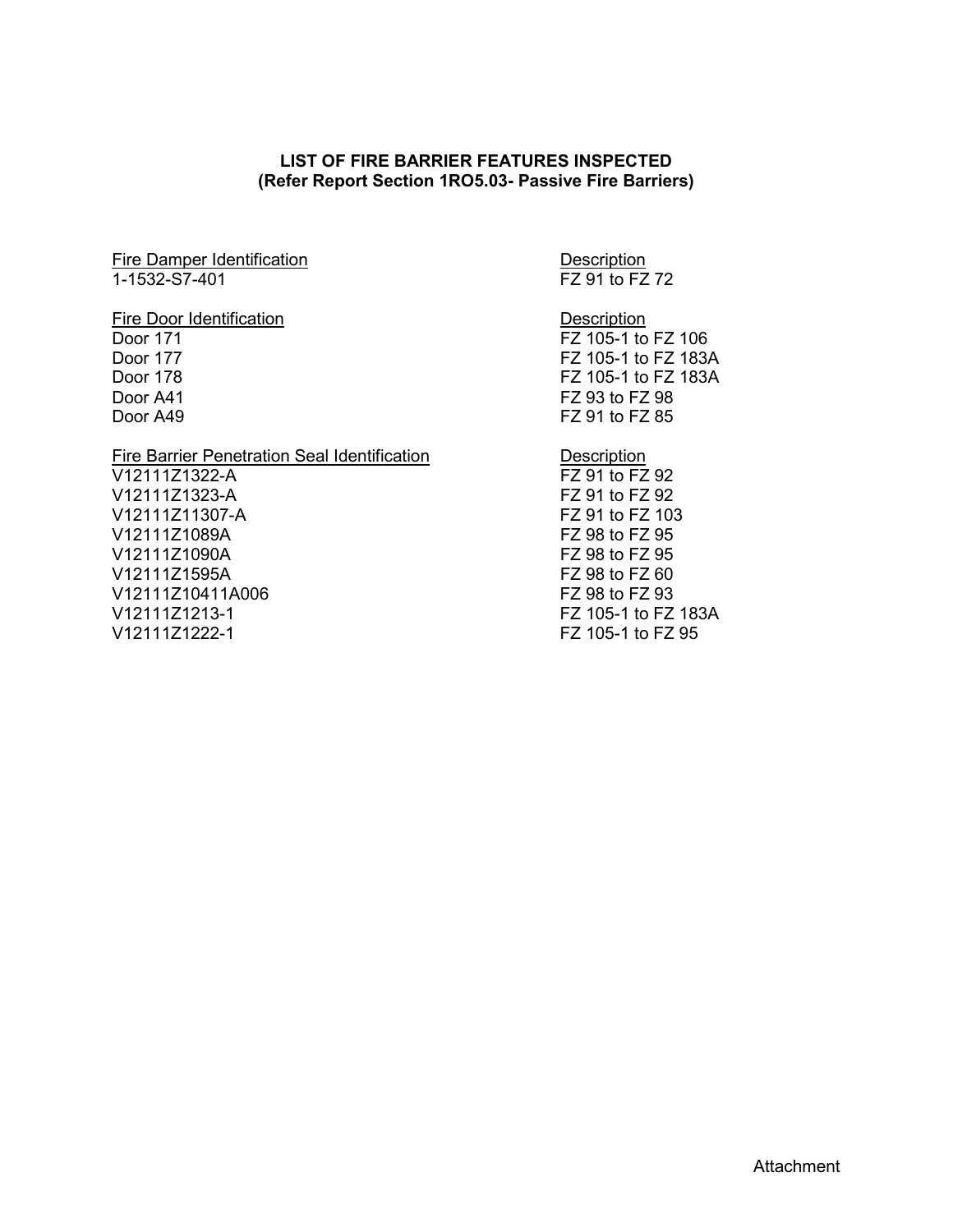# **LIST OF DOCUMENTS REVIEWED**

#### **Procedures**

- 00012-C, Shift Manning Requirements, Rev. 17, 3/17/09
- 00100-C, Quality Assurance Records Administration, Rev. 33.2
- 00400-C, Plant Design Control, Rev. 41.2
- 10001-C, Log Keeping, Rev. 47, 7/4/10
- 10003-C, Manning the Shift, Rev. 26, 7/1/09
- 17103A-C, Annunciator Response Procedures for Fire Alarm Computer, Rev. 32, 3/5/10
- 17103A-C, Annunciator Response Procedures for Fire Alarm Computer, Rev. 33, 8/2/10
- 17103B-C, Annunciator Response Procedures for Fire Alarm Computer, Rev. 13, 10/22/08
- 18038-1, Operation From Remote Shutdown Panels, Rev. 31, 3/9/09
- 27579-C, Emergency Diesel Generator Fuel Oil Pump Control Circuit Emergency Jumper Installation, Rev. 3.1, 2/1/99
- 14999-C, Quarterly Performance Checks for Communications Equipment Required in Shutdown Locations, Rev 8.5
- 14958-C, Fire Brigade Equipment, Quarterly Surveillance, Rev. 29.2
- 14958-C, Fire Brigade Equipment, Quarterly Surveillance, Rev. 29
- 92000-C, Fire Protection Program, Rev. 22.2
- 92005-C, Fire Response Procedure, Rev. 27.1
- 92010-C, Monthly Fire Inspection, Rev. 25.2
- 92015-C, Use, Control, and Storage of Flammable/Combustible Materials, Rev. 31.3
- 92020-C, Control of Ignition Sources, Rev. 23.0
- 92025-C, Fire Protection Surveillance Program, Rev. 19.1
- 92026-C, Fire Protection Work Evaluation, Rev. 14.1
- 92027-C, Fire Watch Program, Rev. 17.1
- 92040-C, Fire Protection Operability and LCO Requirements, Rev. 33
- NMP-EP- Plant Vogtle Emergency Management Guideline (EMG), Version 7.0
- NMP-ES-035-002, Fire Protection Program Health Reports and Notebooks, Rev. 1.0
- NMP-ES-035-005, Fire Protection Alternative Compensatory Measures, Rev. 1.0
- NMP-ES-043, Engineering Evaluations, Rev. 2.0
- NMP-ES-043-001, Fire Protection Program Implementation, Rev. 1.0
- NMP-ES-043-002, Fire Protection Program and Safe Shutdown Analysis Checklist, Rev. 2.0
- NMP-ES-043-004, Fire Protection Engineering Evaluations, Rev. 1.0
- 10001-C, Logkeeping, Rev. 47

# Fire Protection Pre-Plans

- 92798-1, Zone 98 Control Building Level A Fire Fighting Preplan, Rev. 2.2, 1/7/87 92805-1, Zone 105 Control Building Level 1 Fire Fighting Preplan, Rev. 4.1, 1/8/02 92912-1, Zone 512 Turbine Building Level 2 Fire Fighting Preplan, Rev. 4.1, 1/19/01 92823-1, Zone 123-Control Building-Level 2, Fire Fighting Preplan, Rev. 7 92828-1, Zone 128-Control Building-Level 2, Fire Fighting Preplan, Rev. 7
- 
- 92830-1, Zone 130-Control Building-Level 2, Fire Fighting Preplan, Rev. 7
- 92822A-1, Zone 122A-Control Building-Level 2, Fire Fighting Preplan, Rev. 9
- 92833A-1, Zone 133A-Control Building-Level 2, Fire Fighting Preplan, Rev. 6
- 92791-1, Zone 91-Control Building-Level A, Fire Fighting Preplan, Rev. 4.1
- 92805-1, Zone 104-Control Building-Level 1, Fire Fighting Preplan, Rev. 4.1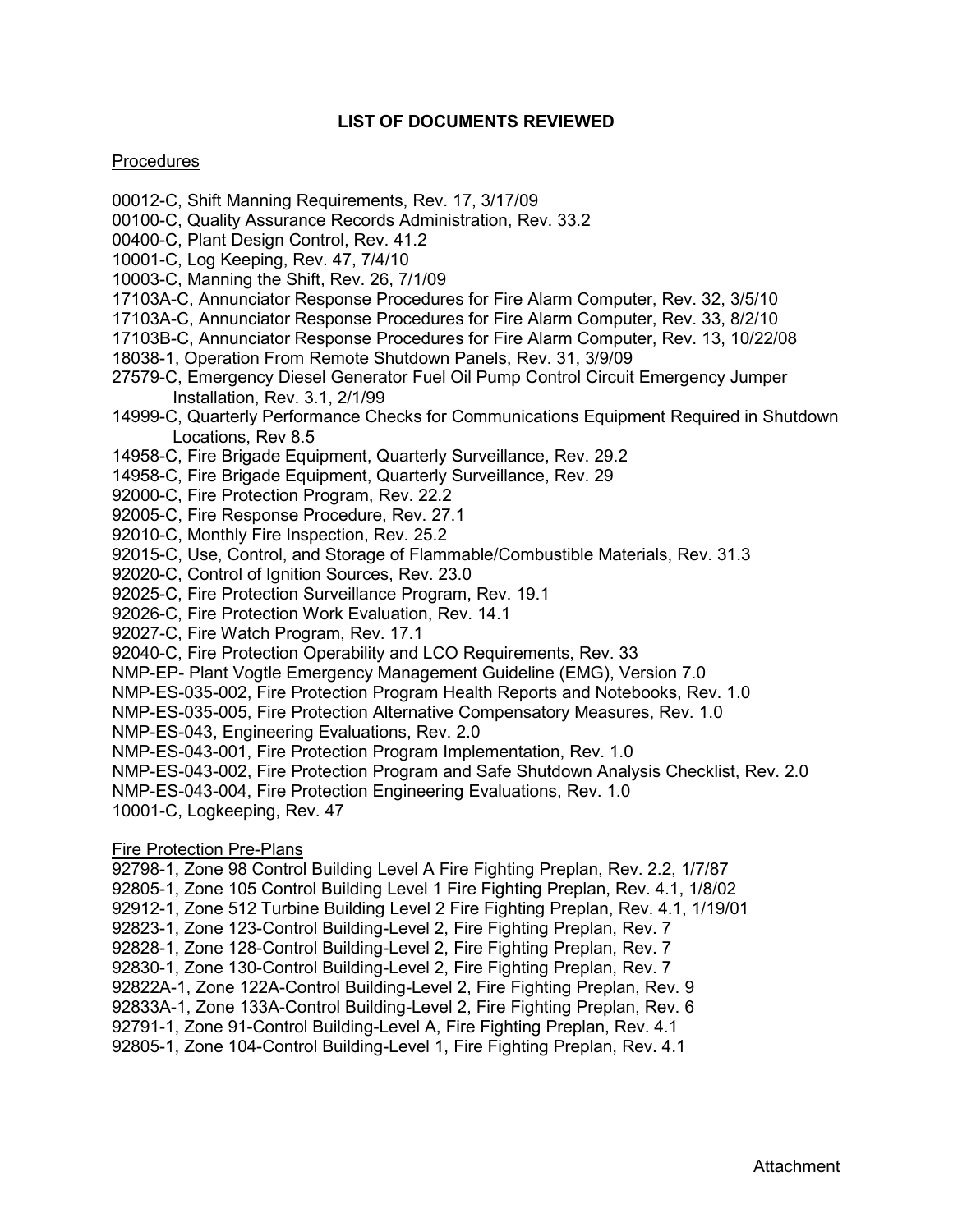#### Applicable Codes and Standards

NFPA 10, Standard for the Installation of Portable Fire Extinguishers, 1981 Edition NFPA 12A, Halon 1301 Fire Extinguishing Systems, 1980 Edition NFPA 14, Standard for the Installation of Standpipe and Hose Systems, 1983 Edition NFPA 72E, Standard on Automatic Fire Detectors, 1982 Edition NFPA 80, Standard on Fire Doors and Windows, 1983 Edition NFPA 90A, Standard on Air Conditioning and Ventilating Systems, 1981 Edition NUREG-1552, Fire Barrier Penetration Seals in Nuclear Power Plants, dated January 1999 OSHA Standard 29 CFR 1910, Occupational Safety and Health Standards Underwriters Laboratory (UL) Standard 401, Standard for Portable Spray Hose Nozzles for Fire Protection Service, dated 4/27/04 UL Standard 555, Standard for Fire Dampers and Ceiling Dampers, dated 05/14/79 Completed Surveillances and Test Records 1-3KN-01, Unit 1Halon Fire Protection System Preoperational Test, 11/26/86 4952C-301, 12 Month Fire Suppression System – Annual System Pump Test, Electric Driven Fire Pump#19/31/10 (Work Order 1090054301) 14710A-1, Train A Remote Shutdown Panel Transfer Switch and Control Circuit 18 Month Surveillance Test, 10/12/09 (Work Order 1082032601) 14710B-1, Train B Remote Shutdown Panel Transfer Switch and Control Circuit 18 Month Surveillance Test, 10/15/09 (Work Order 1082032701) 14710C-1, Turbine Driven AFW Remote Shutdown Panel Transfer Switch and Control Circuit 18 Month Surveillance Test, 9/10/09 (Work Order 1082032801) 14952C-302, Fire Suppression System – Annual System Pump Test, Diesel Driven Fire Pump#2, 9/31/10 (Work Order C081664401) 14952C-303, Fire Suppression System – Annual System Pump Test, Diesel Driven Fire Pump#1, 9/31/10 (Work Order 1081897801) 14999-101, 1081915901, Unit 1 Quarterly Communications Surveillance for Shutdown Locations, 1/31/2009 14999-101, 1090798401, Unit 1 Quarterly Communications Surveillance for Shutdown Locations, 7/22/2009 14999-101, 1091387401, Unit 1 Quarterly Communications Surveillance for Shutdown Locations, 10/31/2009 14999-101, 1090185401, Unit 1 Quarterly Communications Surveillance for Shutdown Locations, 4/25/2009 14999-101, 1091886601, Unit 1 Quarterly Communications Surveillance for Shutdown Locations, 1/6/2010 14999-101, 1100056401, Unit 1 Quarterly Communications Surveillance for Shutdown Locations, 4/7/2010 14958-301, C082077401, Fire Brigade Equipment Quarterly Inspection, 2/19/2009 14958-301, C090439901, Fire Brigade Equipment Quarterly Inspection, 5/21/2007 14958-301, C091140601, Fire Brigade Equipment Quarterly Inspection, 8/14/2009 14958-301, C091547401, Fire Brigade Equipment Quarterly Inspection, 7/14/2010 14958-301, C091564901, Fire Brigade Equipment Quarterly Inspection, 11/13/2009 14958-301, C092060901, Fire Brigade Equipment Quarterly Inspection, 2/2/2010 14958-301, C100441601, Fire Brigade Equipment Quarterly Inspection, 4/23/2010 C101355501, 24-Month Maintenance on B.5.b Pump Model HL4M, 6/30/2010 25210-C, Motor Maintenance for Control Building Smoke Exhaust Fan Motor, 1/29/10, (Work Order A0802346)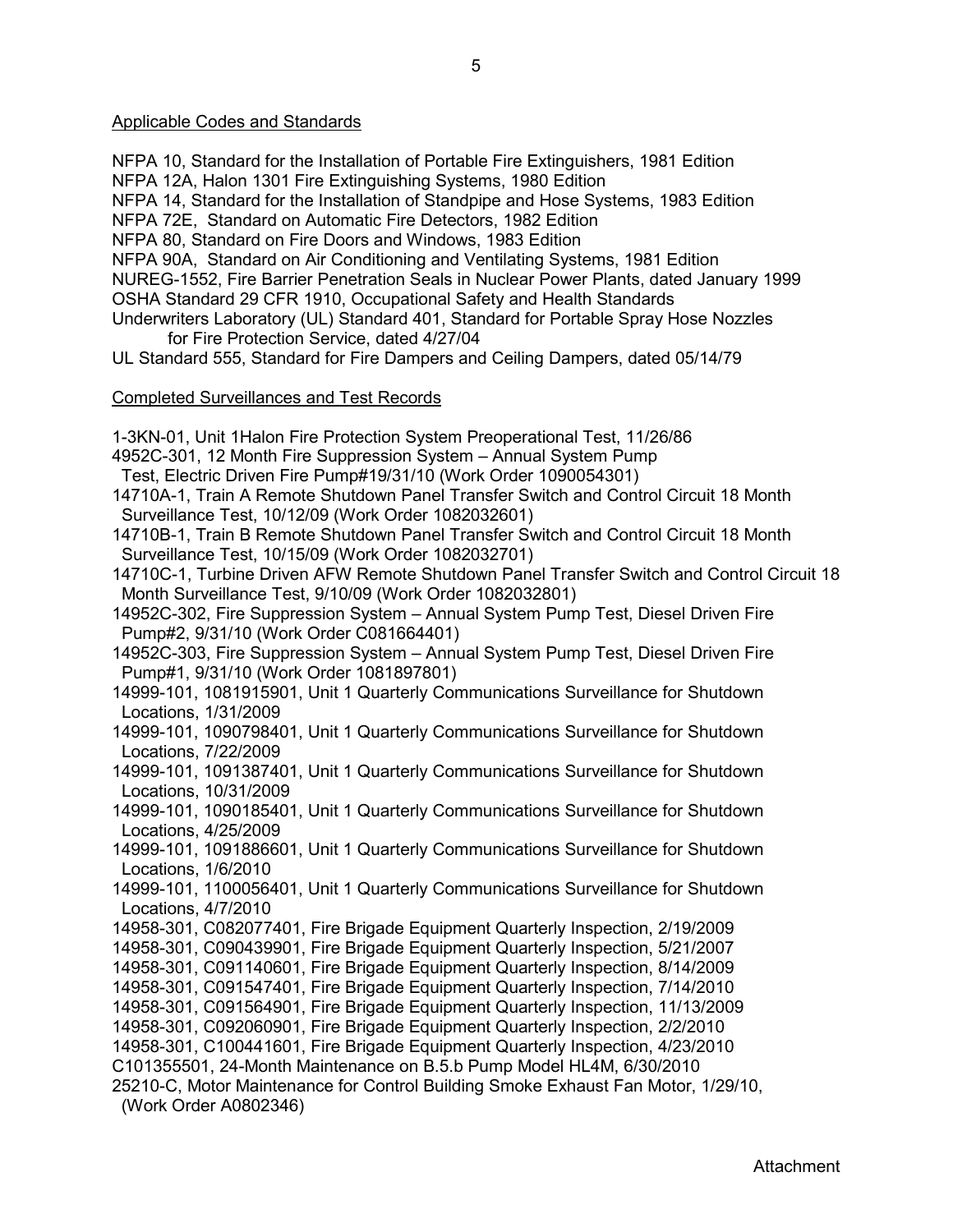29104-303, C071693501, Unit 1 Yearly Inverter Powered Emergency Lighting System with Battery Back-up, 7/30/08

29104-303, C090058701, Unit 1 Yearly Inverter Powered Emergency Lighting System with Battery Back-up, 8/27/09

29104-303, C080081401, Unit 1 Yearly Inverter Powered Emergency Lighting System with Battery Back-up, 7/16/09

29107-101, Halon System Inspection, 1/8/09 (Work Order 1090066601)

29122-101, Halon System Pressure and Weight Verification, 6/15/09 (Work Order 1081294701)

92010-C, Monthly Inspection Checklist, completed 8/2/09 thru 7/29/10

NMP-AD-002-F03, Simulated Emergency Light Blackout Test for Rooms CB R-B52 and CB R-B53, Rev. 0

Audits and Self Assessment Reports

V-FP-2008, Fleet Oversight Audit of Vogtle Fire Protection, 11/10/2008

V-FOA-OP-2009-2, Fleet Oversight Assessment of Fire Protection Operability and LCO Administration, 5/21/2009

#### Condition Reports/Action Items

2004003381, Fire pre-plans doesn't include repeater information for applicable fire zones 2006105584, Vogtle's position regarding operator manual actions to mitigate multiple spurious equipment operation

2006202612, Complete feasibility study for operator manual actions used to mitigate fire induced circuit faults

2007110312, NRC Inspector Observations Regarding 18038-2 Procedure

2007110370, NRC Inspector Observations Regarding 18038-2 Procedure

2007110796, Enhance Equipment and Staging of Equipment Used to Provide Control of ARV's

2007110801, Verify operability of sound-powered phone systems headset and cable extensions

2007110849, 18038-2 Procedural Inadequacies

2007110907, Procedure Revision Suggestions for AOP 108038-1/2

2007205793, Procedure Revision Suggestions for AOP 18038-1/2

2007205954, Engineering Review Closure Mechanism for Sound Powered Phone in AB R-C10

2007205956, Operations Evaluate Multiple Issues Identified During NRC TFPI

2007206136, I&C Rework RIS Current Sources for Train B Shutdown Panels

2008107687, Inverter interrupted power to emergency lights

2008111697, Fleet Oversight Audit V-FP-2008 Checklist #4, Comment #1

2008111699, Fleet Oversight Audit V-FP-2008 Checklist #5, Comment #3

2008206723, Evaluate Potential Damage to Regenerative Heat Exchanger Caused by

Operating Letdown Isolation Valves from the Shutdown Panel

2008111697, Alternate Shutdown Methodology Calculation Does Not Include Letdown Orifice Isolation Valves

2008111699, Spurious Operation of ACCW Pump Breakers Could Occur During Control Room Fire

2009106380, Vogtle Maintenance Procedures are Deficient in Meeting NFPA Code Requirements

2009108324, Inability to do surveillance on Unit 2 Turbine Building emergency lights

2010101691, Control room radios does not transmit to and receive from fire team T/A

2010101785, Correction of issues with CR 2010101691

2010105915, List of MSO scenarios – Unit 1

2010105916, List of MSO scenarios – Unit 2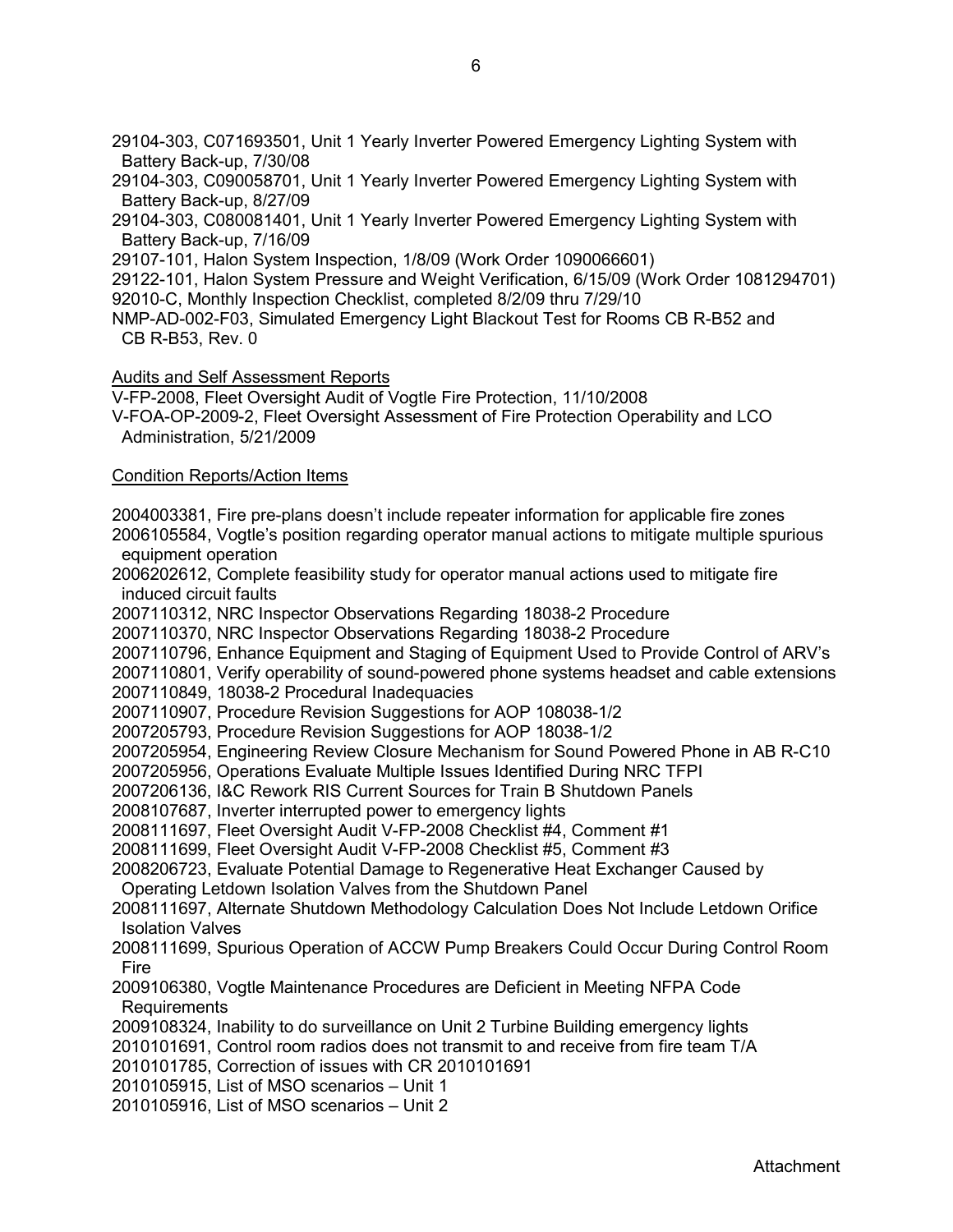- 2010108124, Operations Procedure Revision for 108038-1 and 108038-2
- 2010108470, Procedure Revision for 17103A-C
- 2010102397, Rooms R-C112, R-C119, and R-116 Do Not Have Emergency Lights
- 2010105852, Unit 1 control room radio will not receive or transmit
- 2010105853, Unit 2 control room radio will not receive or transmit
- 2010107305, Fire Protection Hydraulic Calculation for Most Demanding Sprinkler System has Errors
- 2010107306, Orifice Plate in Fire Main May Affect Water Supply Flow Calculations
- 2010107307, Fire Protection Hydraulic Calculation for Most Demanding Sprinkler System Does Not Follow Longest Route of the Water Supply
- 2010107564, Operator training deficiencies for related to B.5.b requirements
- 2010109122, Operator Job Performance Measures Associated with 18038-1/2
- 2010108681, Procedure 18038-1/2 Revision Suggestion
- 2010203508, Perform a binning review to categorize MSOs as required for safe shutdown or important to safe shutdown (Action Item)

# Condition Reports Generated as a Result of the Inspection

2010108282, PMs for the B.5.b pump have been moved from the PM program to the Inspection Task Program 2010108295, 24-month Pm on the B.5.b pump has not been performed 2010109122, JPMs associated with procedure 18038-1/2 should be revised 2010109245, Request for change to procedure 14958-C 2010109601, Procedure 18038-1 Revision - Valve 1-1208-U6-152 2010110025, Issue with procedure 17103A-C noted during table top review 2010110026, Issue with procedure 17103A-C noted during table top review 2010110027, Issue with procedure 18038-1 noted during table top review 2010110072, Emergency lighting lumen level questioned for certain areas associated with procedure 17103A-C 2010110073, Sequence of steps in procedure 18038-1/2 may not ensure 15-minute criterion is met 2010110074, Problems noted with procedure 17103A-C during walk through 2010110075, Procedure 17103A-C should clarify what it means to "locally verify" position of Valve 2010110076, During walkthrough of procedure 17103A-C noted breakers not labeled 2010110090, During walkthrough of procedure 18038-1 discovered that phone at "C" shutdown panel would not connect to bridge line 2010110091, Problems noted with procedure 18038-1/2 during walk through 2010110098, Copper pipe near shutdown panel B labeled as a conduit 2010110176, Procedure 18038-1/2, Attachments J & K have mix-up wrt Train A/B references 2010110195, Procedure 17103A-C has inadequate guidance for de-energizing bus 2010110204, Procedure 18038-1/2 does not have sufficient guidance for operator to carry out operations on electrical distribution system 2010110212, Procedure 92027-C should be revised to provide enhanced guidance for fire watch emphasizing fire prevention and housekeeping 2010110267, Maintenance program for B.5.b pump should specify changing oil every 250 hours of run time 2010110326, Procedure 92805-1 has incorrect room number in section on smoke removal 2010110329, Procedure 20003-C should be enhanced to ensure that placement of scaffolds do not interfere with emergency lighting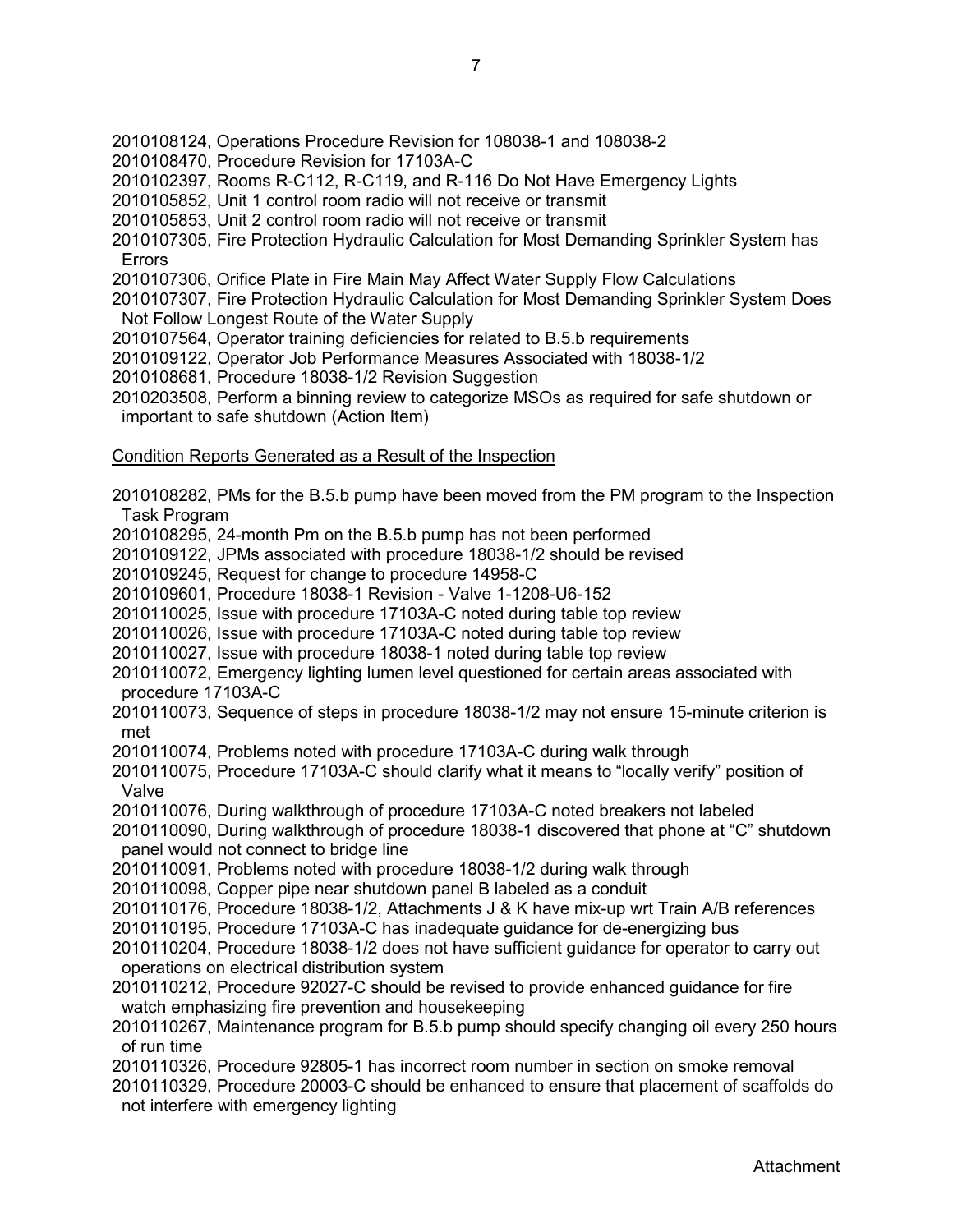2010110583, Radio base units in main control room should be labeled as Unit 1 and Unit 2

2010110584, Procedure 14958-C should be revised to reference various radio equipment in the main control room

2010110585, Procedure 92005-C should be revised to specify the radio channel to be used by the fire team captain

2010110617, No comprehensive evaluation for qualification of wall penetration for Calvert cable bus

2010110624, Procedure 92005-C should be revised to give better guidance for communications between plant operator and fire team captain when operators are at the safe shutdown panel or outside the control room

2010110630, Emergency lighting, communications and smoke exhaust fans are not listed as part of the fire protection program

2010112114, CRFASE analysis does not match simulator response for control room fire

#### Drawings

AX4DJ8024- Series, Control Bldg. Fire Area Plans, Level A, Rev. 5

AX4DJ8026- Series, Control Bldg. Fire Area Plans, Level 1, Rev. 12

AX1D11A35-1, Control Bldg. Door Details, Rev. 7

AX1AH01-00562-4, Control Bldg. Door Frame Details, Rev. 1

AX1AH01-00563-4, Control Bldg. Door Frame Anchor Details, Rev. 1

1AX3AB05-00061, Detail of 3-Hour Fire Stop Assembly for 5Kv and 15Kv Ducts, Rev. 3

1X3DG031, Telephone Page System Riser Diagram, Unit 1 Sheet 1, Rev. 9

1X3DG032, Telephone Page System Riser Diagram, Unit 1 Sheet 2, Rev. 14

1X3DG033, Telephone Page System Riser Diagram, Unit 1 Sheet 2, Rev. 13

- 1X3DG040, Sound Powered Phone System Riser Diagram Maintenance System, Unit 1 Sheet 1, Rev. 8
- 1X3DG041, Sound Powered Phone System Riser Diagram Maintenance System, Unit 1 Sheet 2, Rev. 5
- 1X3DG042, Sound Powered Phone System Riser Diagram Maintenance System Unit 1 Sheet 3, Rev. 4

1X3DG043-1, PABX Telephone System Riser Diagram, Unit 1 Sheet 1, Rev. 16

1X3DG043-2, PABX Telephone System Riser Diagram, Unit 1 Sheet 1, Rev. 17

1X3DG045, Sound Powered Phone System Riser Diagram Refuel and Shutdown System, Unit 1 Sheet 1, Rev 12

1X3DG046, Radiax Antenna System Riser Diagram, Rev. 4

1X3D-AA-M01A, Simplified One-Line Diagram, Fire Event Safe Shutdown Loads, Train A, Rev. 8

1X3D-AA-M01B, Simplified One-Line Diagram, Fire Event Safe Shutdown Loads, Train B, Rev. 9

1X3D-BC-F05A, Elementary Diagram, AFW, 1-1302-P4-002-M01, Rev. 12

1X3D-BD-B02A, Reactor Coolant System, Rev. 7

1X3D-BD-B01N, Reactor Coolant System, Rev. 11

1X3D-BD-B03H, Reactor Coolant System, Rev. 9

1X3D-BD-C02F, Chemical and Volume Control System, Rev. 9

1X3D-BD-L03F, Elementary Diagram, NSCW, 1HV-1974, Rev. 9

1X3D-BD-L03H, Elementary Diagram, NSCW, 1HV-1978, Rev. 9

1X3D-BD-C04L, Elementary Diagram, CVCS, 1HV-8103A, Rev. 6

1X3DG303, Lighting and Communication Plan-Control Building, Level 1 Area 0, Rev. 22

1X3DG313, Lighting and Communication Plan-Control Building, Level 1 Area 1, Rev. 17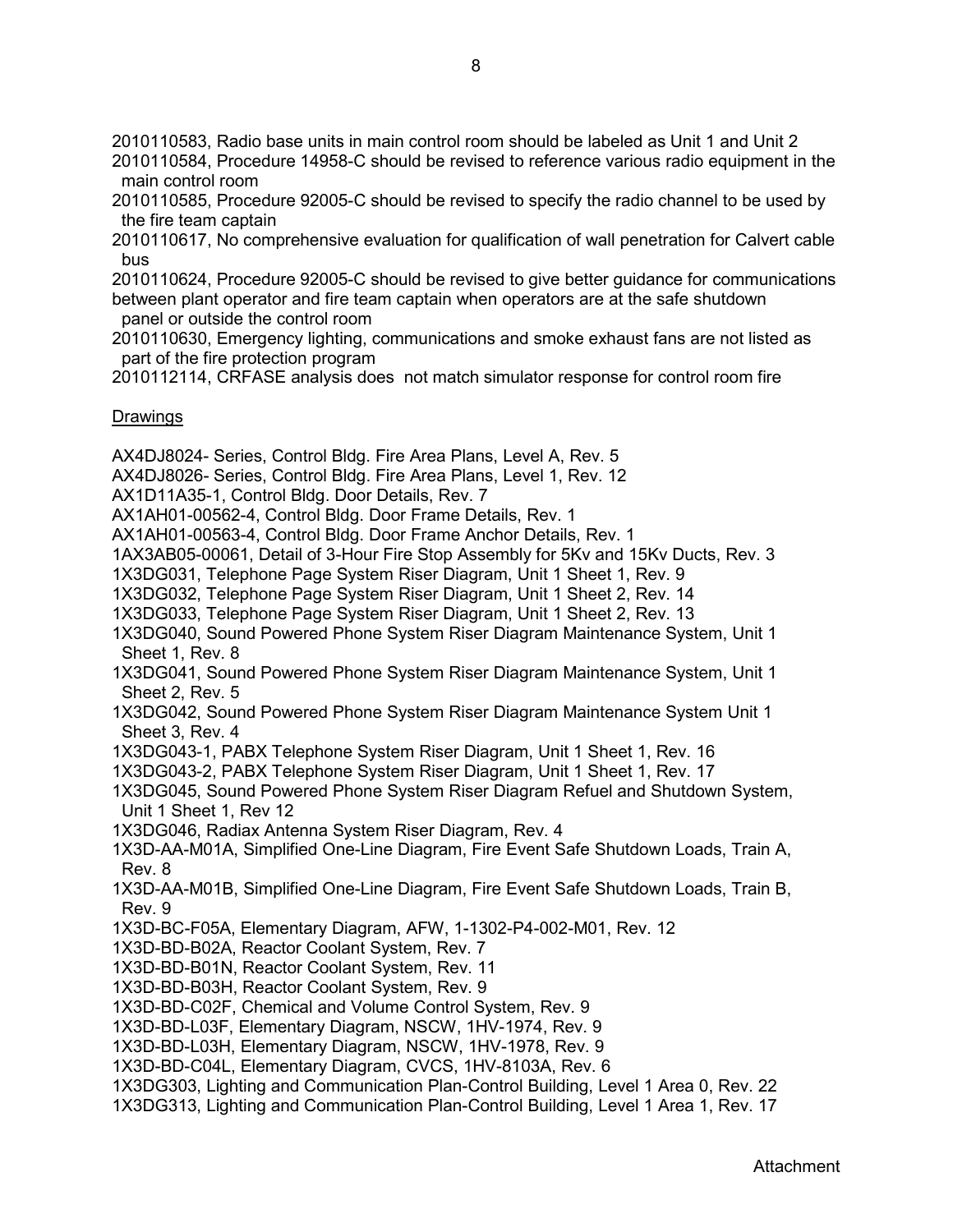1X3DG302, Lighting and Communication Plan-Control Building, Level A Area 0, Rev. 10 1X3DG302, Lighting and Communication Plan-Control Building, Level A Area 0, Rev. 10 1X3DG312, Lighting and Communication Plan-Control Building, Level A Area 1, Rev. 15 1X3DG103, Lighting and Communication Plan-Turbine Building, Level 2 Area 0, Rev. 7 1X3DG113, Lighting and Communication Plan-Turbine Building, Level 2 Area 1, Rev. 5 1X3DG123, Lighting and Communication Plan-Turbine Building, Level 2 Area 2, Rev. 10 1X3DG321, Lighting and Communication Plan-Control Building, Level B Area 2, Rev. 11 1X4DB207-1, P& I Diagram, HVAC Control Bldg. Level B System No. 1532, Rev. 26 1X4DB174-1, P& I Diagram, Fire Protection Halon System No. 2304, Rev. 15 1X4DB174-3, P& I Diagram, Fire Protection Water Systems No. 2301, Rev. 21 1X43AQ01-00278, Control Bldg. Fire Detection Plans, Unit 1, Level 1, Rev. 6 1X43AQ01-00285, Control Bldg. Fire Detection Plans, Unit 1, Level A, Rev. 7

# Technical Manuals/Specification Sheet/Vendor Information

TK-280-481, B62-1483-00, Kenwood TK-380 UHF/VHF FM Transceiver

Kenwood Radio Technical Specification Sheet

Kenwood-Compatible Radio Remote, Zetron Model 360 Technical Specification Sheet

Overly Manufacturing Company, UL Fire Label Procedure R2114, Ill. 46, Labeled Pressed Steel Frame, 8/13/84

Technical Guide for Hilti Kwik Bolt 3 Expansion Anchor 4.3.5, 1/1/08

Steel Door Institute SDI 111-2009, Standard Steel Door, Frames, Accessories and Related Components, 2009

Steel Door Institute SDI 111-A, Standard Steel Door Frames, Details, 2008

The Calvert Company, Datasheets for Non-Segregated and Segregated Phase Bus Systems

Elkhart Brass, Model L-OE, Industrial & Non-Shock Electrical Fog Nozzle Specification and Flow Data, 2010

Carboline Fireproofing Products, Datasheet for Pyrocrete 239 Cementitious Fireproofing Formulation, 11/94

#### Calculations and Evaluations

NMP-ES-035-005-F01, Fire Protection Alternative Compensatory Measure Evaluation (ACME) for CR 2010105915, Rev. 1.0

HRS Systems Inc., HASS 7.9 Hydraulic Calculations to Determine Available Pressures for Hose Stations, 8/11/10

AX3AQ09-10050, Vogtle Fire Alarm Response Time Delay Evaluation, Ver. 1.0, 7/16/08

REA 95-VAA093, Room Heatup Calculations, 4.16KV/480V Switchgear Rooms and ESF Pump Rooms, 6/4/96

RER C071912101, Safe Shutdown Time Critical Operator Actions in 18038-1/2 and 17103A-C, 12/15/08

X4C1566V01, VEGP Diesel Generator Building Temperature Rise Calculation, 10/30/86

X4C2159V50, Maximum Turbine Driven Aux Feedwater Pump Room Ambient Temperature During Station Blackout, Rev. 2, 4/4/94

X4C2301S007, Fire Protection Safe Shutdown Component Locations, Ver. 12.0, 8/1/08

X4C2301S026, Unit 1 Fire Event Safe Shutdown Evaluation (FESSE) Control Building, Ver.13.0, 8/26/09

X4C2301S035, Control Room Fire Alternate Shutdown Evaluation, Version 12.0, 8/26/09 X4C2301S035, Diesel Generator Room Ventilation

X4C2301S040, Fire Event Safe Shutdown Evaluation (FESSE): Hi/Low Pressure Interface Evaluation Unit 1, Ver. 0.0, 4/11/02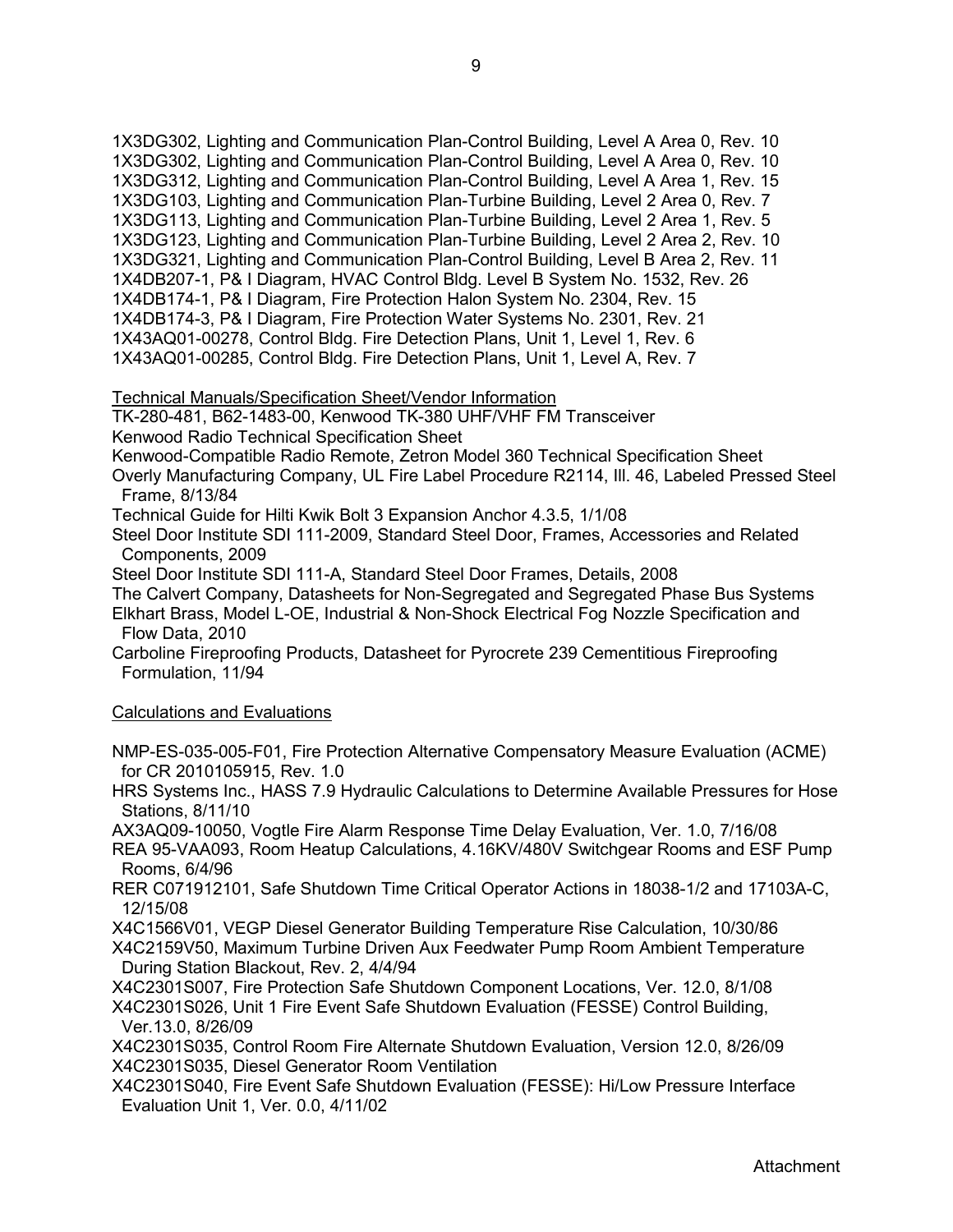# Licensing Basis Documents

Unit 1 & 2 Fire Event Safe Shutdown Evaluation Report, Rev. 2, 11/2/88

Unit 1 & 2 Control Room Fire Alternate Shutdown Evaluation, Rev. 4, 6/20/88

Unit 1 Fire Event Safe Shutdown Evaluation Summary Report, Rev. 4, 6/20/88

Unit 1 Fire Event Safe Shutdown Control/Repair Station List, Rev. 2, 10/3/86

VEGP-FSAR-9, Table 9.5.1.9, Exceptions to NFPA Codes, Rev. 15

VEGP-FSAR-9.5.1, Fire Protection Program, Rev. 16

VEGP-FSAR-9.5.1, Appendix 9A, Fire Hazards Analysis, Rev. 14

VEGP-FSAR-9.5.1, Appendix 9B, Comparison of VEGP Units 1 and 2 with Requirements of the BTP CMEB 9.5-1, Rev. 13

VEGP-FSAR-9.5.2, Communications Systems, Rev. 16

NUREG-1137, Supplement 4, Safety Evaluation Report Related to the Operation of Vogtle Electric Generating Plant Units 1 and 2, December 1986

NUREG-1137, Supplement 8, Safety Evaluation Report Related to the Operation of Vogtle Electric Generating Plant Units 1 and 2, February 1989

# Training Documents

S-FP-CT-200904-00, Fire Brigade Continuing Training / Operating Experiences, 10/15/09

S-FP-CT-201001-00, Fire Brigade Continuing Training / Operating Experiences, 1/4/10

S-FP-PP-10400-05, Fire Brigade Fire Fighting Equipment, 5/10/10

V-RO/SR-205, Curriculum Outline, Licensed Operator Initial Training Program, Rev. 5.0, 6/23/10

V-RO/SR-20070 & 80, Attachment B, Simulator Task Performance, Shift

V-RO/SR-20070 & 80, Attachment C, Simulator Task Performance, Staff

V-RO/SR-20090, Curriculum Outline, 2009 Requalification Program

V-RO/SR-20100, Curriculum Outline, 2010 Requalification Program

V-RO/SR-20090 & 101, Attachment B, Simulator Task Performance, Shift

V-RO/SR-20090 & 101, Attachment C, Simulator Task Performance, Staff

V-RO/SR-800, Curriculum Outline, Biennial Licensed Operator Requalification Program, Rev. 5.0, 2/2/10

V-LO-PP-60327, Remote Shutdown Systems, Rev. 0, 1/22/04

V-LO-PP-60328, Remote Shutdown Operation Procedure, Rev. 0, 1/22/04

V-RQ-JP-18038-001, Perform Control Room Actions Prior to Evacuation, Rev. 14, 5/18/07

V-RQ-JP-18038-002, Establish Local Control of the Plant at the Shutdown Panel, Rev. 2, 5/18/07

V-RQ-JP-18038-003, Control PRZR Pressure and SG Level from Remote Shutdown Panels, Rev. 1, 5/7/09

V-RQ-JP-18038-004, Locally Terminate ECCS from Remote Shutdown Panels, Rev. 1, 6/17/08 V-RQ-JP-18038-005, Locally Terminate ECCS from Remote Shutdown Panels with Termination

Criteria Not Satisfied, Rev. 1, 5/30/07

V-RQ-JP-18038-006, Locally Energize Train B Switchgear Following Local Diesel Start, Rev. 1, 5/30/07

V-RQ-JP-18038-007, Control ARV Position Using Temporary Current Source, Rev. 1, 5/30/07

V-RQ-JP-18038-008, Locally Throttle RHR Flow Following Control Room Evacuation, Rev. 1, 5/30/07

V-RQ-JP-18038-009, Energize RHR Isolation Valve From Inverter, Rev. 1, 6/30/08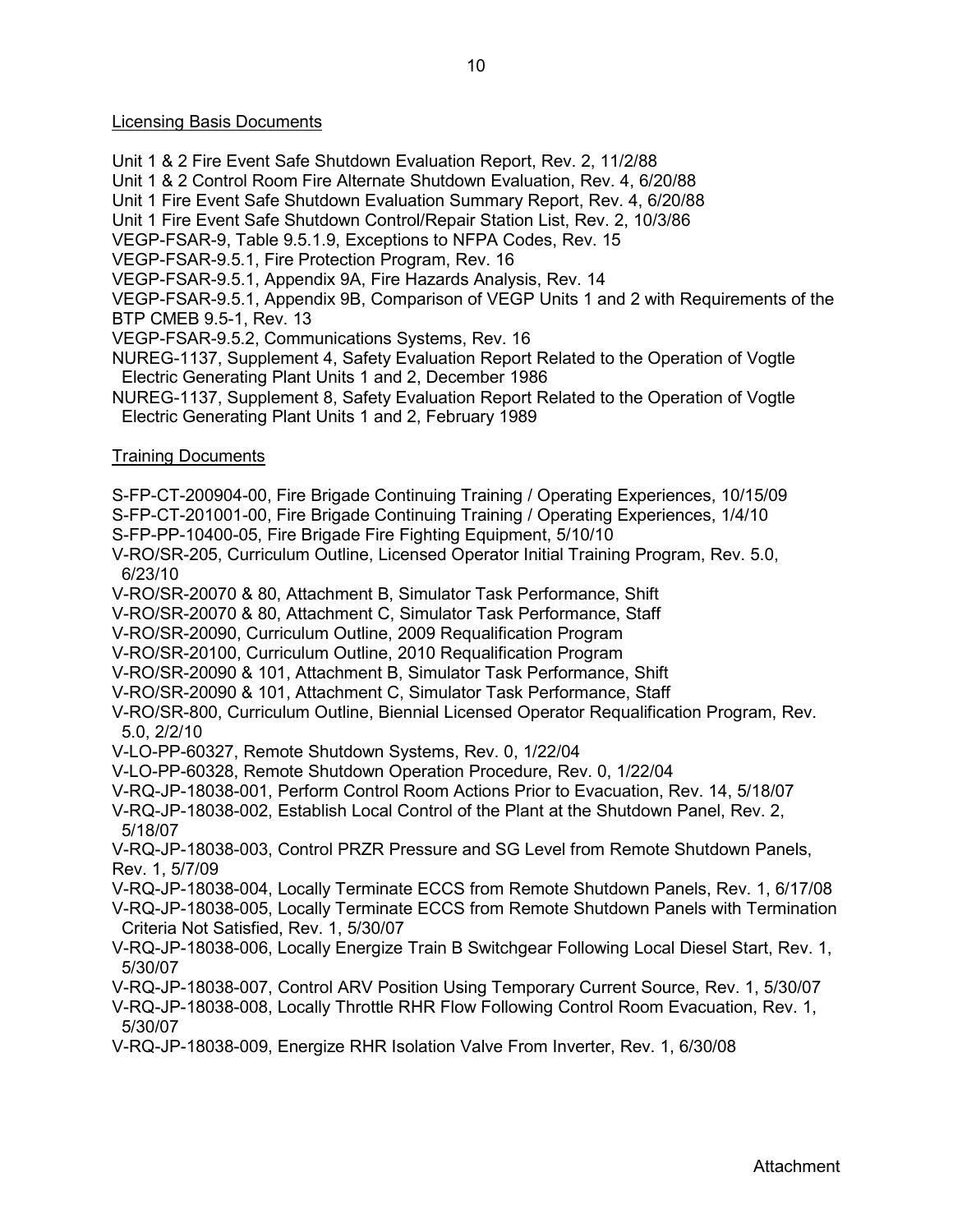- V-RQ-JP-18038-010, Place RHR In Service from Remote Shutdown Panel, Rev. 1, 4/02/09
- V-RQ-JP-18038-011, Deenergize Secondary System Valves Following Control Room Evacuation, Rev. 1, 5/30/07
- V-RQ-JP-18038-012, Locally Control Charging Flow Following Control Room Evacuation, Rev. 1, 5/30/07
- V-RQ-JP-18038-013, Locally Control Seal Injection Flow Following Control Room Evacuation, Rev. 1, 5/30/07
- V-RQ-JP-18038-014, Locally Start the TDAFW Pump, Rev. 1, 5/30/07
- V-RQ-JP-18038-015, Locally Stop the TDAFW Pump, Rev. 1, 5/30/07
- V-RQ-JP-18038-016, Locally Operate Steam Generator ARV, Rev. 1, 5/30/07
- V-SO-JP-18038-006, Locally Energize Class 1-E Switchgear Following Local Diesel Start, Rev. 6, 8/24/06
- V-SO-JP-18038-008, Locally Throttle RHR Flow Following Control Room Evacuation, Rev. 8, 8/28/06
- V-SO-JP-18038-009, Energize RHR Isolation Valve From Inverter, Rev. 10, 1/11/10
- V-SO-JP-18038-011, Deenergize Secondary System Valves Following Control Room Evacuation, Rev. 8, 10/11/07
- V-SO-JP-18038-012, Locally Control Charging Flow Following Control Room Evacuation, Rev. 6, 8/28/06
- V-SO-JP-18038-013, Locally Control Seal Injection Flow Following Control Room Evacuation, Rev. 8, 8/28/06
- V-SO-JP-18038-014, Locally Start the TDAFW Pump, Rev. 7, 8/28/06
- V-SO-JP-18038-015, Locally Stop the TDAFW Pump, Rev. 9, 8/28/06
- V-SO-JP-18038-016, Locally Operate Steam Generator ARV, Rev. 7, 8/28/06
- V-RQ-SE-08601, Simulator Exercise Guide, Operation from Remote Shutdown Panels, 11/13/08
- V-RQ-SE-09103, Simulator Exercise Guide, Integrated Plant Operations, 1/7/09
- V-RQ-SE-09705, Simulator Exercise Guide, Integrated Plant Operations, 9/30/09
- V-NL-PP-40001, Extensive Damage Mitigation Training, Rev. 1
- V-NL-PP-40002, Godwin Model HL4M Trailer Mounted Diesel Driven Pump Operation, Rev. 1
- V-LP-40102-00; S-SP-102, B.5.b Training for Key ERO Personnel
- V-RQ-HO-40404-001, Emergency Management Guideline (EMG) Training, Version 1.0
- V-RQ-LP-63225-00, Current Events Segment 20077, Version 0.0
- V-RQ-PP-40404, Emergency Management Guideline (EMG), Version 1.2
- V-OPS-EDMG, Extensive Damage Mitigation Guidelines
- OJT V-NL-40000, NMP-EP-404 Followup Training
- V-OPS-EDMG (V-NL-40000 and V-NL-40002) Signoff Criteria List

# Miscellaneous Documents

00012-C, Shift Manning Requirements, Data Sheet 1, Minimum Shift Manning, 1/1/2010 00012-C, Shift Manning Requirements, Data Sheet 1, Minimum Shift Manning, 1/2/2010 00012-C, Shift Manning Requirements, Data Sheet 1, Minimum Shift Manning, 5/29/2010 00012-C, Shift Manning Requirements, Data Sheet 1, Minimum Shift Manning, 5/30/2010 00012-C, Shift Manning Requirements, Data Sheet 1, Minimum Shift Manning, 7/1/2010 00012-C, Shift Manning Requirements, Data Sheet 1, Minimum Shift Manning, 7/2/2010 Plant Response to IN 08-04, "Counterfeit Parts Supplied to Nuclear Power Plants," 11/3/2008 Overly Manufacturing Company Letter to VEGP, Acceptable Variance of Embedment Depth of 3/8" diameter Bolt by ¼" from 3" to 2-3/4" for Overly Doors, 8/19/10 Fire Protection Impairments Log as of 6/23/10, 2009-2010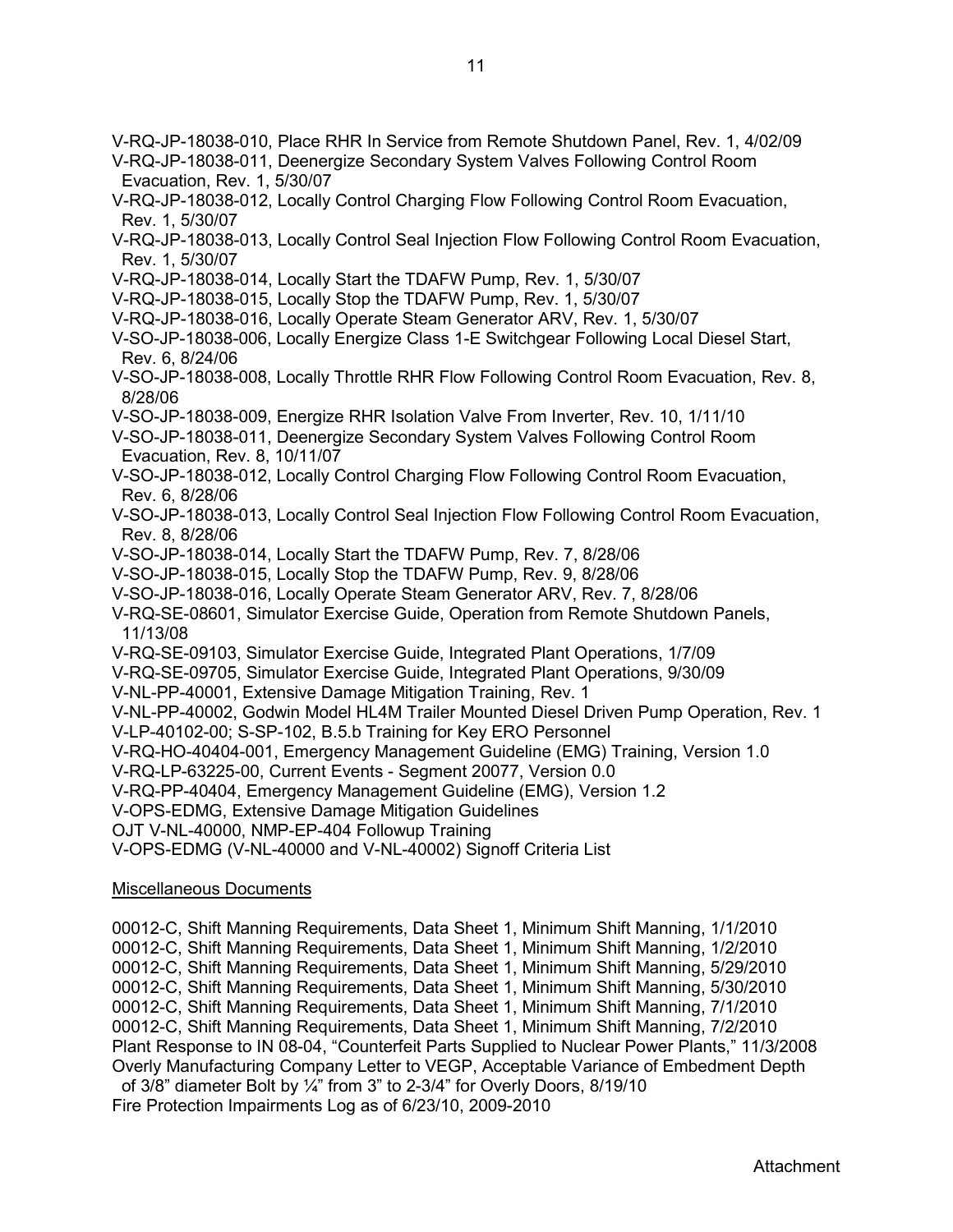Factory Mutual Research Corporation Test Report No. 26543, 10/28/75

# Related to TI2515/181

AX4DJ8024, Unit 1, Fire Areas Control Building Floor Plan EL. 200'-0" Level A, Rev. 5 AX4DJ8025, Unit 2, Fire Areas Control Building Floor Plan EL. 200'-0" Level A, Rev. 10 AX4DJ8026, Fire Areas Control Building Floor Plan EL. 220'-0" Level 1, Rev. 12 AX4DJ8027, Fire Areas Control Building Floor Plan EL. 240'-0" Level 2, Rev. 12 1X3D-BD-B01A, Elementary Diagram – Reactor Coolant System 1-1201-P6-M01, Rev. 13 1X3D-BD-B01N, Elementary Diagram – Reactor Coolant System 1-1201-P6-M01, Rev. 11 1X3D-BD-C02F; Elementary Diagram – Chemical & Volume Control System 1LV-0112B; Rev. 9 1X3D-BD-B02A; Elementary Diagram – Reactor Coolant System 1HV-8000A; Rev. 7

1X3D-BD-B03H; Elementary Diagram – Reactor Coolant System 1PV-0455A; Rev. 9 X4C2301S040; Calculation, Identification of Additional Consideration to Ensure Safe Shutdown

in Event of Fire for High/LOW Pressure Interface Boundaries; Rev. 0, dated April 12, 2002.

Project Instruction P1-02-001, Performance of NSCA and Fire PRA Circuit Analysis Using ACRPlus<sup>™</sup>FDM<sup>™</sup>

NEI Letter APC-10-11, " Industry Position Paper on Use of Compensatory Measure for Addressing Multiple Spurious Operations," 4/16/2010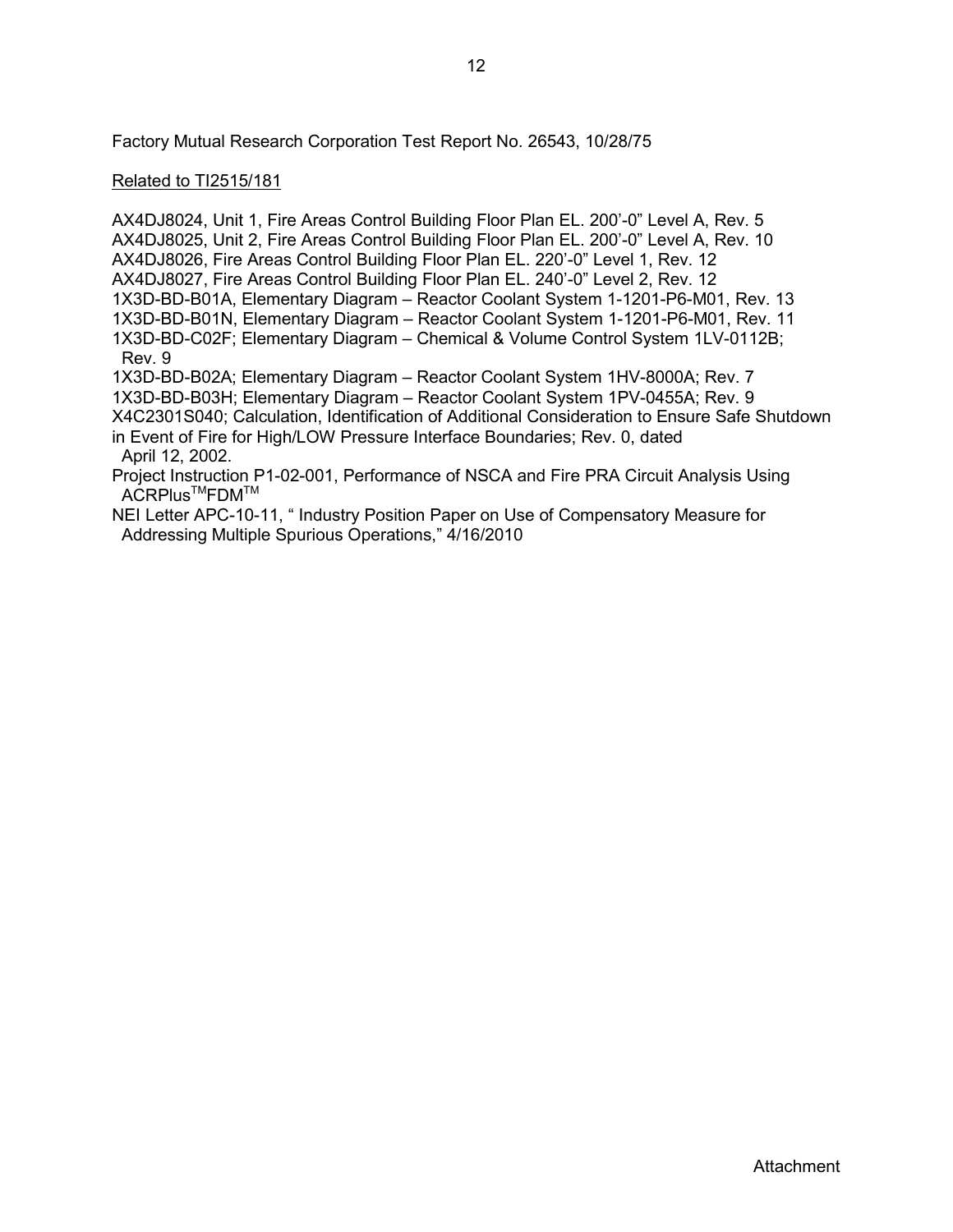# **LIST OF ACRONYMS AND ABBREVIATIONS**

| <b>ACCW</b>              | auxiliary component cooling water                                                   |
|--------------------------|-------------------------------------------------------------------------------------|
| <b>AFW</b>               | <b>Auxiliary Feed Water</b>                                                         |
| <b>APCSB</b>             | <b>Auxiliary and Power Conversion Systems Branch</b>                                |
| B.5.b                    | Refers to a section of Interim Compensatory Measures Order, EA-02-026               |
| <b>BTP</b>               | <b>Branch Technical Position</b>                                                    |
| <b>CAP</b>               | <b>Corrective Action Program</b>                                                    |
| <b>CFR</b>               | Code of Federal Regulations                                                         |
| <b>CMEB</b>              | <b>Chemical Engineering Branch</b>                                                  |
| CR                       | <b>Condition Report</b>                                                             |
| <b>CRFASE</b>            | <b>Control Room Fire Alternate Shutdown Evaluation</b>                              |
| <b>CVCS</b>              | chemical and volume control system                                                  |
| <b>EGM</b>               | <b>Enforcement Guidance Memorandum</b>                                              |
| <b>ELU</b>               | emergency lighting unit                                                             |
| <b>ESF</b>               | emergency safeguards features                                                       |
| <b>ESFAS</b>             | emergency safeguards features actuation signal                                      |
| <b>ESGR</b>              | emergency switchgear room                                                           |
| FA                       | fire area $-$ a volume within the plant enveloped by 3-hour fire barriers           |
| <b>FCA</b>               | fire contingency action                                                             |
| <b>FESSE</b>             | Fire Event Safe Shutdown Evaluation                                                 |
| <b>FHA</b>               | fire hazards analysis                                                               |
| <b>FPP</b>               | fire protection program                                                             |
| <b>FPR</b>               | fire protection report                                                              |
| <b>FZ</b>                | Fire Zone                                                                           |
| <b>Halon 1301</b>        | Bromotrifluoromethane gas effective for extinguishing fires                         |
| <b>HVAC</b>              | heating, ventilating and air conditioning                                           |
| <b>IDHL</b>              | immediately dangerous to life or health                                             |
| <b>IMC</b>               | <b>Inspection Manual Chapter</b>                                                    |
| IP                       | <b>Inspection Procedure</b>                                                         |
| IR.                      | inspection report                                                                   |
| kV                       | kilovolts                                                                           |
| <b>MCC</b>               | motor control center                                                                |
| <b>MCR</b>               | main control room                                                                   |
| <b>MSO</b>               | multiple spurious operation                                                         |
| <b>NCV</b>               | non-cited violation                                                                 |
| <b>NEI</b>               | <b>Nuclear Energy Institute</b>                                                     |
| <b>NFPA</b>              | National Fire Protection Association                                                |
| <b>NPF</b>               | <b>Nuclear Power Facility</b>                                                       |
| <b>NRC</b>               | <b>Nuclear Regulatory Commission</b>                                                |
| <b>NUREG</b>             | An explanatory document published by the NRC                                        |
| <b>OMA</b>               | operator manual action – refers to an outside the control room (in plant) operator  |
|                          | action to manipulate equipment not at a control station                             |
| <b>OSHA</b>              |                                                                                     |
| P&ID                     | Occupational and Safety Health Administration<br>piping and instrumentation drawing |
| <b>PORV</b>              |                                                                                     |
|                          | <b>Power Operated Relief Valve</b>                                                  |
| <b>PRA</b><br><b>PWR</b> | probabilistic risk assessment                                                       |
| <b>RCP</b>               | pressurized water reactor                                                           |
| <b>RCS</b>               | reactor coolant pump                                                                |
|                          | reactor coolant system                                                              |
| <b>RSP</b>               | remote shutdown panel                                                               |